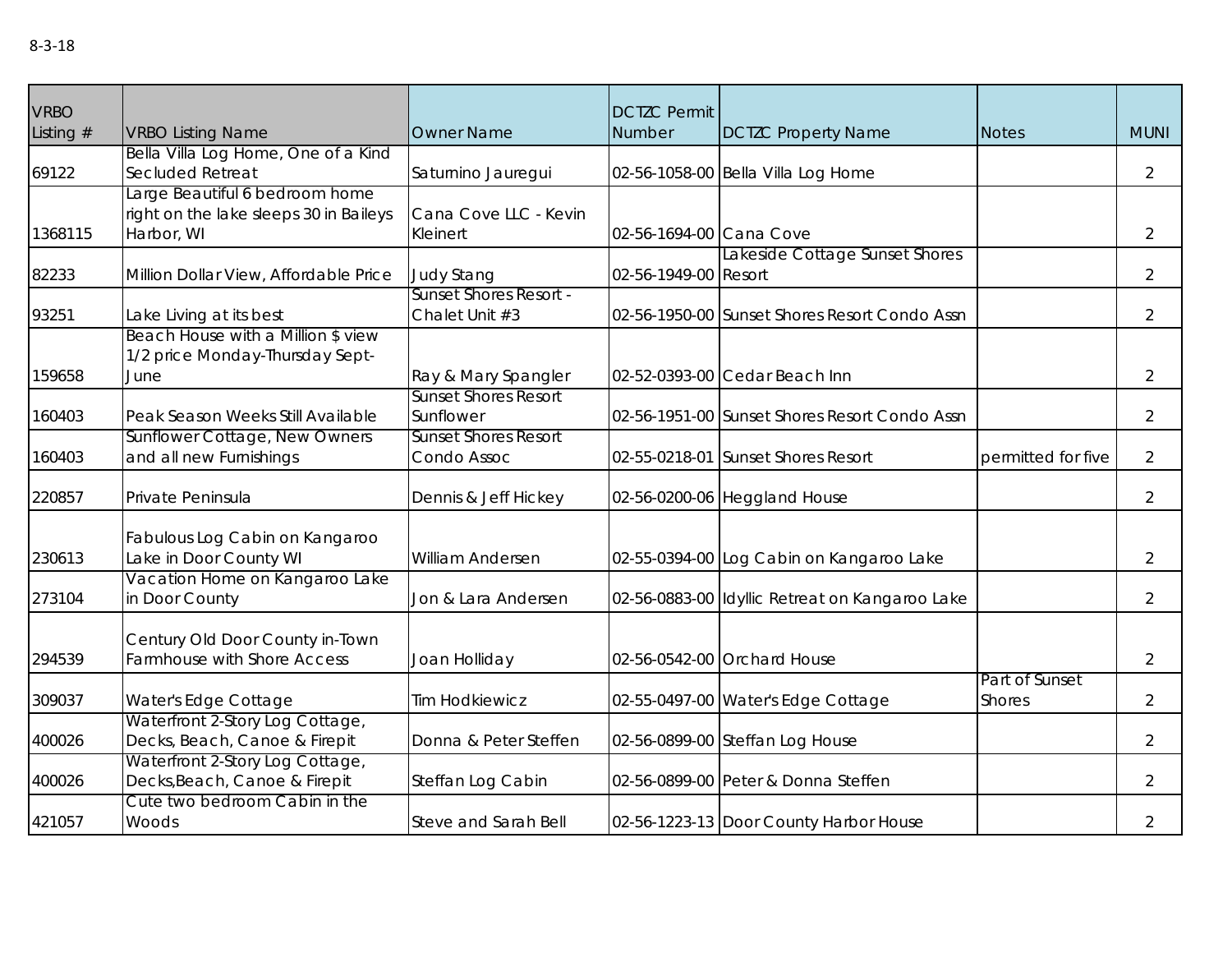| 460436 | Peace in the Pines                    | Ricardo M Ochoa               |                          | 02-56-1297-00 Peace in the Pines                |                    | $\overline{2}$ |
|--------|---------------------------------------|-------------------------------|--------------------------|-------------------------------------------------|--------------------|----------------|
|        | A Quiet Retreat in Door County Close  |                               |                          |                                                 |                    |                |
|        | to the Water, Shops Eateries and      |                               |                          |                                                 | permitted for      |                |
| 466961 | Golf                                  | Linda Brown                   | 02-55-0538-00 The Gulls  |                                                 | three              | $\overline{2}$ |
|        | Newly remodeled, 2 Acres W/200'       |                               |                          |                                                 |                    |                |
|        | Private Waterfront, Huge Deck, 5 Star |                               |                          |                                                 |                    |                |
| 467927 | Rating                                | Chris Warecki                 |                          | 02-56-1312-00 All Creatures Lane - Warecki      | permitted for 3    | 2              |
|        |                                       |                               |                          |                                                 |                    |                |
|        | Charming 100yr. log home with         | <b>Sunset Shores Resort -</b> |                          |                                                 |                    |                |
| 510375 | upscale modern conveniences.          | Kangaroo Kabin Unit #6        | 02-56-1953-00 David Hass |                                                 |                    | $\overline{2}$ |
|        | Private Cottages situated on a rock   |                               |                          |                                                 |                    |                |
|        | bluff located in downtown baileys     |                               |                          |                                                 |                    |                |
| 633251 | harbor                                | Jessica and John Dennis       |                          | 02-55-1415-00 Baileys Harbor on the Rocks       | Permitted for two  | 2              |
|        | Private Cottages situated on a rock   |                               |                          |                                                 |                    |                |
|        | bluff located in downtown baileys     |                               |                          |                                                 |                    |                |
| 634804 | harbor                                | Jessica and John Dennis       |                          | 02-55-1415-00 Baileys Harbor on the Rocks       | Permitted for two  | $\overline{2}$ |
|        | New Million Dollar Property, 250'     |                               |                          |                                                 |                    |                |
| 640511 | Private Shoreline on 3.5 Acres        | Chris Warecki                 |                          | 02-56-1312-00 All Creatures Lane - Warecki      | permitted for 3    | $\overline{2}$ |
|        | Enjoy the Quiet Die of the Door       |                               |                          |                                                 |                    |                |
|        | County Peninsula, 165' of Lake        |                               |                          |                                                 |                    |                |
| 661048 | Michigan Shore                        | Janet Batzli                  |                          | 02-55-0557-00 The Haven on North Bay            |                    | $\overline{2}$ |
|        |                                       | <b>Sunset Shores Resort</b>   |                          |                                                 |                    |                |
| 663478 | Peak Season Weeks Still Available     | Condo Assoc                   |                          | 02-56-1952-00 Sunset Shores Resort - Tiger Lily | permitted for five | $\overline{2}$ |
|        | Remodeled, 250' waterfrontm 6         |                               |                          |                                                 |                    |                |
|        | wooded acres, huge deck with view     |                               |                          |                                                 |                    |                |
| 699521 | of Cana Island                        | Chris Warecki                 |                          | 02-56-1312-00 All Creatures Lane - Warecki      | permitted for 3    | $\overline{2}$ |
|        | Lake House on Kangaroo Lake in        |                               |                          |                                                 |                    |                |
|        | Door County with Dock, 4 Bdrm, 2.5    | Ryan and Maureen              |                          |                                                 |                    |                |
| 767152 | <b>Bath</b>                           | Sundeen                       |                          | 02-56-1562-00 Sundeen Lakeside Retreat          |                    | 2              |
|        | Stone Ridge on 4.2 Wooded             |                               |                          |                                                 |                    |                |
|        | Acres/Firepit, 4 Bedrooms, 2.5 Baths, |                               |                          |                                                 |                    |                |
| 791464 | Sleeps 14 & Pets                      | Stone Ridge                   | 02-56-0272-13 Mel Fogel  |                                                 |                    | 2              |
|        | 2 Newly Remolded Homes with           |                               |                          |                                                 |                    |                |
|        | Sauna on 10 Acres of Beauty and       |                               |                          |                                                 |                    |                |
| 803367 | Privacy. Sleeps 12.                   | Dr. Phil Arnold               |                          | 02-56-1563-00 Meadow Road Rental - Arnold       |                    | 2              |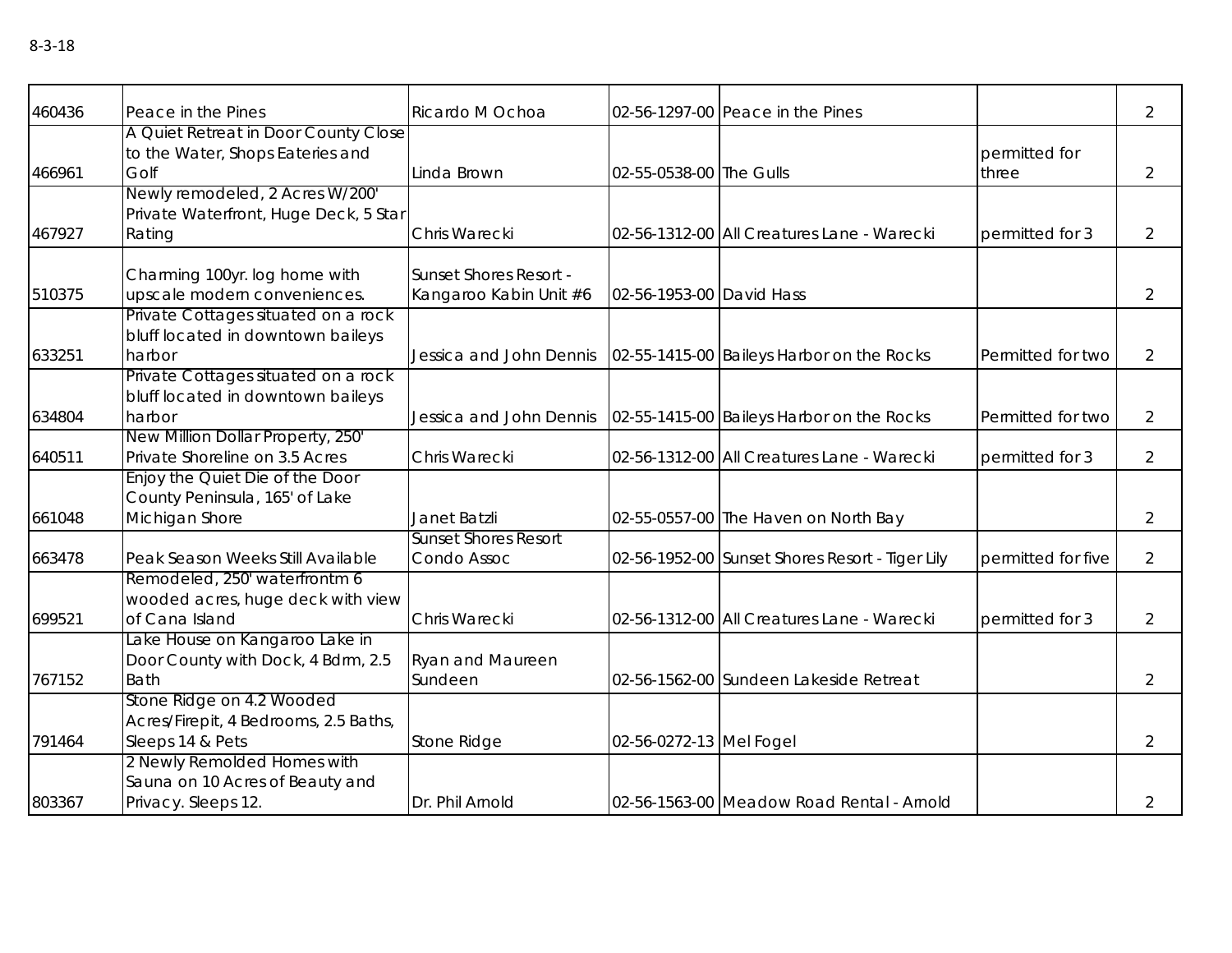|         |                                                        | Door County Cabin in the                              |                            |                                            |                 |                |
|---------|--------------------------------------------------------|-------------------------------------------------------|----------------------------|--------------------------------------------|-----------------|----------------|
|         | Door County Cabin in the Woods,                        | Wooods & Tranquil                                     |                            |                                            |                 |                |
| 824979  | <b>Baileys Harbor</b>                                  | Condo                                                 | 02-56-1564-00 Karen Berndt |                                            |                 | $\overline{2}$ |
|         |                                                        | Door County Cabin in the                              |                            |                                            |                 |                |
|         |                                                        | Wooods & Tranquil                                     |                            |                                            |                 |                |
| 850256  | Baileys Harbor Condo, Door County                      | Condo                                                 | 02-56-1564-00 Karen Berndt |                                            | permitted for 2 | 2              |
| 854909  | Private Water front estate!                            | <b>Schook Shack</b>                                   |                            | 02-56-1607-06 Cole Family LLC              |                 | $\overline{2}$ |
|         | Wildwood Beach House Has A Large                       |                                                       |                            |                                            |                 |                |
|         | Private Sandy Beach On The Shore                       |                                                       |                            |                                            |                 |                |
| 882335  | Of Lake Michig                                         | Wildwood Beach Home                                   |                            | 02-56-1640-06 Laura Thometz                |                 | $\overline{2}$ |
|         |                                                        | <b>Baileys Harbor Lakefront</b>                       |                            |                                            |                 |                |
|         | NEW LISTING! Baileys Harbor                            | Home - Penwell &                                      |                            | Mcintyre/Penwell - Deep Infinity           |                 |                |
| 989841  | Lakefront Home                                         | McIntyre                                              | 02-56-1779-00 LLC          |                                            |                 | $\overline{2}$ |
|         |                                                        |                                                       |                            |                                            |                 |                |
|         | Acres Of Country Living, Firepit,                      |                                                       |                            | Eleanor R Poole Trust C/O Allen            |                 |                |
| 1056529 | Plenty Of Parking Wifi, Pets allowed                   | <b>Burnt Hollow</b>                                   | 02-56-1733-13 Poole        |                                            |                 | $\overline{2}$ |
|         | Quintessential Door County cottage                     | Kangaroo Lake Road                                    |                            |                                            |                 |                |
| 1077847 | just steps from the water!                             | Cottage                                               |                            | 02-56-1696-06 Jeffrey & Tamara Wiswell     |                 | $\overline{2}$ |
|         |                                                        | Merlin's Lake House -                                 |                            |                                            |                 |                |
| 1102901 | You Won't Want To Leave -- +                           | Homan                                                 | 02-56-1468-00 Deb Homan    |                                            |                 | $\overline{2}$ |
|         | akefront home in Baileys Harbor                        |                                                       |                            | <b>Bues Point Road, LLC - William</b>      |                 |                |
| 1188298 | near Cana Lighthouse                                   | Bues Point Road-McAleer 02-56-1803-00 McAleer, Member |                            |                                            |                 | $\overline{2}$ |
|         | ake-house With The Best View Of                        |                                                       |                            |                                            |                 |                |
|         | Cana Island And It's Lighthouse You                    |                                                       |                            |                                            |                 |                |
| 1190668 | Can Find!                                              | <b>Boreal Beach House</b>                             |                            | 02-56-1820-00 Stephen Clemnti Jr.          |                 | $\overline{2}$ |
|         |                                                        |                                                       |                            |                                            |                 |                |
|         | Stone Cottage, Nestled In The                          |                                                       |                            | Dennis & Tamara Zee/ William &             |                 |                |
| 1209428 | Woods in Door County - Call for rates Stone Cottage    |                                                       |                            | 02-56-1824-00 Lesley O'Kane                |                 | $\overline{2}$ |
|         | This tree house is a perfect                           |                                                       |                            |                                            |                 |                |
| 1248135 | <b>COUPLES GETAWAY</b>                                 | The Treehouse - Schulkins                             |                            | 02-56-1835-00 Martha and Michael Schulkins |                 | $\overline{2}$ |
| 1270494 | Kangaroo lake water frontage                           | Island View Lake House                                |                            | 02-56-1893-00 Michael Servais              |                 | $\overline{2}$ |
|         | opening June 2018<br>Sand, Sand, and More Sand on Lake |                                                       |                            |                                            |                 |                |
| 1279183 | Michigan!                                              | Lyons Woods                                           |                            | 02-56-1903-00 Alexandra Pape               |                 | $\overline{2}$ |
|         | Luxurious Home in Downtown Baileys                     |                                                       |                            |                                            |                 |                |
| 1351000 | Harbor                                                 | Carraig Cottages LLC                                  | 02-55-0653-00 Carraig Mor  |                                            |                 | $\overline{2}$ |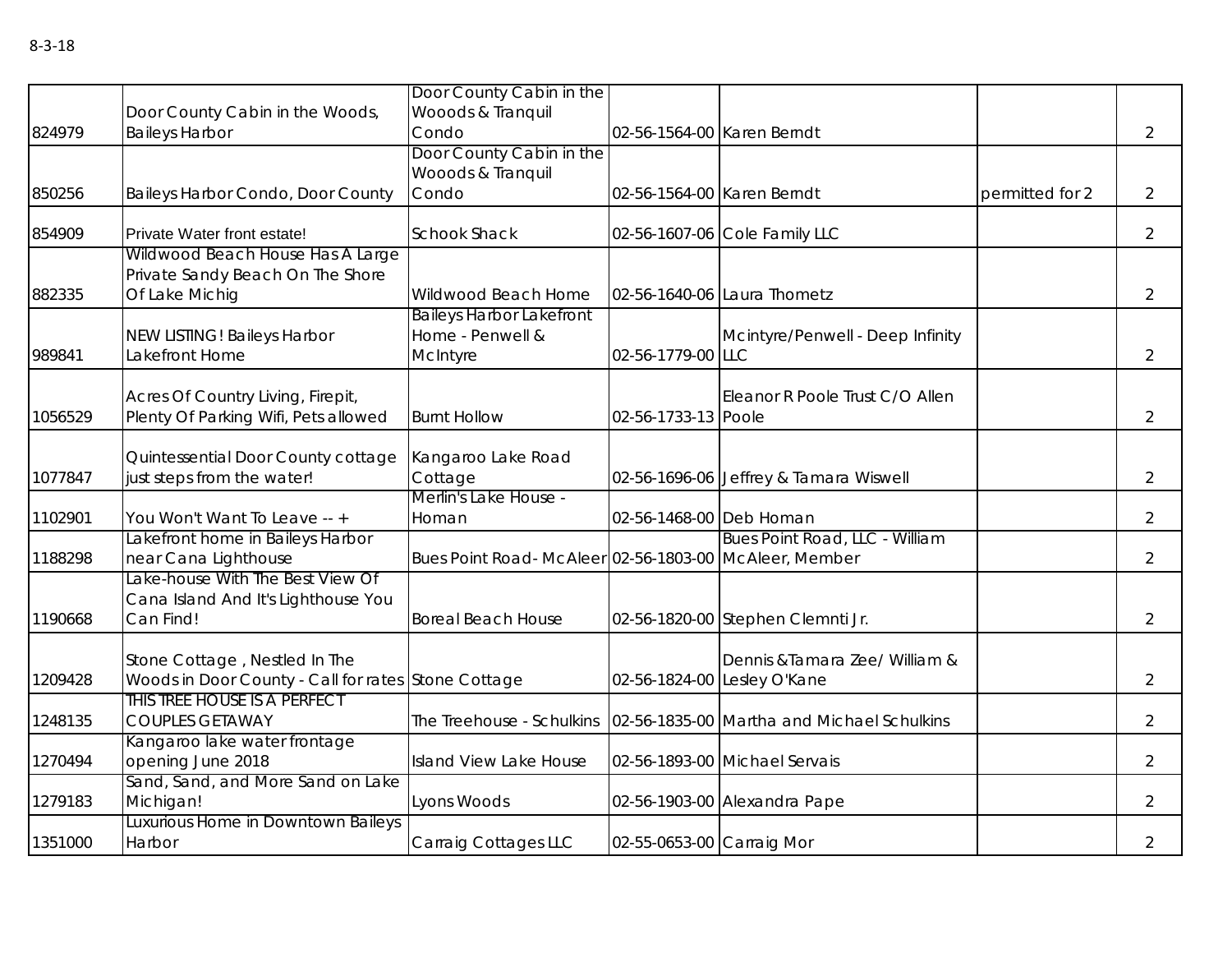|           | <b>Beautiful Home Downtown Baileys</b>                |                             |                         |                                            |                 |                |
|-----------|-------------------------------------------------------|-----------------------------|-------------------------|--------------------------------------------|-----------------|----------------|
| 1351022   | Harbor Newly Furnished May 2015                       | Carraig Cottages LLC        |                         | 02-55-0652-00 Carraig Beag Cottage         |                 | $\overline{2}$ |
|           | Fabulous New Two Bed, Two Bath                        |                             |                         |                                            |                 |                |
| 1351028   | Cottage On Kangaroo Lake                              | Carraig Cottages LLC        |                         | 02-56-1052-00 Carraigeen Cottage           |                 | $\overline{2}$ |
|           | Newly renovated with over 250 feet                    | Secluded Waterfront         |                         |                                            |                 |                |
| 1357038   | of Shoreline!                                         | Home on North Bay           | 02-56-1850-06 Eva McKee |                                            |                 | $\overline{2}$ |
|           | Lagom Lodge, a lovely three-                          |                             |                         |                                            |                 |                |
|           | bedroom chalet style home that sits                   |                             |                         |                                            |                 |                |
| 1360725   | on the lakefront                                      | Lagom Lodge                 |                         | 02-56-1914-06 Stephen & Michelle Hoke      |                 | $\overline{2}$ |
|           | Daisy Cottage is a quintessential                     |                             |                         |                                            |                 |                |
|           | Door County two-bedroom lakefront                     |                             |                         |                                            |                 |                |
| 1360726   | cottage                                               | Daisy Cottage               |                         | 02-56-1915-06 Stephen & Michelle Hoke      |                 | $\overline{2}$ |
|           |                                                       | Tretinyak - Blue on Roo-    |                         |                                            |                 |                |
|           | Executive vacation home on                            | 7571 South Kangaroo         |                         |                                            |                 |                |
| 1046385   | Kangaroo Lake                                         | Lake Drive                  |                         | 02-56-1829-00 Anne Tretinyak               |                 | $\overline{2}$ |
|           | Bailey's Harbor Cabin Secluded in                     | <b>Baileys Harbor Near</b>  |                         |                                            |                 |                |
|           | Woods, Walking distance to                            | Kangaroo Lake -             |                         |                                            |                 |                |
| 4648066ha | Kangaroo Lake-DUPLEX                                  | Lebakken                    |                         | 02-56-1782-00 Alyssa Lebakken              | permitted for 2 | $\overline{2}$ |
|           |                                                       | <b>Baileys Harbor Near</b>  |                         |                                            |                 |                |
|           | North Unit Cabin Bailey's Harbor Door Kangaroo Lake - |                             |                         |                                            |                 |                |
| 4706534ha | County Near Kangaroo Lake                             | Lebakken                    |                         | 02-56-1782-00 Alyssa Lebakken              | permitted for 2 | $\overline{2}$ |
|           | NEW! Baileys Harbor Studio on Lake                    |                             |                         |                                            |                 |                |
| 4840107ha | Michigan!                                             | James Dillenburg            |                         | 02-56-1257-00 Shalom Stone                 |                 | $\overline{2}$ |
|           | Lakeview Cottage in Downtown                          | <b>Baileys Harbor Beach</b> |                         |                                            |                 |                |
| 4924765ha | <b>Baileys Harbor</b>                                 | House                       |                         | 02-56-1876-00 Pamela Schmitz               |                 | $\overline{2}$ |
|           |                                                       |                             |                         |                                            |                 |                |
|           | Clay Banks Retreat a Beautiful Quiet                  |                             |                         |                                            |                 |                |
| 271777    | Home on Lake Michigan                                 | Dean & Corrine Zajac        |                         | 06-56-1002-00 Clay Banks Retreat           |                 | 6              |
|           | Beautiful Lakefront Home in Southern                  |                             |                         |                                            |                 |                |
| 343303    | Door County                                           | Robert & Mary O'Neil        |                         | 06-56-1147-00 O'Neil - 290 Clar Lin        |                 | 6              |
| 754723    | Enjoy your own secluded beach                         | Mark Ciepluch               |                         | 06-56-0901-00 White Sands Hideaway         |                 | 6              |
|           |                                                       | Door County Clay Banks      |                         |                                            |                 |                |
| 1244408   | Door County Retreat                                   | Retreat                     |                         | 06-56-1866-00 Darelynn M Louscher          |                 | 6              |
|           |                                                       |                             |                         |                                            |                 |                |
|           | Panorama Waterfront Guest House                       |                             |                         |                                            |                 |                |
| 57138     | North of Sturgeon Bay                                 | Margaret Koenen             |                         | 08-55-0155-00 Koenens Panorama Guest House |                 | 8              |
|           |                                                       |                             |                         |                                            |                 |                |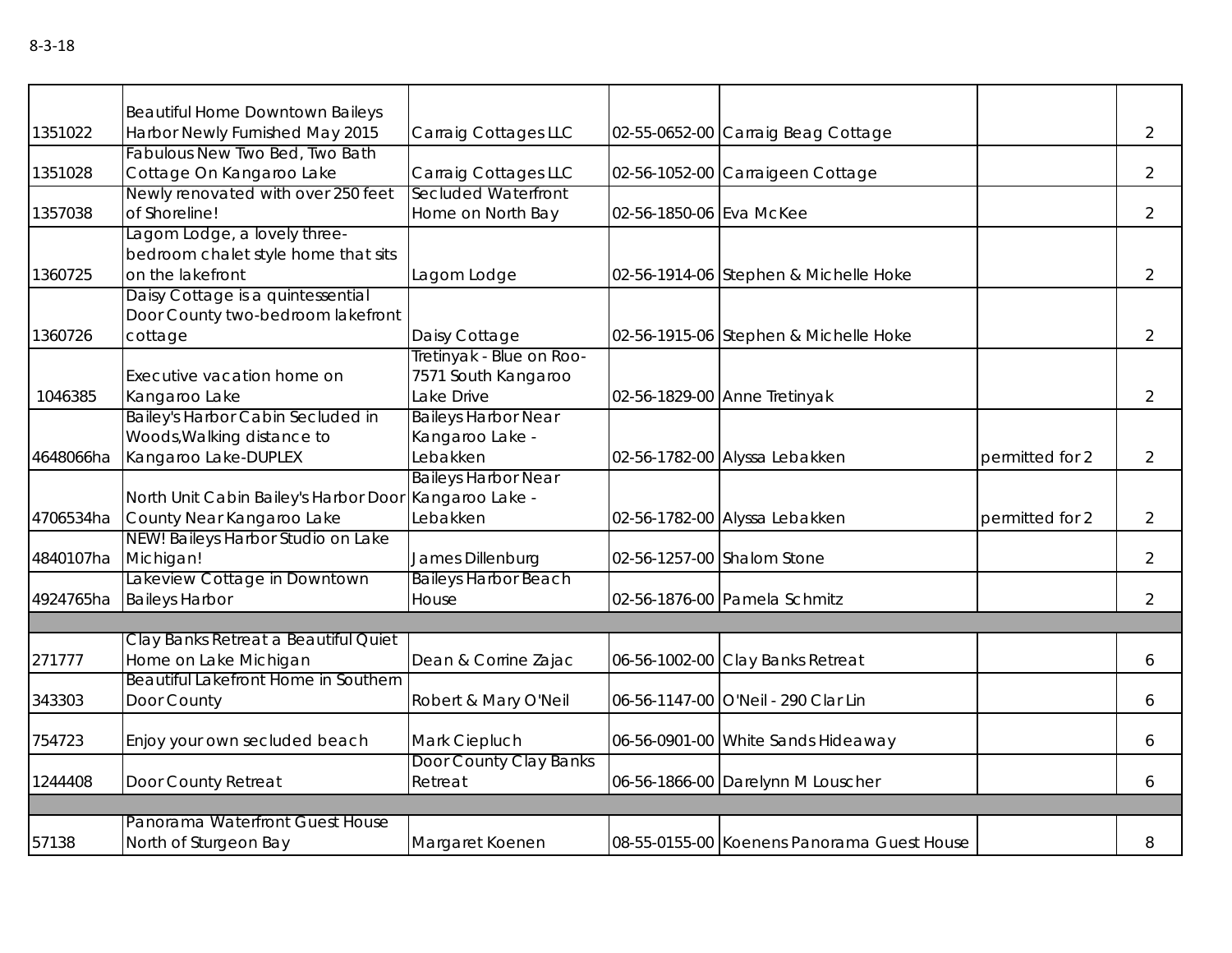|        |                                                          | Applewood Cottage                                      |                            |                                                 |                 |       |
|--------|----------------------------------------------------------|--------------------------------------------------------|----------------------------|-------------------------------------------------|-----------------|-------|
| 78867  | Private Cotttage on 10 acre Farm in<br><b>Fish Creek</b> | Property Managment LLC 08-55-0093-00 Applewood Cottage |                            |                                                 |                 | 8     |
|        | Luxury Home in Magnificient Door                         |                                                        |                            | A luxury Log Home - Door County                 |                 |       |
| 189273 | County, WI                                               | Carol Trimberger                                       | 08-56-0088-00 Market       |                                                 |                 | 8     |
|        | Cottage on the Bay - Waterfront,                         |                                                        |                            |                                                 |                 |       |
|        | 100' Beach, 50ft pier, Sunsets,                          | Cottage on the Bay                                     |                            | Elizabeth & Mario                               |                 |       |
| 224851 | Secluded, Wi-Fi                                          | Bernardi                                               |                            | 08-56-0841-00 Bernardi/Bernardi Enterprises LLC |                 | 8     |
|        | Amazing Door County Hand Hewn                            |                                                        |                            |                                                 |                 |       |
| 230079 | Log Cabin in the Woods                                   | Charles Ireland                                        |                            | 08-56-0925-00 Hidden Bear Cabin                 |                 | 8     |
|        | Vacation in Door County, Wisconsin                       |                                                        |                            |                                                 |                 |       |
| 288910 | Cape Cod of the Midwest                                  | Landmark Carson                                        | 08-53-0945-00 Fred Carson  |                                                 |                 | 8     |
|        | The Honey Dew Lodge at Egg Harbor                        |                                                        |                            |                                                 |                 |       |
| 341406 | Door County WI                                           | <b>WDL Trust</b>                                       |                            | 08-56-0702-00 Honey Dew Lodge                   |                 | 8     |
|        | Amazing views from peaceful home                         |                                                        |                            |                                                 |                 |       |
|        | overlooking green bay close to                           |                                                        |                            |                                                 |                 |       |
| 375676 | beach                                                    | Tim & Mary Kelley                                      | 08-53-0305-00 Kelley House |                                                 |                 | 8     |
|        | Bayside Log Home Waterfront, WiFi, 3                     |                                                        |                            |                                                 |                 |       |
| 403451 | bedrooms, Direct TV, Fire Pit                            | Bayside Log Home                                       | 08-56-1037-13 Laurel Key   |                                                 |                 | 8     |
|        | Luxury Log Cabin in Egg Harbor Door                      |                                                        |                            |                                                 |                 |       |
| 404293 | County                                                   | Susan Mullarkey                                        |                            | 08-56-0647-00 Birch Lane Log Cabin              |                 | 8     |
|        |                                                          | Landmark - Rudy - Units                                |                            |                                                 |                 |       |
| 423455 | Landmark 2-BR King Beds, 2-Bath                          | 1303, 4218 and 2332                                    | 08-53-1346-00 Curtis Rudy  |                                                 | permitted for 3 | 8     |
|        | Wooded Beach Front Property that                         |                                                        |                            |                                                 |                 |       |
| 456458 | sleeps 12                                                | <b>Robert Cowles</b>                                   | 08-56-1376-00 The Annex    |                                                 |                 | 8     |
| 456464 | Secluded Waterfront Cottage                              | <b>Robert Cowles</b>                                   |                            | 08-56-1375-00 Cherry Lodge                      |                 | 8     |
|        | Landmark Resort 2 Bedroom/1 Bath                         | Landmark Rudy - units                                  |                            |                                                 |                 |       |
| 466010 | Granite - Water view                                     | 1303, 4218 & 2332                                      | 08-53-1346-00 Curt Rudy    |                                                 | permitted for 3 | $8\,$ |
|        |                                                          |                                                        |                            | Cousins Cottage - Your key to the               |                 |       |
| 468335 | Your key to the door                                     | Bryan Troutman                                         | 08-56-1322-00 Door         |                                                 |                 | 8     |
|        | Updated 1 bedroom king, book now                         |                                                        |                            |                                                 |                 |       |
| 476628 | for winter fun in door county                            | <b>Michael Kostiuk</b>                                 |                            | 08-53-0676-00 Landmark Resort -MJK Rentals      |                 | 8     |
|        | Stunning waterview condo at the                          |                                                        |                            |                                                 |                 |       |
| 513963 | Landmark Resort in Egg Harbor                            | <b>Curtis &amp; Carrie Downes</b>                      |                            | 08-53-1344-00 Landmark Downes #2207             |                 | 8     |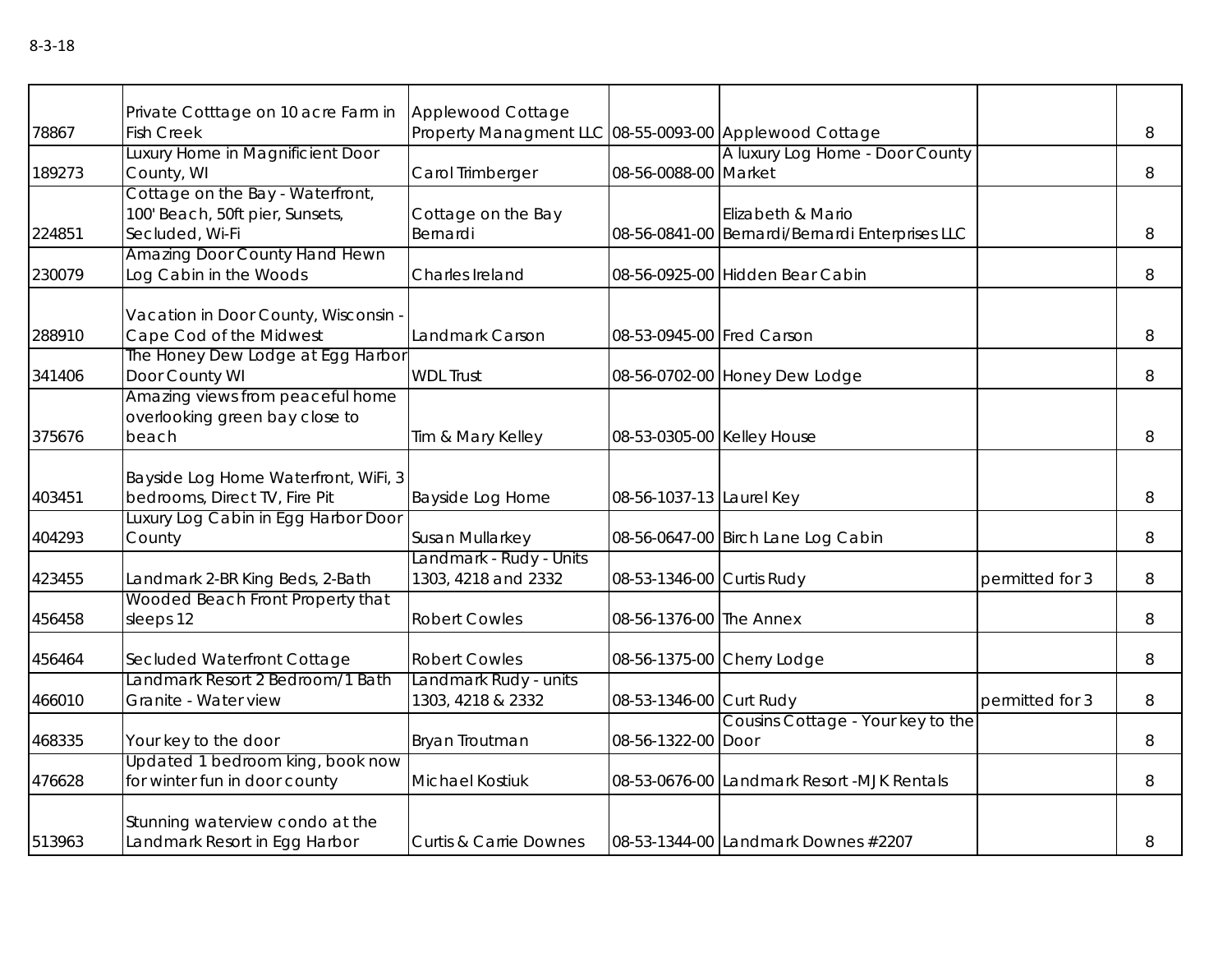|         |                                           | David Ohlson/ Charles            |                       |                                                                  |                 |                |
|---------|-------------------------------------------|----------------------------------|-----------------------|------------------------------------------------------------------|-----------------|----------------|
| 566840  | Views of Green Bay and Egg Harbor         | Chilcote                         |                       | 08-56-0726-06 Ohlson Chateau2                                    |                 | 8              |
|         | Unique Distinctive Cottage on the         | Sara Steinharted/Jon             |                       |                                                                  |                 |                |
| 595501  | Shores of Green Bay                       | Chapman                          |                       | 08-56-1316-06 Whitestone at the Water                            |                 | 8              |
|         | Privacy In The Woods, Yet Close To        |                                  |                       |                                                                  |                 |                |
| 655760  | All The Fun!                              | <b>Butterfly House - Blosser</b> |                       | 08-56-1580-00 Robert Blosser                                     |                 | 8              |
|         | Door County Egg Harbor Private            |                                  |                       |                                                                  |                 |                |
| 677495  | waterfront beautiful sunsets, sleeps 6    | Ricky & Susan Kwaterski          |                       | 08-56-0806-13 Ski Shore Retreat                                  |                 | 8              |
|         | Breathtaking Water View Condo -           |                                  |                       |                                                                  |                 |                |
| 751221  | Almost Everything New!                    | Landmark Dick's Rental           |                       | 08-53-1554-00 Michael & Leight Dicks                             |                 | 8              |
|         | OFFSEASON special Nov to mid-May          |                                  |                       |                                                                  |                 |                |
| 809045  | book 2 get 1; book 3 get 2.               | Landmark Resort- Callen          |                       | 08-53-1623-00 John and Sue Callen                                |                 | 8              |
|         | The Fox Den offers a scenic view of       |                                  |                       |                                                                  |                 |                |
|         | the hardwoods below and of green          |                                  |                       |                                                                  |                 |                |
| 817047  | bay waters                                | Robert & Michele Fox             | 08-56-0823-06 Fox Den |                                                                  |                 | 8              |
|         | Magnificent Water View Condo-             | Landmark Resort -                |                       |                                                                  |                 |                |
| 843029  | Completely Remodeled!                     | Petsinger                        |                       | 08-53-1617-00 Jeffrey Petsinger                                  |                 | 8              |
|         | *April Special* Renovated 2 Bedroom       |                                  |                       |                                                                  |                 |                |
|         | 1 Bath Condo in Family Friendly<br>Resort |                                  |                       |                                                                  |                 |                |
| 859907  |                                           |                                  |                       | Landmark Resort- Schultz   08-53-1626-07 Wendy and Scott Schultz | permitted for 2 | 8              |
|         | LANDMARK RESORT ~ Remodeled,              | Landmark Resort - Door           |                       |                                                                  |                 |                |
| 907077  | One Bedroom ADA Condo                     | <b>County Getaweays</b>          |                       | 08-53-1688-00 Brian Wiegand                                      | permitted for 4 | 8              |
|         | Gorgeous Water view 2 Bedroom             | Landmark Resort-Unit             |                       | Island Winds LLC - Kristin Van                                   |                 |                |
| 914036  | Condo                                     | 1307- Island Winds LLC           | 08-53-1671-07         | <b>Drisse</b>                                                    |                 | 8              |
|         |                                           |                                  |                       |                                                                  |                 |                |
|         | Cozy 1br Woodview! Landmark               | Landmark Resort - Door           |                       |                                                                  |                 |                |
| 963491  | Resort                                    | <b>County Getaweays</b>          |                       | 08-53-1688-00 Brian Wiegand                                      | permitted for 4 | 8              |
| 1400614 | <b>Bay View Bungalow</b>                  |                                  | unpermitted           |                                                                  |                 | $\overline{8}$ |
|         |                                           |                                  |                       |                                                                  |                 |                |
|         | Leaf House Door County, your home         | Landmark Resort - Leaf           |                       |                                                                  |                 |                |
| 1000413 | at a beautiful Egg Harbor resort          | House                            |                       | 08-53-1699-00 Sean and Cami Wright                               |                 | 8              |
|         | Relax In Our Nostalgic Log Home           |                                  |                       |                                                                  |                 |                |
| 1001072 | (3BR/2ba)                                 | Green Apple Lodge                |                       | 08-56-1715-00 Patricia Culliton                                  |                 | 8              |
|         | Relaxing 1 Bedroom 1 Bathroom             | Landmark Resort - Units          |                       |                                                                  |                 |                |
| 1005998 | Condo                                     | 1225/1220- Spencer               |                       | 08-53-1686-07 Christopher & Sara Spencer                         | permitted for 2 | 8              |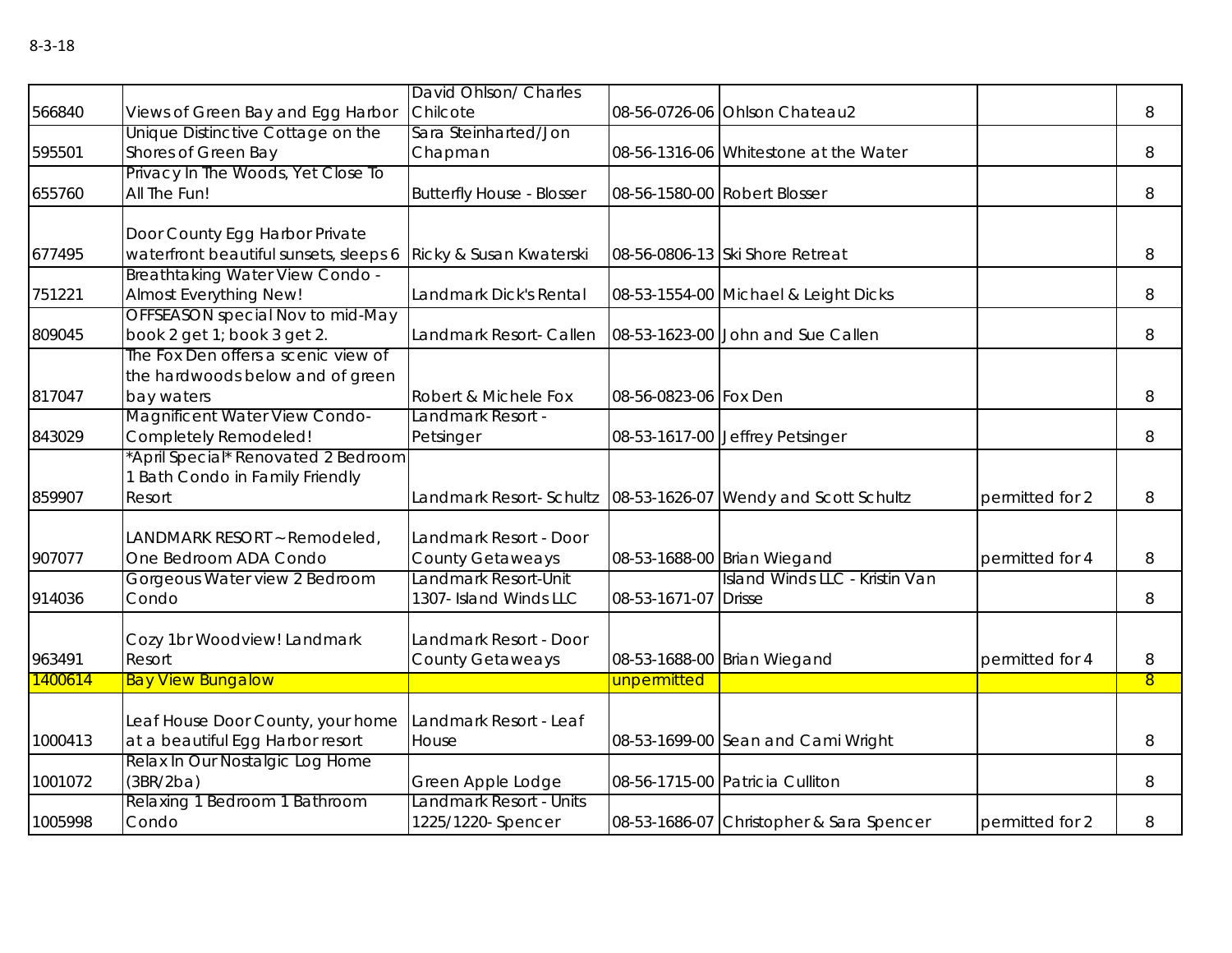| ۰.<br>۰,<br>×<br>× | ×<br>۰, |
|--------------------|---------|
|--------------------|---------|

|         | Newly Renovated Waterview 1 Bed 1 Landmark Resort - Units    |                                                       |                            |                                             |                 |   |
|---------|--------------------------------------------------------------|-------------------------------------------------------|----------------------------|---------------------------------------------|-----------------|---|
| 1010074 | <b>Bath Condo</b>                                            | 1225/1220- Spencer                                    | 08-53-1686-07              | Christopher & Sara Spencer                  |                 | 8 |
|         | <b>TASTEFULLY RENOVATED 2 BEDROOM</b>                        |                                                       |                            |                                             |                 |   |
| 1010162 | <b>WATERVIEW CONDO!</b><br>Contemporary 3 Bed 2.5 Bath Hand- | Landmark Resort - Albers   08-53-1735-00 Penny Albers |                            |                                             |                 | 8 |
|         | Hewn Log Cabin in Wooded Setting                             |                                                       |                            |                                             |                 |   |
| 1024755 | of Egg Harbor                                                | Hazy Hideaway                                         |                            | 08-56-1711-00 Patrick and Shari Hayes       |                 | 8 |
|         | <b>Bed, 1 Bath Condo w/ Waterview</b>                        | Landmark Resort- Geils                                |                            |                                             |                 |   |
| 1035379 | Close To Pool, Hot Tub, & Amenities                          | <b>Unit 110</b>                                       |                            | 08-53-1716-07 Susan & Richard Geils         |                 | 8 |
|         | 2 King Bed, 2 Bath Condo W/ Pool                             | Landmark Resort Unit                                  |                            |                                             |                 |   |
| 1038437 | <b>Access</b>                                                | #4213 Pflum                                           | 08-53-1684-07 Will A Pflum |                                             |                 | 8 |
|         | COZY WOODVIEW! Landmark Resort,                              |                                                       |                            |                                             |                 |   |
| 1050857 | EGG HARBOR - Updated, Cozy, 1<br><b>Bdrm Woodview C</b>      | Landmark Resort - Door<br><b>County Getaweays</b>     |                            | 08-53-1688-00 Brian Wiegand                 | permitted for 4 | 8 |
|         | Gorgeous water view condo                                    |                                                       |                            |                                             |                 |   |
| 1065393 | overlooking Green Bay                                        | Landmark Pidgeon                                      |                            | 08-53-1754-00 Matt Pidgeon                  |                 | 8 |
|         | Landmark Resort - Serene 1 Bed 1 Bath Landmark Resort - Door |                                                       |                            |                                             |                 |   |
| 1067123 | Condo                                                        | <b>County Getaweays</b>                               |                            | 08-53-1688-00 Brian Wiegand                 | permitted for 4 | 8 |
|         | The Gull Cottage: New Construction,                          |                                                       |                            |                                             |                 |   |
| 1115406 | Waterfront Home With Private Pier                            | <b>Gull Cottage</b>                                   |                            | 08-56-1773-00 Anne Neuhaus                  |                 | 8 |
| 1161265 | Newly Updated! 2 Bed/1 Ba Family<br><b>Friendly Resort</b>   | Landmark Resort- Schultz                              |                            | 08-53-1626-07 Wendy and Scott Schultz       | permitted for 2 | 8 |
|         | Modern, newly updated condo in                               |                                                       |                            |                                             |                 |   |
|         | scenic Egg Harbor! Heart of Door                             | Landmark Resort - #3202-                              |                            |                                             |                 |   |
| 1183567 | County                                                       | Counihan                                              |                            | 08-53-1783-00 David and Carrie Counihan     |                 | 8 |
|         | 2 Bedroom, 1 Bath Home Away From                             |                                                       |                            |                                             |                 |   |
| 1206658 | Home - Overlooks the lake                                    | Landmark Resort - Pesek                               |                            | 08-56-1856-00 Jonathon Pesek - Pesek Realty |                 | 8 |
|         | Wonderful place to relax for your                            |                                                       |                            | Ditched LLC -Izabela Ditchen                |                 |   |
| 1212725 | family in the heart of Door County                           | LandmarkDitched                                       | 08-53-1822-00 Sims         |                                             |                 | 8 |
|         | Door County Log Cabin - Egg Harbor                           |                                                       |                            | Blue Chair Capital, Mike and                |                 |   |
| 1214889 | on 40 Acres; July 4th week still open!                       | <b>Boyer Log Home</b>                                 | 08-56-1821-00 Becky Boyer  |                                             |                 | 8 |
| 1276892 | Diamond in the Wooods                                        | Diamond in the Woods                                  |                            | 08-56-1860-00 Elaine DeMarb                 |                 | 8 |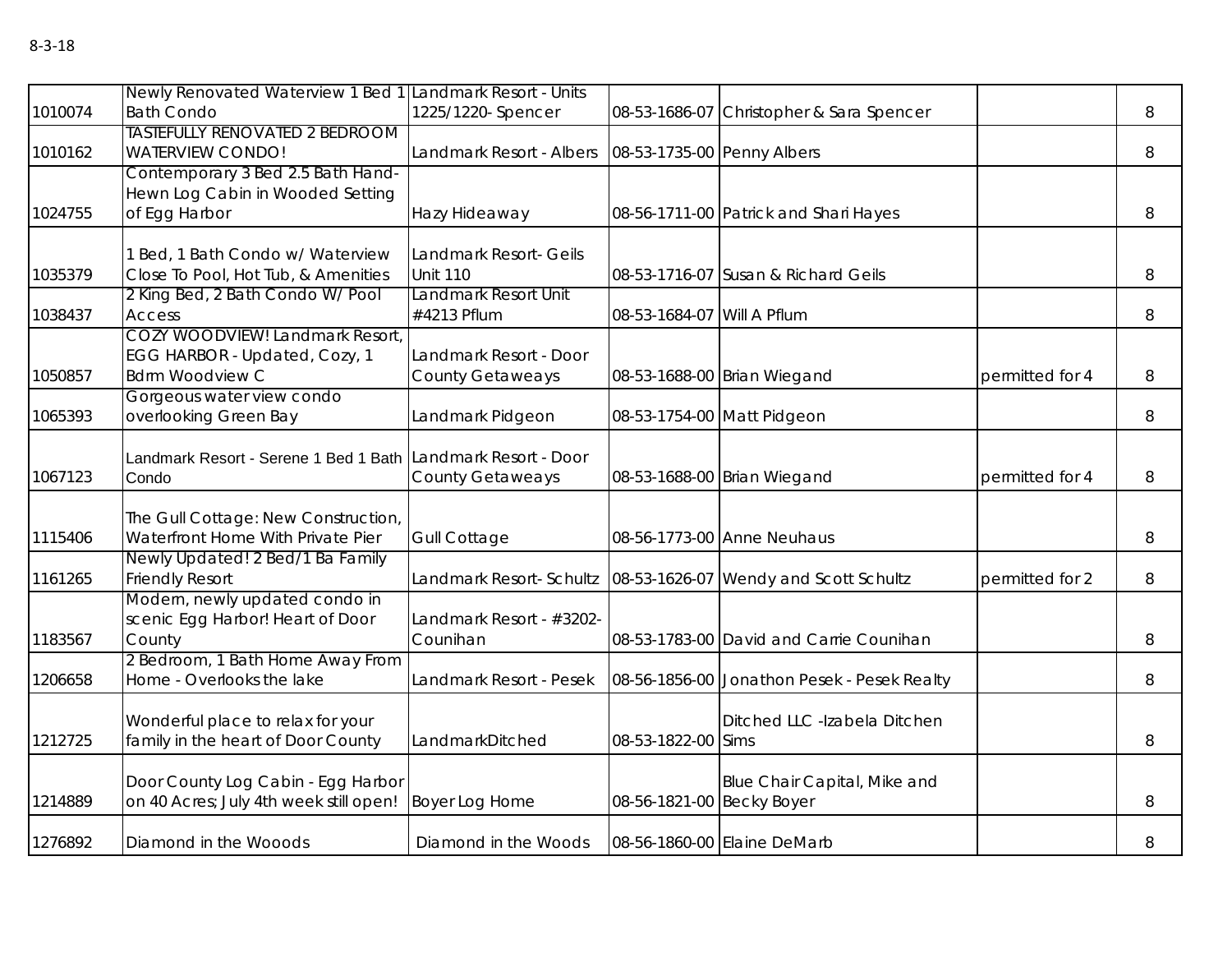|           | Quaint Door County Haven at The                                                     | <b>Quaint Door County</b>       |                              |                                            |                 |   |
|-----------|-------------------------------------------------------------------------------------|---------------------------------|------------------------------|--------------------------------------------|-----------------|---|
|           | andmark Resort (Family-friendly                                                     | Haven-Landmark                  |                              |                                            |                 |   |
| 1281266   | Condo)                                                                              | _orenzo                         |                              | 08-53-1832-00 Mark Lorenzo                 |                 | 8 |
| 1307342   | The Lodge - Relax In Quiet Seclusion                                                | Cottage Retreat                 |                              | 08-55-0133-00 Dale La Violette             | permitted for 6 | 8 |
|           | Nautical Theme 1 Bed 1 Bath Condo                                                   |                                 |                              |                                            |                 |   |
| 1316971   | w/ Waterview                                                                        | Landmark Resort - White         |                              | 08-53-1834-07 Michael White                |                 | 8 |
| 1319701   | <b>SUNSETS ON THE BLUFF! NEW</b><br><b>CONSTRUCTION! WATERVIEW!</b>                 | <b>Bluff Cottage Sunset LLC</b> |                              | 08-56-1874-00 Gail Bergman                 |                 | 8 |
|           | Treat yourself staying at this romantic                                             |                                 |                              |                                            |                 |   |
| 1372707   | retreat!                                                                            | Landmark Luque #1232            |                              | 08-53-1929-00 Natalia Luque                |                 | 8 |
| 3686164ha | Landmark Resort - 2 Bedroom, 1<br>Bath, Wood View - NEWLY AND FULLY<br>REMODELED!!! | Curt Rudy                       | 08-53-1346-00 & 2332         | Landmark Rudy - units 1303, 4218           | permitted for 3 | 8 |
|           | Cozy 2 Bed Condo at Landmark                                                        |                                 |                              | Landmark Resort Good Faith                 |                 |   |
| 1400318   | <b>Resort - Many Amenities</b>                                                      | Good Faith Financial            | 8-53-1970-07                 | Financial Unit #2324                       |                 | 8 |
|           | NEW! 2BR Egg Harbor House on 2                                                      |                                 |                              |                                            |                 |   |
| 4647662ha | Acres!                                                                              | Lodge 42                        | 08-56-1768-00 Kerri Zergoski |                                            |                 | 8 |
| 7045122ha | Villa Royer - Waterfront home                                                       | Barbara-Widder Lowry            | 08-56-1029-00 Villa Royer    |                                            |                 | 8 |
| 7080871ha | <b>Gray Gull Cottage-Waterfront Home</b>                                            | <b>Grey Gull</b>                |                              | 08-55-0797-00 Monument Point Lane LLP      |                 | 8 |
|           | Landmark Resort, 2 bedroom, 1 bath                                                  |                                 |                              |                                            |                 |   |
| 7083628ha | sleeps 6. Lowest rates.                                                             | Harry & Sharon Achino           |                              | 08-53-1140-00 Achino - Landmark            |                 | 8 |
|           |                                                                                     |                                 |                              |                                            |                 |   |
|           | Awesome Bluff Views of Green Bay in<br>Egg Harbor from your private 2nd             | Baudo - 7810 Ridgewood          |                              |                                            |                 |   |
| 22662     | floor deck<br>Newly furnished condo w/exquisite                                     | <b>Bluff</b>                    |                              | 09-53-0253-00 Robert Baudo                 |                 | 9 |
|           | sunset/water view from balcony. Wifi                                                |                                 |                              |                                            |                 |   |
| 56038     | included.                                                                           | Ridgewood Condo 2-B             |                              | 09-53-0640-00 Angie Vandenavond            | permitted for 2 | 9 |
|           | Luxurios Large Condo - Great Water                                                  |                                 |                              |                                            |                 |   |
| 114019    | Views Ac & WI FI                                                                    | Eames Farm m6                   |                              | 09-53-0637-00 Angie Vandenavond            |                 | 9 |
|           | Summer of 2018 rentals-\$1350 per                                                   | Eames Farm, #S-3 -              |                              |                                            |                 |   |
| 309573    | week off season 140 per night                                                       | Christensen                     |                              | 09-53-0498-00 Thomasan Christensen Harnack |                 | 9 |
| 427036    | arsen Log Cabin in the beautiful<br>Village of Egg Harbor                           | Larsen Log Cabin                | 09-55-0381-00 Paul Larsen    |                                            | permitted for 2 | 9 |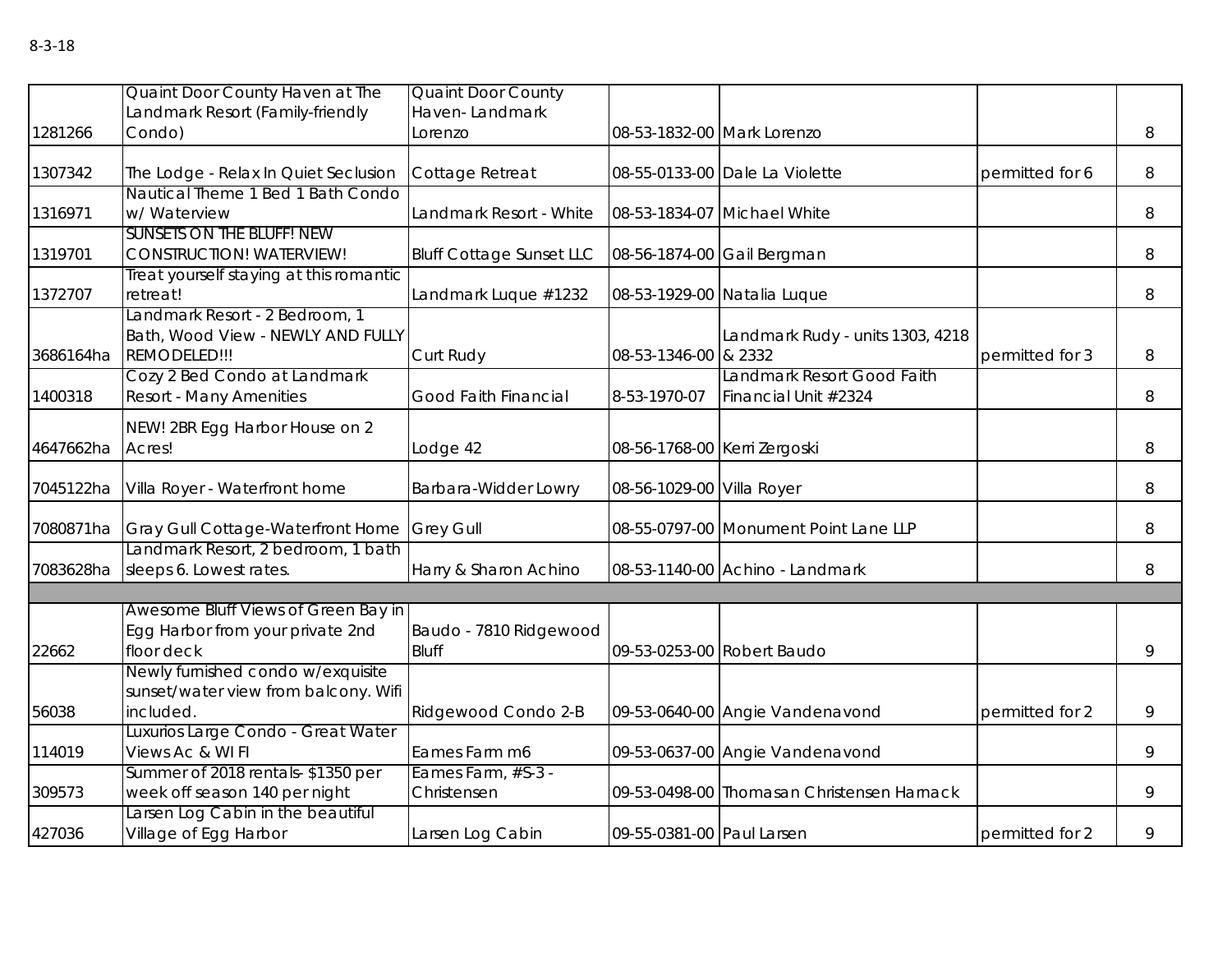|        | NEW on the VRBO Market 6/21/14,                                                    |                                                                   |                              |                                             |                 |   |
|--------|------------------------------------------------------------------------------------|-------------------------------------------------------------------|------------------------------|---------------------------------------------|-----------------|---|
| 427037 | The Larsen House                                                                   | Larson Log Cabin                                                  | 09-55-0381-00 Paul Larsen    |                                             |                 | 9 |
| 429685 | Waterfront Town Home in Egg Harbor Unit 5                                          | Derse's White Cliff Condo                                         |                              | 09-53-1100-00 Arthur R. Derse               |                 | 9 |
| 449353 | Door County three bedroom<br>vacation home                                         | <b>Bluffside</b>                                                  | 09-56-0361-00 Shallows, Inc. |                                             |                 | 9 |
| 827151 | Three bedroom cottage in Point<br>Beach area of Egg Harbor                         | Bertschinger Investments                                          |                              | 09-55-0317-00 Bertschinger Investments      | permitted for 8 | 9 |
| 452105 | Spacious four bedroom house near<br>Alpine Golf Course and Egg Harbor<br>beach.    | Bertschinger Investments   09-55-0317-00 Bertschinger Investments |                              |                                             | permitted for 8 | 9 |
| 515418 | Best Waterview of Egg Harbor -<br>Beautiful, Fully Appointed Ground<br>Level Condo | JRCH, LLC                                                         |                              | 09-59-1345-00 Eames Farm Condo - #M5 - JRCH |                 | 9 |
| 562683 | Roomy Two Bedroom House Near<br>Egg Harbor Marina                                  | <b>Bertschinger LLC</b>                                           |                              | 09-55-0316-00 Bertschinger LLC              | permitted for 8 | 9 |
| 570970 | The Yellow House in Egg Harbor -<br>beautifully remodeled & ready for<br>you!      | The Yellow House                                                  |                              | 09-56-1404-00 R Lynn & Sandi Rowe           |                 | 9 |
| 571420 | Sleepy Hollow Cottage, the Perfect<br>Location                                     | Sleepy Hollow Cottage -<br>Peterson                               |                              | 09-56-1349-00 Paula W Peterson              |                 | 9 |
| 591007 | Luxurious Door County Waterfront<br>Home with Private Beach                        | <b>RPO Holdings</b>                                               | 09-56-1417-00 Mariner        |                                             |                 | 9 |
| 626232 | Door County Waterfront Home with<br>Private Beach                                  | <b>RPO Holdings</b>                                               | 09-56-1460-00 Mariner II     |                                             |                 | 9 |
| 647346 | 3 Bedroom, 2 Bath Ranch Home With<br>A Great Egg Harbor Location.                  | <b>Falun House</b>                                                |                              | 09-56-1453-00 Shallows Resort               |                 | 9 |
| 672228 | Large Five Bedroom on the Water in<br>Egg Harbor.                                  | Bertschinger Investments                                          |                              | 09-55-0317-00 Bertschinger Investments      | permitted for 8 | 9 |
| 672229 | One Bedroom Cottage on the Water Bertschinger LLC                                  |                                                                   |                              | 09-55-0316-00 Bertschinger LLC              | permitted for 8 | 9 |
| 705682 | 'YOUR PLACE" 3-bedroom, 2-bath<br>ranch style home in the village of<br>Egg Harbor | Your Place                                                        | 09-56-1537-00 Joe Nimmer     |                                             |                 | 9 |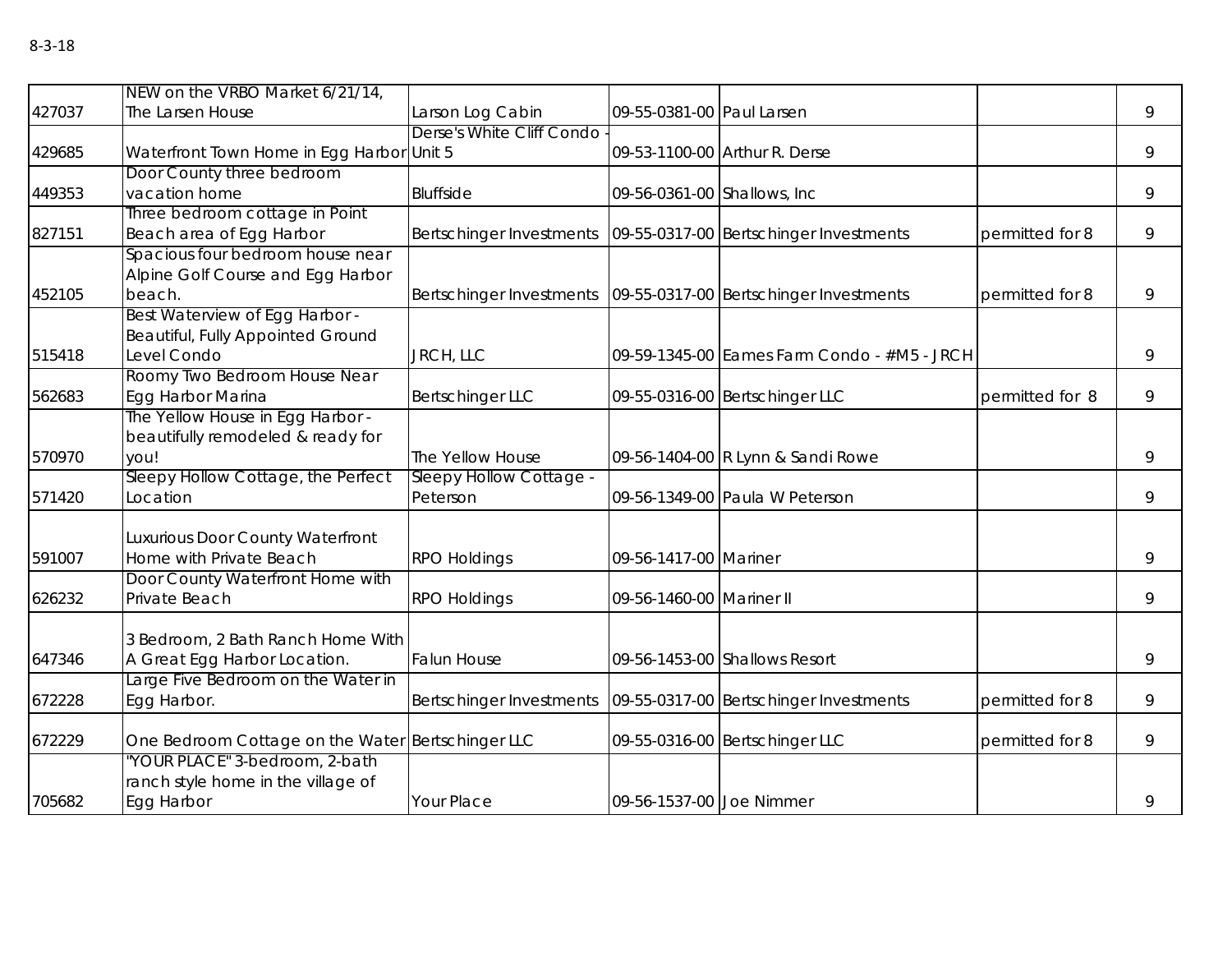|                 | Luxury 3 Bdrm Condo in Door County                                                     |                                                         |                             | Meadow Ridge Timeshare -               |                 |   |
|-----------------|----------------------------------------------------------------------------------------|---------------------------------------------------------|-----------------------------|----------------------------------------|-----------------|---|
| 707662          | Near Egg Harbor, Wi - Sleeps 8 - 12                                                    | Nancy Drolshagen                                        | 09-59-1547-00 Drolshagen    |                                        |                 | 9 |
| 827152          | One Bedroom Cottage Near Central<br>Egg Harbor                                         | Bertschinger Investments                                |                             | 09-55-0317-00 Bertschinger Investments | permitted for 8 | 9 |
| 881025          | Egg Harbor Log Cabin, Door County<br>We offer "country-quiet" a short walk             | Egg Harbor Log Cabin                                    | 09-56-1646-00 Karen Berndt  |                                        |                 | 9 |
| 889272          | from the village center and town<br>dock.                                              | Woldts Intowm Farmette                                  |                             | 09-55-0365-00 Richard Woldt            |                 | 9 |
| 899706          | Spacious four bedroom house on the<br>bay of Green Bay.                                | <b>Bertschinger LLC</b>                                 |                             | 09-55-0316-00 Bertschinger LLC         | permitted for 8 | 9 |
| 1005094         | Secluded, water front home on the<br>Bay in Egg Harbor                                 | Secluded Waterfront<br>Home on the Bay in Egg<br>Harbor |                             | 09-56-1738-00 Julie Kowalkowski        |                 | 9 |
| 1008132         | 3 Bedroom Cape Cod-style Cottage<br>in Egg Harbor, WI                                  | <b>Bertschinger LLC</b>                                 |                             | 09-55-0316-00 Bertschinger LLC         | permitted for 8 | 9 |
| 1015419         | Meadow Ridge of Door County<br>Resort                                                  | Peri Brown                                              | 09-59-1717-00 Peri Jackson  |                                        |                 | 9 |
| 1221143         | Roomy Two Bedroom House Near<br>Central Egg Harbor                                     | <b>Bertschinger LLC</b>                                 |                             | 09-55-0316-00 Bertschinger LLC         | permitted for 8 | 9 |
| 1221144         | Roomy Two Bedroom House Near<br>Egg Harbor Marina                                      | <b>Bertschinger LLC</b>                                 |                             | 09-55-0316-00 Bertschinger LLC         | permitted for 8 | 9 |
| 1221145         | Spacious four bedroom house near<br>Alpine Golf Course and Egg Harbor<br>beach.        | <b>Bertschinger LLC</b>                                 |                             | 09-55-0316-00 Bertschinger LLC         | permitted for 8 | 9 |
| 1341621         | Lighthouse Place is the perfect place<br>to enjoy Egg Harbor and all of Door<br>County | Lighthouse Place                                        |                             | 09-56-1830-16 Claire Murphy            |                 | 9 |
| 1357071         | Breathtaking views of the bay<br>walking distance to town!                             | Scenic Home in Egg<br>Harbor                            |                             | 09-56-1086-06 Massoud Maleki           |                 | 9 |
| 1357675         | Sounds of the Bay                                                                      | Sounds of the Bay                                       |                             | 09-56-1725-06 Brian Fecteau            |                 | 9 |
| 4728373ha       | Spacious waterfront home in Egg<br>Harbor                                              | Point Beach House                                       | 09-56-1882-00 Mary Zeller   |                                        |                 | 9 |
| 4916534ha Views | Majestic Sunsets and Incredible                                                        | Majestic Sunsets                                        | 09-56-1897-00 Trevor Farell |                                        |                 | 9 |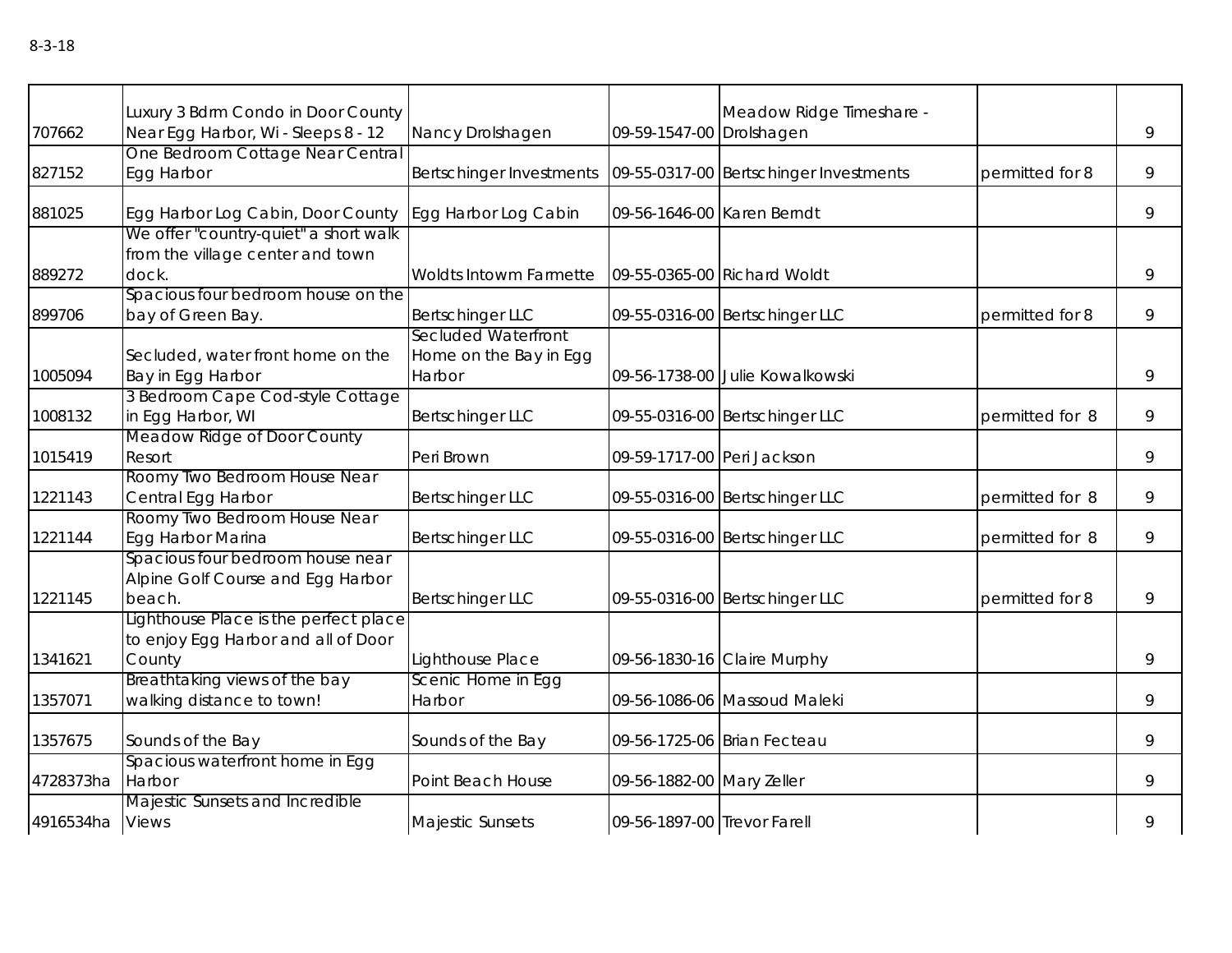| 7081743ha | The 5th Hole- On a 36 hole golf<br>course                                                   | The Fifth Hole                                    |                             | 09-55-0753-00 Kevin Murphy               |                            | 9  |
|-----------|---------------------------------------------------------------------------------------------|---------------------------------------------------|-----------------------------|------------------------------------------|----------------------------|----|
| 662409    | <b>DOOR COUNTY THREE BEDROOM</b><br>CONDO FOR RENT IN QUAINT EGG<br>HARBOR, WIS. SLEEPS 12! | Meadow Ridge<br>Timeshare- Vander Wyst            |                             | 09-59-1508-00 Guy & Ann Vander Wyst      |                            | 9  |
|           |                                                                                             |                                                   |                             |                                          |                            |    |
| 94986     | Modern Log Home In The Heart Of<br>Ephraim                                                  | Cassidy's Cottages                                | 11-56-1574-00 Kim Cassidy   |                                          |                            | 11 |
| 177706    | Kulma Cottage in the Heart of<br>Ephraim, blocks away from beach                            | Gregg & Janice Kulma                              |                             | 11-55-0276-06 Kulma Cottages             | permitted for 3            | 11 |
| 247187    | The beach across from public<br>beach, views of eagle harbor                                | Chris & Kirsten Bungener                          |                             | 11-56-0954-06 Beach - Bungener           |                            | 11 |
| 249849    | Door County Log Cabin in Ephraim,<br>#1 Small Town in Midwest                               | Log Cabin Place                                   | 11-56-0963-00 Diane Taillon |                                          | permitted for 2            | 11 |
| 424825    | Door County Log Cabin in Ephraim,<br>#1 Small Town in Midwest                               | Log Cabin Place                                   | 11-56-0963-00 Diane Taillon |                                          | permitted for 2            | 11 |
| 307617    | Historic - Waterfront - Family/Pet<br>Friendly                                              | Brad & Amy Russell                                |                             | 11-56-1265-00 Arbor Cottage              |                            | 11 |
| 309251    | 5 Star Rating! Check Out Our<br>Reviews! Pet Friendly, Too!                                 | mingary Cottage                                   |                             | 11-56-1381-00 Kevin & Janell Hoey        |                            | 11 |
| 349721    | Family getaway by the beach in<br>beautiful Ephraim                                         | Larson Lane LLC                                   |                             | 11-56-1119-00 Kathy & Glenn Pentler      |                            | 11 |
| 390442    | Waterfront Historic Home, Views,<br>Private Beach, Walk to Town                             | Yeoman Cottage                                    |                             | 11-56-1185-00 Charles Falwell            |                            | 11 |
| 442496    | Enjoy Door County at its finest!!                                                           | Evans Woods                                       |                             | 11-56-1373-00 PKJ2 LLC - Jim Blair       |                            | 11 |
| 475131    | Quaint and Quiet Cottage North of<br>Ephraim, Just of HWY 42 Easy to Find                   | <b>Frances Richter</b>                            |                             | 11-56-1386-00 Tuckaway Cottage/RBs House | permitted for two<br>units | 11 |
| 485111    | Experience True Door County Charm BD Thorp                                                  |                                                   | 11-56-0809-06 Thorp         |                                          |                            | 11 |
| 502544    | Private Waterfront Property in the<br>Woods                                                 | Robert Beart/Beart Family<br><b>LLC</b>           |                             | 11-56-1072-00 All American Green House   |                            | 11 |
| 514956    | Private Sand Beach /5 Bedroom.<br>Harbor House & Guest Cottage                              | Randall & Elizabeth Frink   11-56-1383-00 Cottage |                             | <b>Harbor House and Guest</b>            | permitted for 2            | 11 |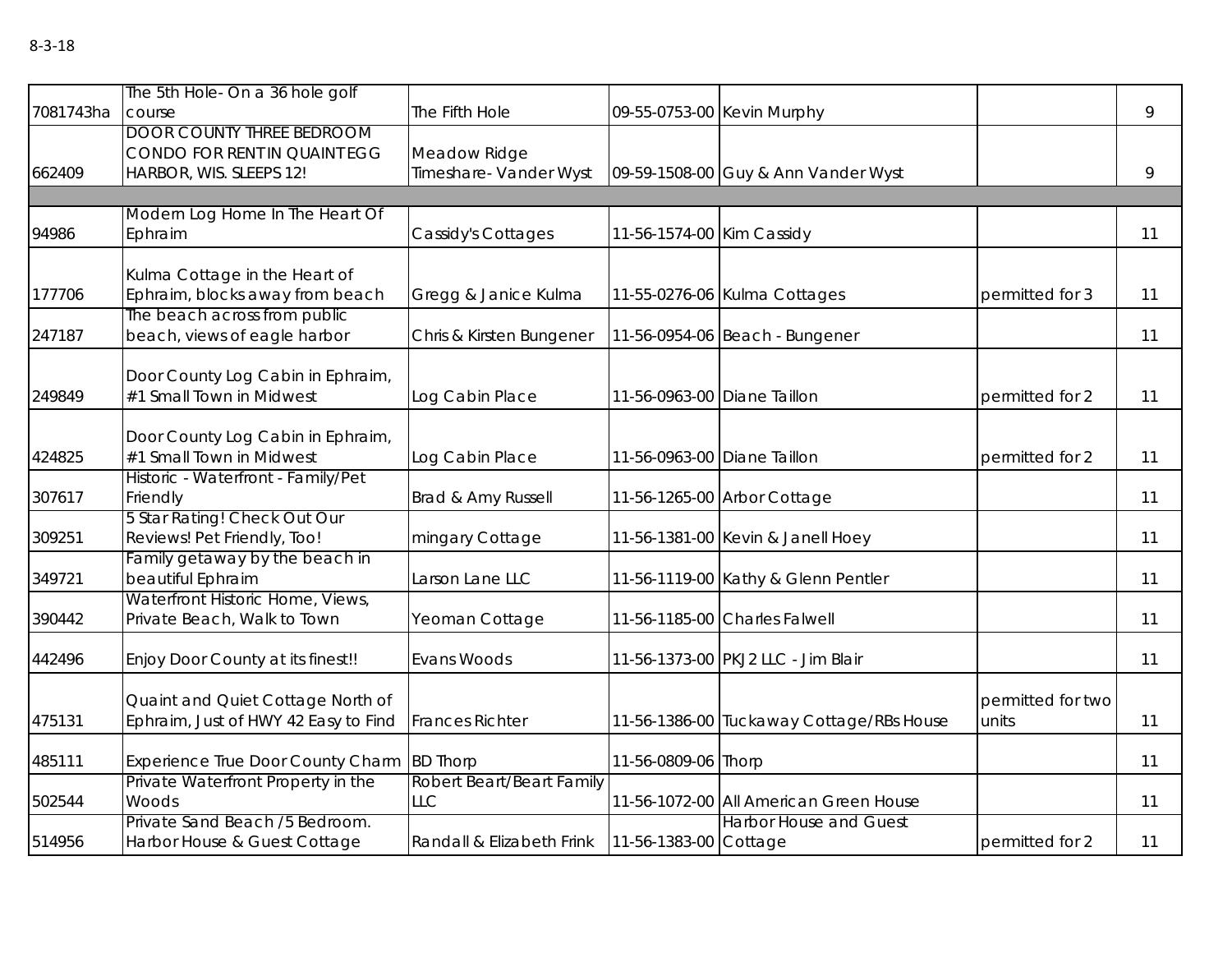|         | Beach Access/2BR/ Harbor House                               |                                                             |                            | <b>Harbor House and Guest</b>            |                 |    |
|---------|--------------------------------------------------------------|-------------------------------------------------------------|----------------------------|------------------------------------------|-----------------|----|
| 514970  | <b>Guest Cottage</b>                                         | Randall & Elizabeth Frink                                   | 11-56-1383-00 Cottage      |                                          | permitted for 2 | 11 |
|         | Beautiful Private, Modern Home,                              |                                                             |                            |                                          |                 |    |
| 555709  | Sleeps 12                                                    | Coral Hill Sexton                                           |                            | 11-56-1448-00 Patricia Sexton            |                 | 11 |
|         | Comfy Remodeled House a mile                                 |                                                             |                            |                                          |                 |    |
|         | north of downtown Ephraim on Hwy                             |                                                             |                            |                                          |                 |    |
| 617107  | 42. Great Location                                           | Tuckaway Cottage                                            | 11-56-1386-00 Fran Richter |                                          |                 | 11 |
| 677492  | Ephraim Home Away from Home                                  | Ephraim Lodge                                               | 11-56-1528-00 John Maher   |                                          |                 | 11 |
| 690840  | Pine Cone Cottage, Ideal Location!                           | Pine Cone Cottage                                           | 11-56-1517-00 Pam Mache    |                                          |                 | 11 |
|         | Cedar Glen, a fresh, ephraim                                 |                                                             |                            |                                          |                 |    |
|         | cottage, one block from water and                            |                                                             |                            |                                          |                 |    |
| 185458  | sunset                                                       | John & Rachel Rothschild 11-55-0758-06 Cedar Glen           |                            |                                          |                 | 11 |
|         | Enjoy Views Of Ephraim And Eagle                             |                                                             |                            |                                          |                 |    |
|         | Harbor While Sitting On The Porch Of                         |                                                             |                            |                                          |                 |    |
| 710960  | Bayview                                                      | Parks Edge Lakeshore LLC 11-55-0411-06 Park's Edge Cottages |                            |                                          |                 | 11 |
|         | Location Location Location between                           |                                                             |                            |                                          |                 |    |
| 711105  | Sister Bay and Ephraim                                       | <b>Bungert Haven</b>                                        |                            | 11-56-1515-00 Cynthia Bungert            |                 | 11 |
| 794087  | Cozy Cottage nestled on the bluff in<br>the heart of ephraim | Phil & Alison Tatlow                                        |                            | 11-56-1568-06 Moravia Bluff Nest         |                 | 11 |
|         | Spacious Home On 1.5 Acres                                   |                                                             |                            |                                          |                 |    |
| 823896  | Overlooking The Bay In Ephraim                               | <b>Hobby Horse</b>                                          |                            | 11-55-0057-00 Sandy Van Sickle           |                 | 11 |
|         |                                                              |                                                             |                            |                                          |                 |    |
|         | Newly Remodeled And Only Blocks                              |                                                             |                            |                                          |                 |    |
| 879597  | From Public Beach And Town!                                  | Cedar Barn Rental                                           |                            | 11-56-1635-06 Jennifer & Bjorn Larson    |                 | 11 |
|         | Professionally decorated home in                             |                                                             |                            |                                          |                 |    |
| 882561  | Ephraim!                                                     | Elegant Home Ephraim                                        |                            | 11-56-1656-00 Daniel & Laurel Simons     |                 | 11 |
|         | Ephraim Waterfront Cottage With                              |                                                             |                            |                                          |                 |    |
| 894251  | Private Dock On Green Bay                                    | The Shore - Schmeltz                                        | 11-56-1662-00 Jaco Mgmt    |                                          |                 | 11 |
| 926758  | Charming and Historic Log Home                               | Moretti - 10438 Water St                                    |                            | 11-56-1677-00 Thomas & Donna Moretti     |                 | 11 |
|         | Beach Access /2BR/ Harbor House                              | <b>Harbor House &amp; Guest</b>                             |                            |                                          |                 |    |
| 982888  | <b>Guest Cottage</b>                                         | Cottage                                                     |                            | 11-56-1383-00 Randal and Elizabeth Frink | permitted for 2 | 11 |
|         |                                                              | <b>Blue Shutter and Mooring</b>                             |                            |                                          |                 |    |
| 1003855 | Ephraim waterfront with sand beach                           | Cottage                                                     |                            | 11-56-1718-00 Tony Schmeltz              |                 | 11 |
|         |                                                              | <b>Blue Shutter and Mooring</b>                             |                            |                                          |                 |    |
| 1003860 | <b>Mooring Cottage</b>                                       | Cottage                                                     |                            | 11-56-1718-00 Tony Schmeltz              |                 | 11 |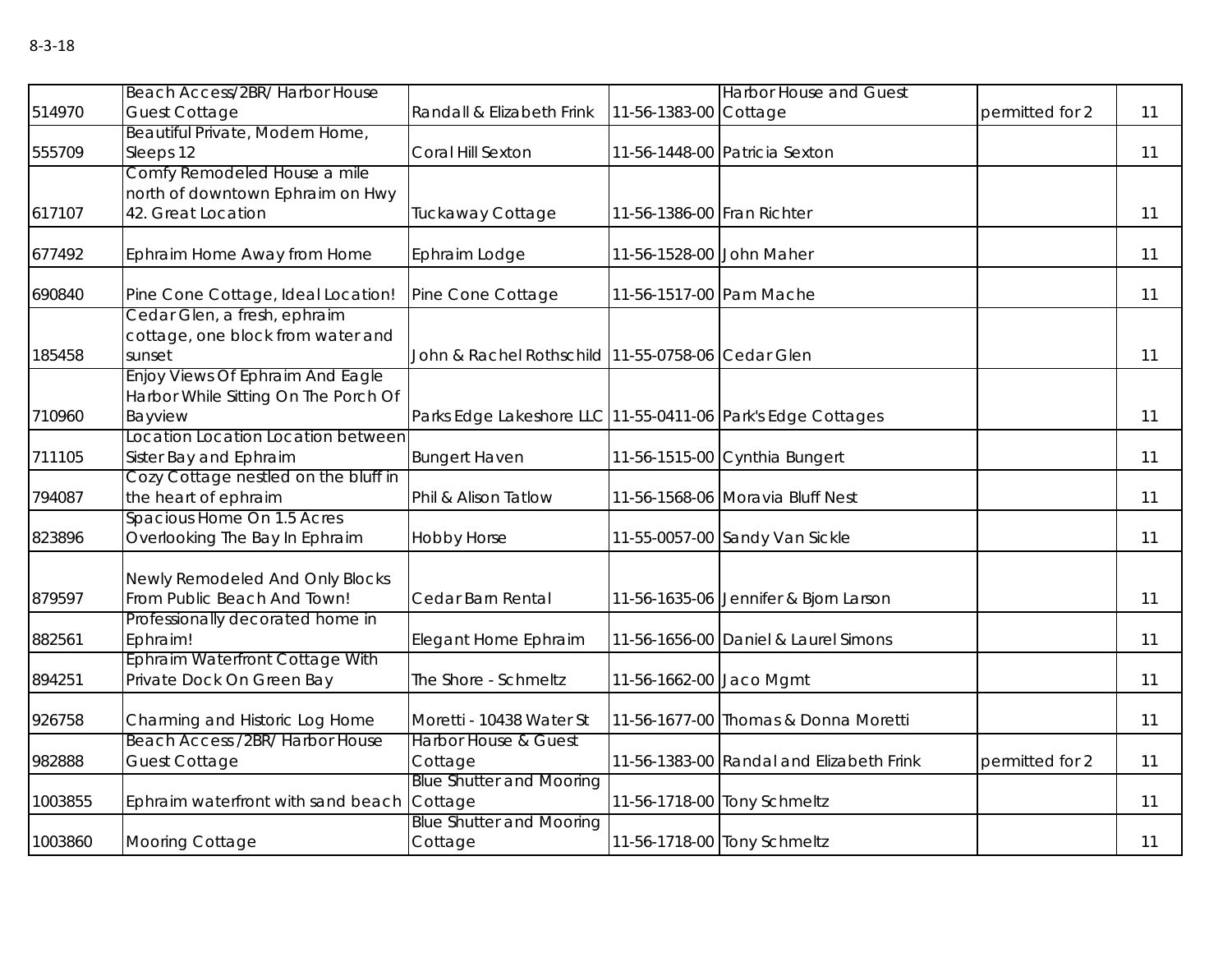| 1050003   | 4 bedroom home on the water with<br>westerly views of sunset                                                               | Harbor View on<br>Northshore                            |                            | 11-56-1724-06 Windsor McCutcheon        |                 | 11 |
|-----------|----------------------------------------------------------------------------------------------------------------------------|---------------------------------------------------------|----------------------------|-----------------------------------------|-----------------|----|
| 1076803   | Enjoy gorgeous lakeviews from both<br>bedrooms and the screened-in<br>porch!                                               | Parks Edge Lakeshore<br><b>Beach House</b>              |                            | 11-56-1818-06 Jacob and Greta Odders    |                 | 11 |
| 1221684   | New Listing: Unequaled Door County<br>Harborview Location For Family Or<br>Couples                                         | Heritage House                                          |                            | 11-56-1595-00 Tim Christofferson        |                 | 11 |
| 1323313   | <b>Natures Window</b>                                                                                                      | Natures Window                                          |                            | 11-56-1958-00 Bill and Heather Anderson |                 | 11 |
| 1371859   | Experience the feel of staying in a<br>century old farm house with modern<br>amenities<br>NEW! 3BR Ephraim House w/ Harbor | Townline - 9895 Townline<br>Rd<br>Harbor View Ephraim - | 11-56-1069-06 Roy Elquist  |                                         |                 | 11 |
| 4712540ha | Views!                                                                                                                     | Corbett                                                 | 11-56-1806-00 Carol Corbet |                                         |                 | 11 |
| 836338    | Ideally located between the towns<br>of Ephraim and Sister Ba                                                              | Coral Hill Cottage                                      |                            | 11-56-1258-06 Leslee and Morrie Goldman |                 | 11 |
| 7181473ha | NEW! 'Butternut Cottage' in Central<br>Door County!                                                                        | Deborah Eckert                                          |                            | 11-55-0680-00 Park's Place Cottages     | permitted for 5 | 11 |
| 7181476ha | NEW! Cozy Ephraim 'Cedar Cottage'<br>w/Private Deck!                                                                       | Deborah Eckert                                          |                            | 11-55-0680-00 Park's Place Cottages     | permitted for 5 | 11 |
| 7181482ha | NEW! 'Cherry Cottage' near<br>Peninsula State Park!                                                                        | Deborah Eckert                                          |                            | 11-55-0680-00 Park's Place Cottages     | permitted for 5 | 11 |
| 7181486ha | NEW! Updated Ephraim 'Pine<br>Cottage' w/Deck!                                                                             | Deborah Eckert                                          |                            | 11-55-0680-00 Park's Place Cottages     | permitted for 5 | 11 |
| 7181525ha | NEW 'The Carriage House' Walk to<br>Peninsula St Park                                                                      | Deborah Eckert                                          |                            | 11-55-0680-00 Park's Place Cottages     | permitted for 5 | 11 |
|           |                                                                                                                            |                                                         |                            |                                         |                 |    |
| 29393     | Vacation Chalet in Door County                                                                                             | <b>Hasenjagers Country</b><br>Chalet                    |                            | 12-55-0230-00 Leon Hasenjager           |                 | 12 |
| 42183     | Gingerbread Cottage - Forest<br>Setting - Available Winter Too!                                                            | <b>Gingerbread Cottage</b>                              |                            | 12-56-1266-00 Daryle Capelle            |                 | 12 |
| 90461     | The Perfect Year-Round Vacation<br>Home for All to Enjoy                                                                   | <b>Fish Creek Retreat</b>                               |                            | 12-56-0645-00 Donald Rubin              |                 | 12 |
| 118184    | Country Chalet, Sleeps 6 Adults, Book<br>Your Mid-week Getaway!!                                                           | Country Chalet                                          |                            | 12-55-0830-00 Dennis & Marla Sunstrom   |                 | 12 |
| 144492    | A deluxe vacation rental home in fish Hasenjagers Country<br>creek area open all year                                      | Home                                                    |                            | 12-56-0588-00 Leon Hasenjager           |                 | 12 |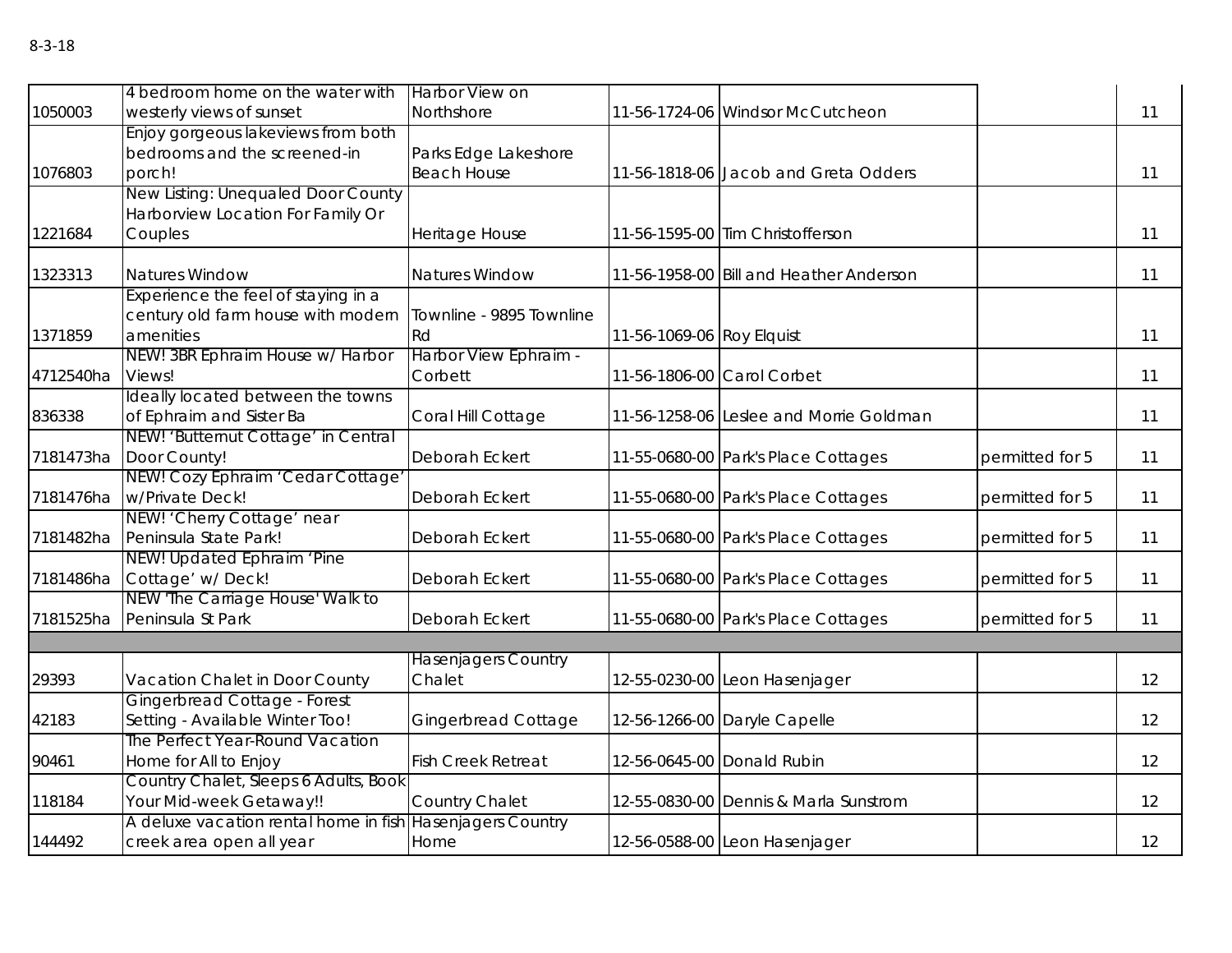| 182426 | Cedarwood, Rent 3 Nights & Get<br>One Night Free through June 1 | Cedarwood Marr             | 12-55-0778-00 Carla Marr  |                                             |                 | 12 |
|--------|-----------------------------------------------------------------|----------------------------|---------------------------|---------------------------------------------|-----------------|----|
|        | Quiet Cottage in the Woods - Door                               | Eckhardt - 3003 Sugar      |                           |                                             |                 |    |
| 223983 | County Remote Seclusion                                         | <b>Bush Rd</b>             |                           | 12-56-0910-00 Charlie Eckhardt              |                 | 12 |
|        |                                                                 |                            |                           |                                             |                 |    |
| 238110 | Unique Setting - Built on Quarry Bed                            | Quarry House               |                           | 12-56-0805-00 Mitchel & Mary Heinrichs      | permitted for 2 | 12 |
|        | Heart of Fish Creek! - Newer                                    |                            |                           |                                             |                 |    |
|        | Construction - 4BR, 4.5BA Condo-                                | Kurt Doman & Jason         |                           |                                             |                 |    |
| 257802 | Sleeps 8-10                                                     | Martone                    |                           | 12-53-1144-00 Bluffs at Cottage Row Court   |                 | 12 |
|        | The Log Home at Fish Creek-In the                               | The Log Home at Fish       |                           |                                             |                 |    |
| 272736 | <b>Heart of Door County</b>                                     | Creek                      |                           | 12-56-1023-00 David & Linda Horne           |                 | 12 |
|        |                                                                 | Rohde - 3693 S             |                           |                                             |                 |    |
| 287993 | Welcome to Paradise                                             | Northhaven - Unit 29007    |                           | 12-53-1034-00 Northhaven Rohde - Unit 29007 |                 | 12 |
|        |                                                                 |                            |                           |                                             |                 |    |
| 317348 | Waterfront Apartment in Fish Creek                              | Ed James                   |                           | 12-52-0247-00 Harbor Guest House            | permitted for 6 | 12 |
|        | Fish Creek, 4 Bed, Near Ymca/                                   | Ripley - 3802 & 3806       |                           |                                             |                 |    |
| 347567 | Peninsula State Park.                                           | Gibraltar Rd               |                           | 12-56-1114-00 Ripley Properties, LLC        | permitted for 2 | 12 |
|        | <b>Beautiful Cottage Across from State</b>                      | Bentley's Place - 4005     |                           |                                             |                 |    |
| 347943 | Park and Public Beach                                           | Riley's Lane               |                           | 12-56-1104-06 Heather Baumgarten-Sanchez    |                 | 12 |
|        |                                                                 |                            |                           |                                             |                 |    |
|        | Modernized Classic Log Home Close                               | Modern Classic Log         |                           |                                             |                 |    |
| 348054 | to Shopping and Sunset Walks                                    | Home                       |                           | 12-56-1294-00 James Graham                  |                 | 12 |
|        | 'This is the best place we have ever                            |                            |                           |                                             |                 |    |
| 353378 | stayed at by far!'<br>Walking distance to everything in         | <b>R &amp; R</b>           |                           | 12-53-0424-00 Jennifer & Michael Briggs     |                 | 12 |
|        | Heart of Fish Creek! 3BR/4BA Sleeps 8- Bluffs at Cottage Row    |                            |                           |                                             |                 |    |
| 354913 |                                                                 | Court                      |                           | 12-53-0898-00 Kurt Doman et al              |                 | 12 |
|        | Wooded Chalet in Fish Creek - Pet                               |                            |                           |                                             |                 |    |
|        | Friendly, small dogs only, no more                              |                            |                           |                                             |                 |    |
| 365869 | then 40 $#$                                                     | <b>High Ridge Chalet</b>   |                           | 12-55-0021-00 Allen & Emelie Franke         |                 | 12 |
|        | <b>Great Family Vacation Spot! Across</b>                       |                            |                           |                                             |                 |    |
|        | from Fish Creek Beach. Sept/Oct                                 | Marlin Volz Jr.-Karen Volz |                           |                                             |                 |    |
| 385243 | Available!                                                      | Campbell                   | 12-56-0321-00 Louisvilla  |                                             |                 | 12 |
|        | Water View in Downtown Fish Creek -                             | Cookery Suites &           |                           |                                             |                 |    |
| 391901 | The Cookery's Lodging.                                          | Cottages                   | 12-55-0122-00 Cookery Inc |                                             | permitted for 2 | 12 |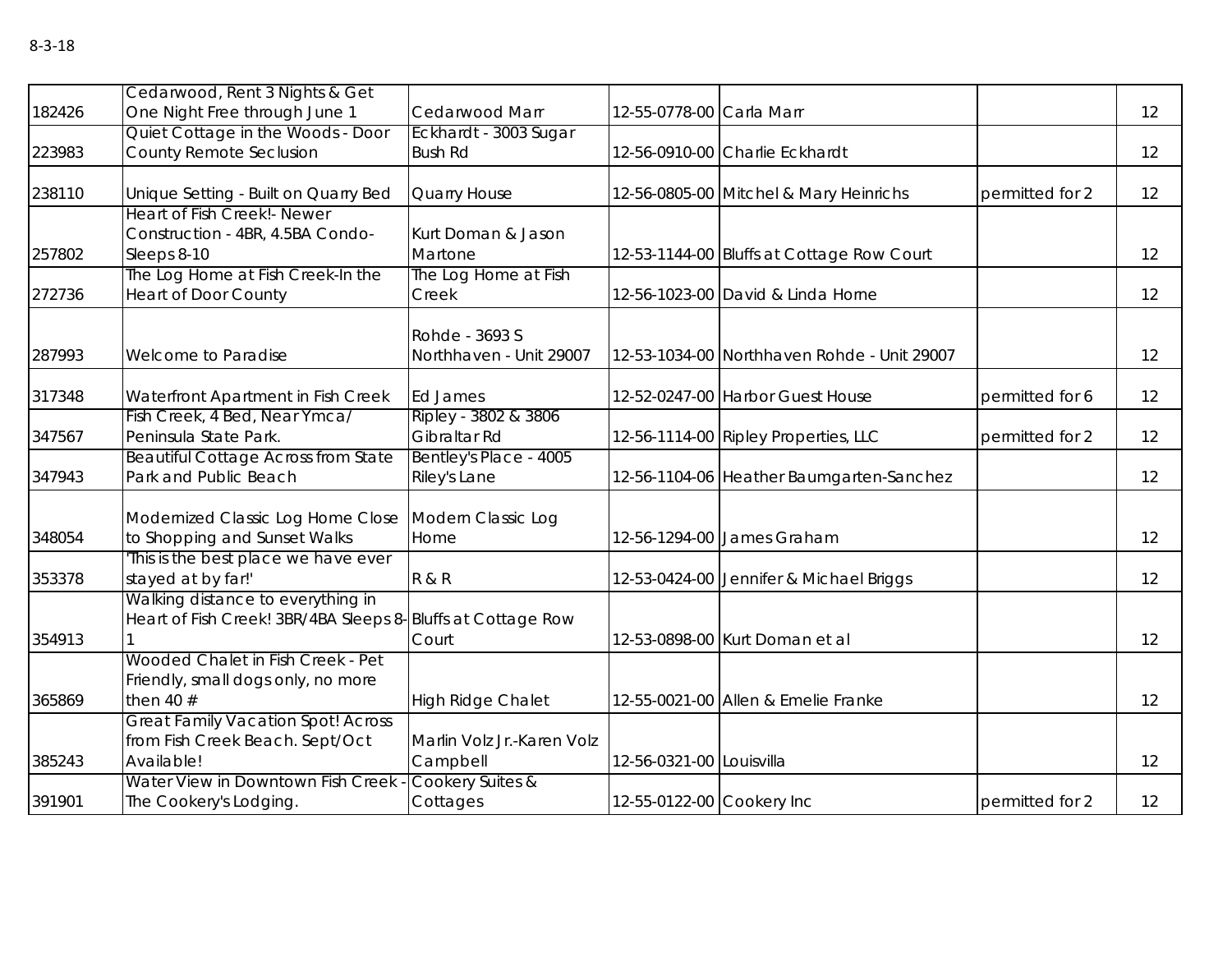|           | Cozy Cabin in the Woods: Between<br>Fish Creek and Ephraim-- Perfect       |                                      |                             |                                                                   |                 |    |
|-----------|----------------------------------------------------------------------------|--------------------------------------|-----------------------------|-------------------------------------------------------------------|-----------------|----|
| 396135    | location!                                                                  |                                      |                             | Cozy Cabin in the Woods 12-56-1206-00 Michelle and Kurt Van Thiel |                 | 12 |
| 402228    | <b>Brook Point Luxurious 2 Bedroom 2</b><br>1/2 Bath Home in Fish Creek    | Don Jr & Rosemarie<br>Tschannon      |                             | 12-53-0755-10 Brook Point Condo Unit 1 -BRK1                      |                 | 12 |
| 410989    | Remodeled Cottage in Downtown<br>Fish Creek-the Cookery's Lodging          | Cookery Suites &<br>Cottages         |                             | 12-55-0122-00 Richard Skare                                       | permitted for 2 | 12 |
| 418193    | Perfect for Family Reunions &<br>Weekend Getaways, sleeps 12               | Kenneth and Maxine<br>Riche          |                             | 12-56-1241-00 Riche - 9419 Tree Top                               |                 | 12 |
| 424315    | The Java Hut, a cottage with 'perks'                                       | Java Hut, The                        | 12-56-1188-00 Helm          | Coffee & Crossbones LLC/Carina                                    |                 | 12 |
| 426335    | Log Retreat At Fish Creek                                                  | Log Retreat at Fish Creek            | 12-56-1225-06 Bill Anderson |                                                                   |                 | 12 |
| 431472    | Bay View Lodge - Log Home<br>Overlooking Harbor                            | <b>Bayview Lodge</b>                 |                             | 12-56-0476-00 Bay Breeze Resort Deb Krause                        |                 | 12 |
| 453464    | As seen in Door County Magazine!<br>Private, Family Friendly, Sat TV, WIFI | <b>Todd and Lisa Mion</b>            | 12-56-1261-00 Five Birches  |                                                                   |                 | 12 |
| 4961062ha | 'Cliff Cottage' Door County Home -<br>Walk to Bay!                         | Cliff Cottage LLC                    | 12-53-1262-00 Karen Ceisar  |                                                                   |                 | 12 |
| 469264    | Irish Hospitality In County Door!                                          | O'Meara's Cottage Loft               |                             | 12-54-0685-00 Megan O'Meara                                       |                 | 12 |
| 473918    | SPRING ROAD HOME, JUST MINUTES<br><b>FROM FISH CREEK</b>                   | Herbst Spring Road                   | 12-56-1318-00 Jeff Herbst   |                                                                   |                 | 12 |
| 503056    | Fish Creek- Near Peninsula State Park                                      | Ripley - 3802 & 3806<br>Gibraltar Rd | 12-56-1114-00 Rick Ripley   |                                                                   | permitted for 2 | 12 |
| 503970    | Perfect Location for Family, spotlessly<br>clean sleeps 18 friendly owners | Michael Servais                      |                             | 12-56-1357-00 Cedar Creek Lodge II                                |                 | 12 |
| 559794    |                                                                            | 30+ day rental - no permit needed    |                             |                                                                   |                 | 12 |
| 569210    | Great vacation property with<br>PrivacyExactly What We Wanted!             | <b>Fish Creek Beginnings</b>         |                             | 12-56-1719-00 Mark Schneider                                      |                 | 12 |
| 587031    | Immaculate, spacious 3 bedroom, 2<br>full bath condo. Family friendly.     | Northhaven #39004-<br>Gunderson      |                             | 12-53-1423-00 Mary & Bryan Gunderson                              |                 | 12 |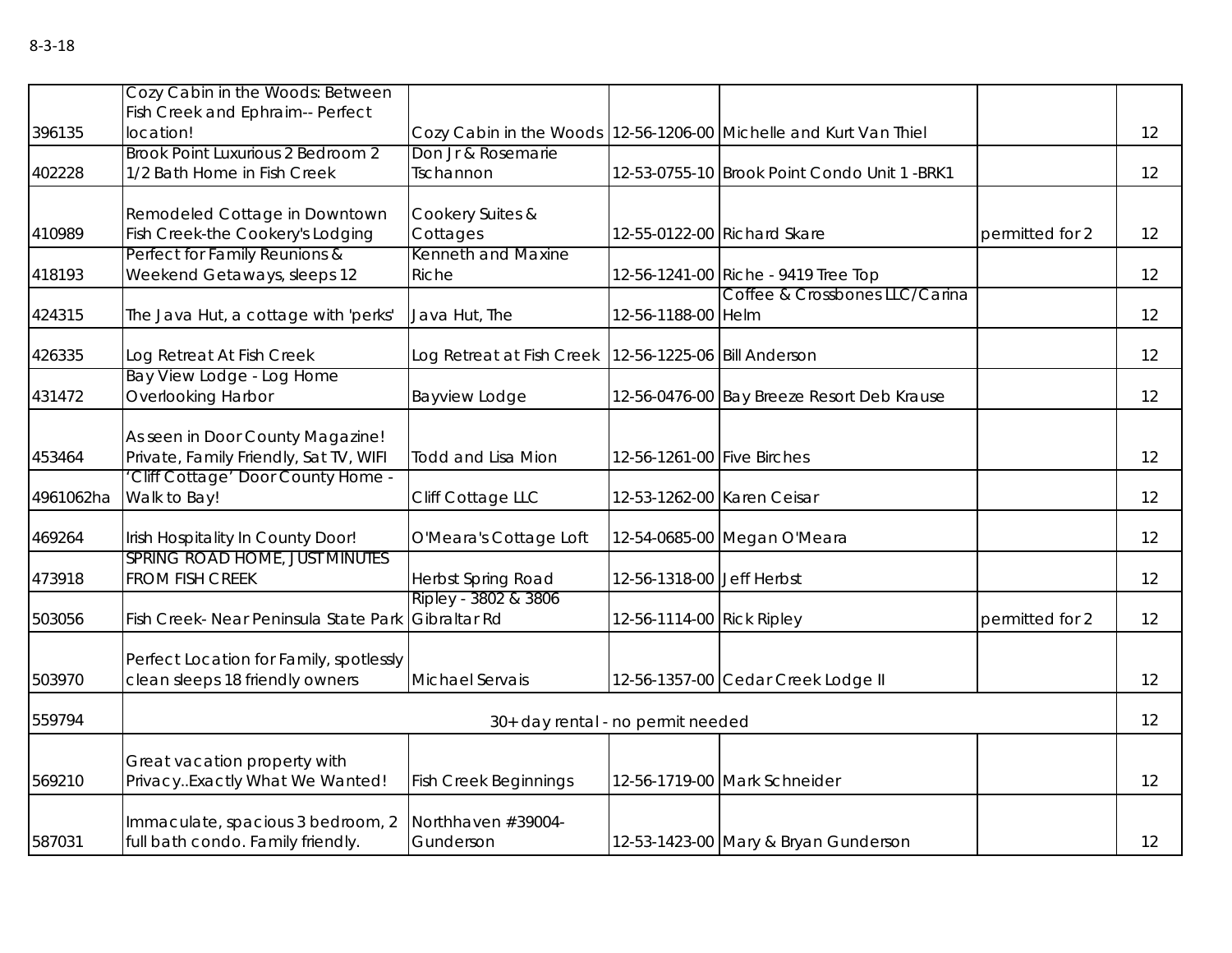| ۰,<br>۰,<br>×<br>× | ×<br>۰, |
|--------------------|---------|
|--------------------|---------|

| 587050 | Walk to downtown Fish Creek and<br>Peninsula State Park!                               | Birch Grove II - Unit #2                              |                           | 12-56-1410-00 Michael & Diane Cotter                         |                 | 12 |
|--------|----------------------------------------------------------------------------------------|-------------------------------------------------------|---------------------------|--------------------------------------------------------------|-----------------|----|
|        | 4 Bedroom home fully furnished                                                         |                                                       |                           |                                                              | permitted for 3 |    |
| 602669 | wooded lot                                                                             | Troy and Carolee Lasecki   12-56-1450-00 The Treeport |                           |                                                              | units           | 12 |
| 614537 | Home on 5 acres just 1 mile from<br>town                                               | Gibraltar House                                       |                           | 12-56-1439-06 Paul & Amy Devine                              |                 | 12 |
|        |                                                                                        |                                                       |                           |                                                              | permitted for 3 |    |
| 619373 | 2 bedroom, Across from the YMCA                                                        | Troy and Carolee Lasecki 12-56-1450-00 The Treeport   |                           |                                                              | units           | 12 |
| 642394 | Memorial Day & Last Week in June<br>Just Opened Up!                                    | Little Spring Cottage                                 |                           | 12-56-1275-00 Pam Olafsson/ Beth Collins                     |                 | 12 |
| 698240 | Enjoy picture perfect sunsets on the<br>deck of Cottage Row On the Rocks               | Cottage Row on the<br><b>Rocks</b>                    |                           | 12-56-1494-06 Apfelbach Family Trust, LLC                    |                 | 12 |
| 707952 | Absolute Delight! Private wooded lot<br>in downtown Fish Creek                         | A Rileys Retreat                                      |                           | 12-56-1482-06 Bryan and Traci Bigari                         |                 | 12 |
| 710547 | Fish Creek/Northhaven-3bd/2.5bt -<br>in/Outdr Pools! - Like New-Great<br>Location-Wifi | <b>Heather Paulis</b>                                 |                           | Door County Retreat -<br>12-53-1511-00 Northhaven Unit 17006 |                 | 12 |
| 715374 | Woodlands 3 Bedroom, 1 1/2 Bath<br>Fish Creek, Vacation Getaway                        | Tim & Bonnie Mirkiewicz                               | 12-56-1363-00 Woodlands   |                                                              |                 | 12 |
| 723814 | Pine Cone Guest House                                                                  | Pine Cone Guest House                                 |                           | 12-56-0525-00 Minerva & Armando Mejia                        |                 | 12 |
| 813262 | Fish Creek- Gibraltar Rd.- Near YMCA                                                   | Gibraltar Road Ripley                                 |                           | 12-56-1618-00 Roger & Jeni Ripley                            |                 | 12 |
| 824134 | Spectacular Views of Eagle Harbor<br>and Ephraim                                       | Eagle Harbor View                                     |                           | 12-56-1570-06 Nancy Claypool                                 |                 | 12 |
| 833837 | Large Guest House located within<br>the town of Fish Creek                             | Lawler Guest House                                    | 12-56-1573-00 Greg Lawler |                                                              |                 | 12 |
|        | Northhaven - Great Family Value                                                        | Northhaven Fountain                                   |                           |                                                              |                 |    |
| 882273 | Retreat! Free WiFi                                                                     | View                                                  |                           | 12-53-1643-00 Carolyn Ahmad                                  |                 | 12 |
|        | <b>Family Friendly Cabin With Modern</b>                                               |                                                       |                           |                                                              |                 |    |
|        | Kitchen, Working Fireplace, Wrap<br>Around Porch!                                      | <b>DC Thunder</b>                                     |                           |                                                              |                 | 12 |
| 896105 | Walking distance to downtown Fish                                                      |                                                       |                           | 12-56-1572-00 Eric Simonson                                  |                 |    |
|        | Creek and Minutes From Peninsula                                                       | Top of the Hills Shops -                              |                           |                                                              |                 |    |
| 920769 | <b>State Park!</b>                                                                     | Holzman                                               |                           | 12-53-1687-00 Jack & Diane Holzman                           |                 | 12 |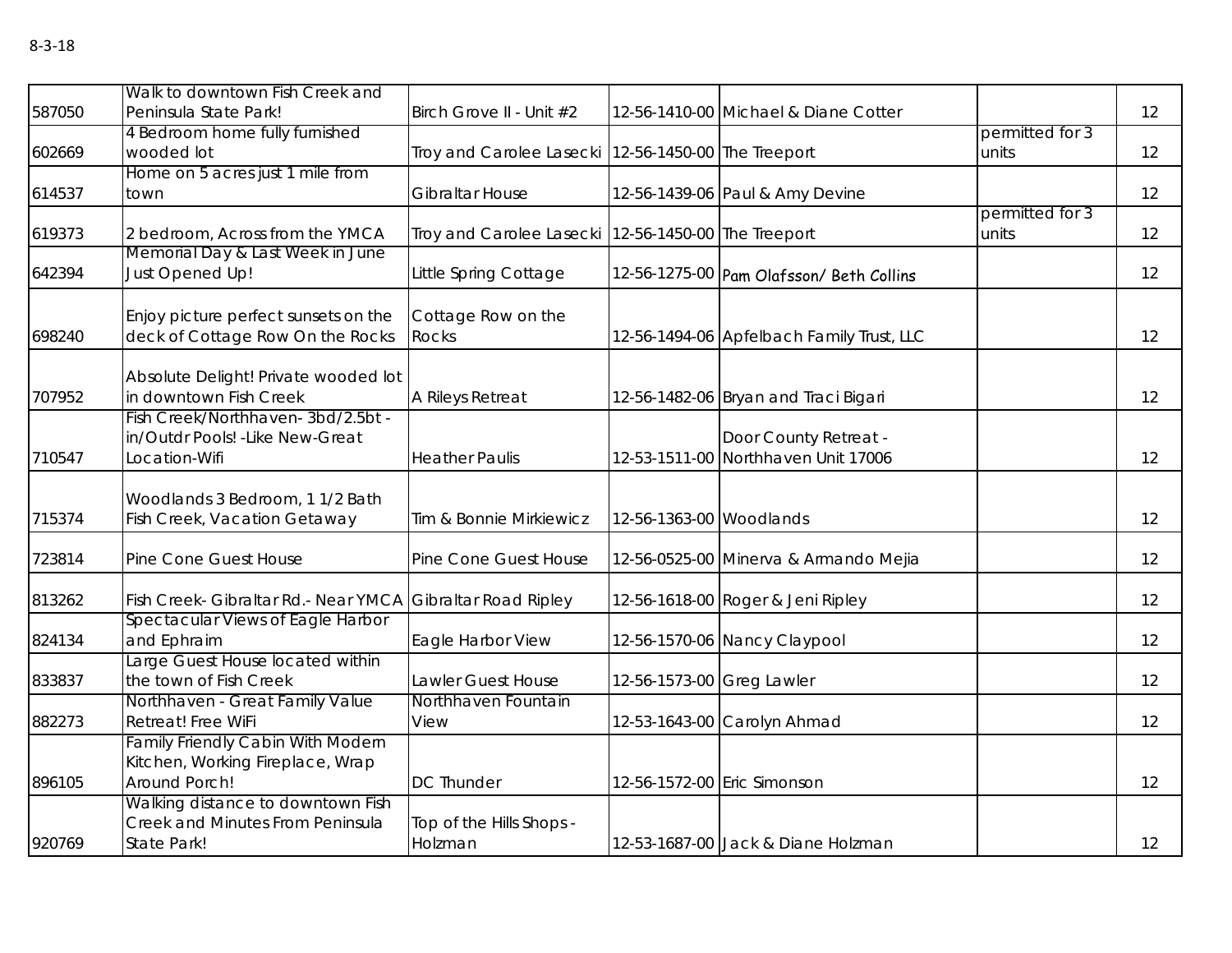|         | Fish Creek Condo/Town Home at                                                                       | Brook Point Condo - Unit                                                     |                            |                                                                   |                          |    |
|---------|-----------------------------------------------------------------------------------------------------|------------------------------------------------------------------------------|----------------------------|-------------------------------------------------------------------|--------------------------|----|
| 946469  | <b>Brook Point, Door County</b>                                                                     | 5 - Berndt                                                                   | 12-53-1681-00 Karen Berndt |                                                                   |                          | 12 |
| 976203  | <b>DOOR COUNTY HOME RETREAT IN</b><br><b>FISH CREEK</b>                                             | DC Home - Pachonphai                                                         |                            | 12-56-1692-00 Steven and Lisa Pachonphai                          |                          | 12 |
| 988506  | <b>Fish Creek Country Home!</b>                                                                     | Fish Creek Country Home<br>DC Vacation Rentals LLC 12-56-1706-00 Kyle Ripley |                            |                                                                   |                          | 12 |
| 997318  | Spacious Custom 4bedroom a Mile<br>from Fish Creek                                                  | Gibraltar Lodge                                                              | 12-56-1033-00 Ross Lunn    |                                                                   |                          | 12 |
| 997926  | Fish Creek/Northhaven - Beautiful,<br>newly furnished 3 bed, 2.5 bath<br>condo                      | Northhaven Condo -<br>Peiffer                                                |                            | 12-53-1703-00 Nicholas M Peiffer                                  |                          | 12 |
| 1060002 | Retro, Cozy Cottage - Peninsula St.<br>Park, Family/Pet Friendly - Open year<br>around              | Lille Cottage                                                                | 12-56-1744-00 Brad Russell |                                                                   |                          | 12 |
|         |                                                                                                     | Manistique Stone                                                             |                            |                                                                   |                          |    |
| 1071057 | <b>Fish Creek WIFI Fire Pit</b>                                                                     | Cottage                                                                      |                            | 12-56-1743-13 Ryan and Karilyn Dayton                             |                          | 12 |
| 1080095 | Private 3 BR 3 Bath condo on the Fish Creekside Cove Unit 11 -<br>Creek, overlooking private harbor | <b>RRRP LLC</b>                                                              |                            | 12-53-1712-00 Peter C Diltz, Sole Member                          |                          | 12 |
| 1090556 | Remodeled cottage Ephraim/Fish<br>Creek                                                             | Maple Grove Chomeau                                                          |                            | 12-56-1330-06 Jay & Vinni Chomeau                                 |                          | 12 |
| 1127055 | NEW home. GREAT location across<br>from YMCA. Can accommodate<br>LARGE groups                       | Troy and Carolee Lasecki   12-56-1450-00 The Treeport                        |                            |                                                                   | permitted for 3<br>units | 12 |
| 1141807 | Quiet condo in heart of Fish Creek                                                                  | Cedar Court Condo #17                                                        |                            | 12-53-1657-10 Richard Rupiper                                     |                          | 12 |
| 1151019 | Luxury Tri-Level Condo Downtown<br><b>Fish Creek</b>                                                | Luxury Tri-Level Fish Creek<br>Glapa                                         |                            | 12-53-1791-00 Jon and Katie Glapa                                 |                          | 12 |
| 1216466 | New Construction - 2 Story - 4<br>bedroom, 3.5 bath                                                 | <b>DCLife LLC</b>                                                            |                            | 12-56-1840-00 DCLife LLC - Pamela Hoppe                           |                          | 12 |
| 1219104 | Cozy Cottage in the woods: perfect<br>location fish creek                                           |                                                                              |                            | Cozy Cabin in the Woods 12-56-1206-00 Michelle and Kurt Van Thiel |                          | 12 |
| 1219483 | Country Farm House With 38 Acres.                                                                   | Country Farm House -<br>Ripley                                               | 12-56-1833-00 Rick Ripley  |                                                                   |                          | 12 |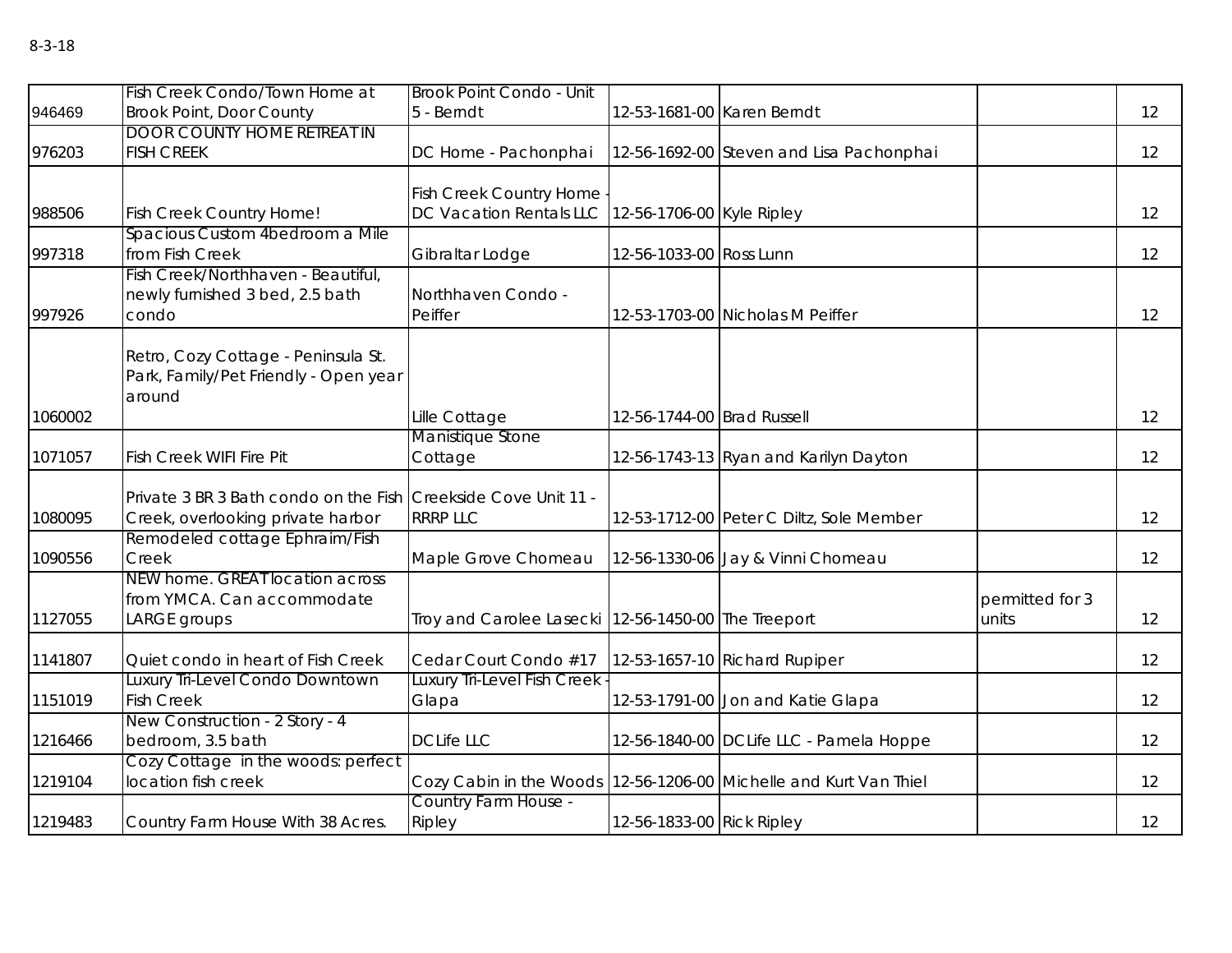|           |                                                            | <b>Eckert Vacation Home</b> |                            |                                               |                 |    |
|-----------|------------------------------------------------------------|-----------------------------|----------------------------|-----------------------------------------------|-----------------|----|
| 1262366   | Charming Cape Cod in Fish Creek                            | Cape House                  | 12-56-0679-00 Deb Eckert   |                                               |                 | 12 |
|           | Island View! Beautiful View Of The                         |                             |                            |                                               |                 |    |
|           | Bay! Perfect Location. Hot Tub and                         | <b>Island View Vacation</b> |                            |                                               |                 |    |
| 1292282   | <b>Boat Too!</b>                                           | Home - 8750 Island View     |                            | 12-56-1894-00 Charles Paschke                 |                 | 12 |
|           |                                                            |                             |                            |                                               |                 |    |
| 1328037   | Guest Bedroom at the Quarry House                          | Quarry House                |                            | 12-56-0805-00 Mitchel & Mary Heinrichs        | permitted for 2 | 12 |
|           | Newly Furnished Home Close to                              |                             |                            |                                               |                 |    |
|           | Everything, 5 Acres with majestic                          |                             |                            |                                               |                 |    |
| 1329353   | woods & meadows                                            | <b>Highland House</b>       |                            | 12-56-1887-00 Chris Warecki                   |                 | 12 |
|           |                                                            |                             |                            |                                               |                 |    |
| 1351038   | A Truly Luxurious Door County Retreat Carraig Cottages LLC |                             |                            | 12-56-1277-00 Carruag Nua                     |                 | 12 |
|           | <b>Exceptional Home in Tranquil Door</b>                   |                             |                            |                                               |                 |    |
| 1351075   | <b>County Setting</b>                                      | Carraig Cottages LLC        | 12-56-1276-00 Carriag Dale |                                               |                 | 12 |
|           | 4190 Cottage Row Ct. - New                                 |                             |                            |                                               |                 |    |
|           | <b>Contruction Downtown Fish Creek -</b>                   |                             |                            |                                               |                 |    |
| 1360182   | <b>Walk Everywhere!</b>                                    |                             | unpermitted                |                                               |                 | 12 |
|           | 4188 Cottage Row Ct. - Beautiful                           |                             |                            |                                               |                 |    |
|           | <b>New Construction Condo Downtown</b>                     |                             |                            |                                               |                 |    |
| 1361191   | <b>Fish Creek</b>                                          |                             | unpermitted                | <b>Kurt Doman et al</b>                       |                 | 12 |
|           | Button Marsh Farm is a 75 acre,                            |                             |                            |                                               |                 |    |
| 1371664   | private wooded retreat                                     | <b>Button Marsh Farm</b>    | 12-56-1919-06 David Harris |                                               |                 | 12 |
|           | NEW! Custom 3BR Home 3 Min from                            |                             |                            |                                               |                 |    |
| 4841776   | <b>Fish Creek Harbor</b>                                   | <b>Bluff Barn</b>           |                            | 12-56-1858-00 Karen & Beth Ciesar             |                 | 12 |
|           | Bed & Breakfast: Thorp House Inn                           | Thorp House Inn &           |                            |                                               |                 |    |
| 5372492   | & Cottages - Eliza                                         | Cottages                    |                            | 12-53-1109-00 Melanie Camp                    |                 | 12 |
|           |                                                            |                             |                            |                                               |                 |    |
| /993369   | 30+ day rental - no permit needed                          |                             |                            |                                               |                 | 12 |
|           | Water view from Beach House! Walk                          | Fish Creek Beach House,     |                            |                                               |                 |    |
| 3010889ha | anywhere in town.                                          | The                         |                            | 12-53-1764-00 Scott Schmitz & Karin Skare     |                 | 12 |
|           | Bed & Breakfast: Thorp House Inn                           | Thorp House Inn &           |                            |                                               |                 |    |
| 4622953ha | & Cottages - Eliza<br><b>EW-GREAT LOCATION-SLEEPS 14-</b>  | Cottages                    |                            | 12-53-1109-00 Melanie Camp                    |                 | 12 |
|           |                                                            |                             |                            |                                               |                 |    |
| 4713533ha | <b>INDOOR &amp; OUTDOOR POOLS</b>                          | Park House                  |                            | 12-56-1801-00 PDW Rentals LLC                 |                 | 12 |
|           | TOWN HOUSE STYLE CONDO-                                    |                             |                            |                                               |                 |    |
|           | 4736484ha ENTRANCE TO PENINSULA STATE PARK Evergreen B-8   |                             |                            | 12-56-1800-00 PDWE Rentals LLC (Paul Woerfel) |                 | 12 |
|           |                                                            |                             |                            |                                               |                 |    |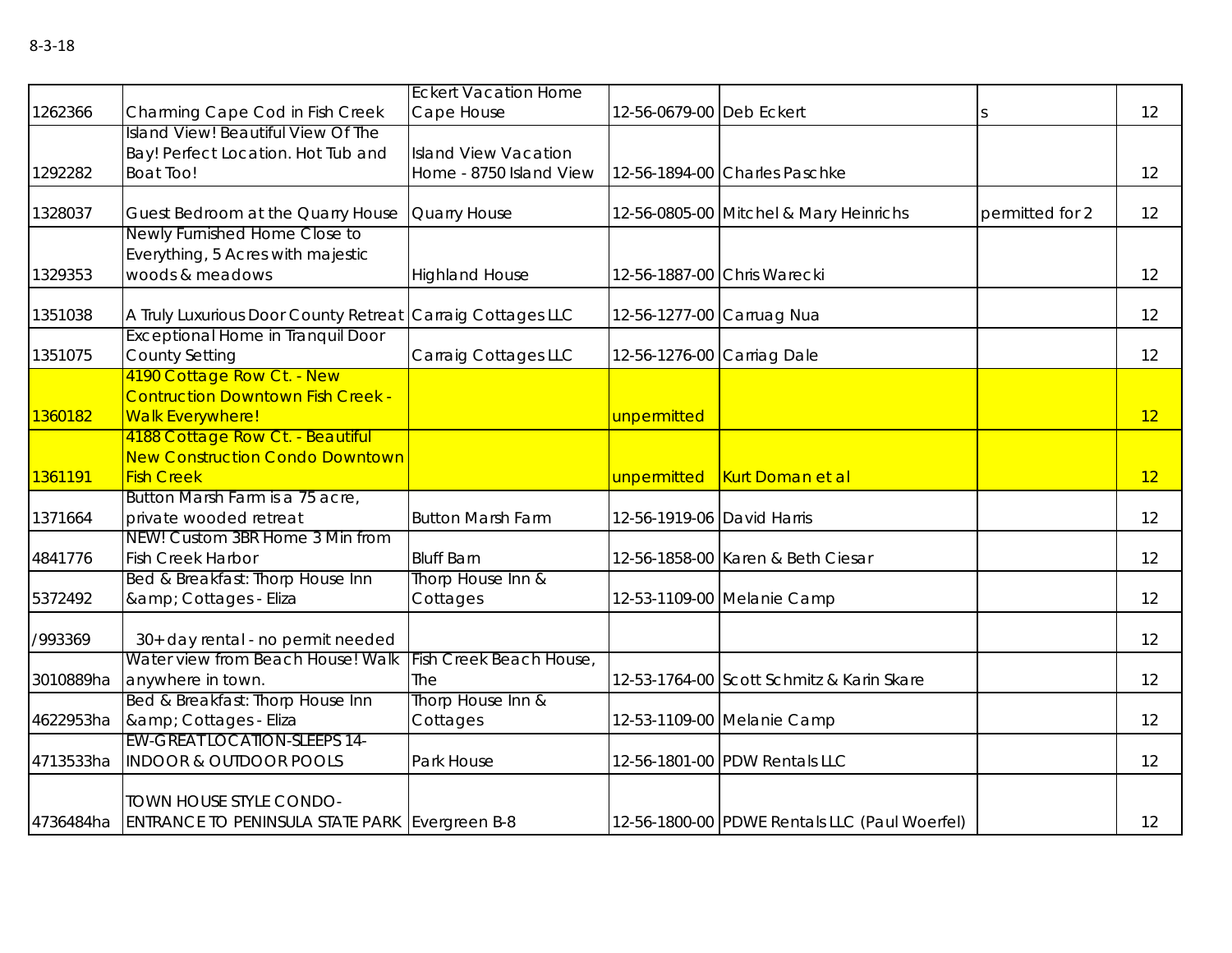|        |                                                           | Downtown Fish Creek                                   |                          | <b>Magnificent Memories - Stacey</b>                                    |                   |    |
|--------|-----------------------------------------------------------|-------------------------------------------------------|--------------------------|-------------------------------------------------------------------------|-------------------|----|
|        | 4840082ha Downtown Fish Creek with a view                 | with a view - Berndt                                  | 12-53-1855-00 Berndt     |                                                                         |                   | 12 |
|        | NEW! Custom 3BR Home 3 Min from                           |                                                       |                          |                                                                         |                   |    |
|        | 4841776ha Fish Creek Harbor                               | <b>Bluff Barn</b>                                     |                          | 12-56-1858-00 Beth and Karen Ciesar                                     |                   | 12 |
|        | NEW Family-Friendly Fish Creek 'Cape Eckert Vacation Home |                                                       |                          |                                                                         |                   |    |
|        | 7181479ha House' w/Yard                                   | Cape House                                            | 12-56-0679-00 Deb Eckert |                                                                         | duplicate listing | 12 |
|        |                                                           |                                                       |                          |                                                                         |                   |    |
|        | Quintessential Door County Cabin on                       |                                                       |                          |                                                                         |                   |    |
| 34399  | Lake Michigan                                             | Carolyn Brzezinski                                    |                          | 15-56-0713-00 Killasonna Lodge - Brzezinski                             |                   | 15 |
|        | Book Summer '18 Now! - Prime Weeks                        |                                                       |                          |                                                                         |                   |    |
| 97026  | <b>Book Quickly!</b>                                      | Jump Inn                                              |                          | 15-56-1263-04 Mary Jo Jump                                              | permitted for 2   | 15 |
|        | Sand beach retreat. Play in the sand                      |                                                       |                          |                                                                         |                   |    |
|        | or just look at the water. Great                          |                                                       |                          |                                                                         |                   |    |
| 114970 | location!                                                 | <b>Emerald Surf</b>                                   |                          | 15-56-0501-00 Eugene Takle                                              |                   | 15 |
|        | Sunrise Shores Condo 3, Beautiful                         |                                                       |                          |                                                                         |                   |    |
| 125749 | Sand Beach, CLEAN condo                                   | <b>Sunrise Shores ASH</b>                             | 15-53-0492-00 Mark Ash   |                                                                         |                   | 15 |
|        | Special \$150/nt Thru 6/17:                               |                                                       |                          |                                                                         |                   |    |
|        | Beautiful, Clean, Sand Beach Condo,                       |                                                       |                          |                                                                         |                   |    |
| 171303 | Amazing Views, Wifi<br>4 Bedroom, 4 Bath, 2 Story Home,   | Sunrise Shores #4                                     |                          | 15-53-1153-00 Jeanne & Paul Wiesner                                     |                   | 15 |
|        | Sand Beach, Handicapped Access,                           | Sunrise Shores #7 -                                   |                          |                                                                         |                   |    |
| 585337 | Wifi, sleeps 12                                           | <b>DCRMAALLC</b>                                      |                          | 15-53-1431-00 DCRMAA LLC                                                |                   | 15 |
|        | <b>CEDAR SHORES IS EXPANDING!-ON</b>                      |                                                       |                          |                                                                         |                   |    |
|        | SCHEDULE!1 Aug Wk Open. Book                              | Cedar Shores - Beach                                  |                          |                                                                         |                   |    |
| 216654 | <b>CHOICE FALL DATES.</b>                                 | Front                                                 |                          | 15-55-0831-00 Linda Schaap                                              |                   | 15 |
|        |                                                           |                                                       |                          |                                                                         |                   |    |
|        | Lakefront Home, Architect Designed                        |                                                       |                          |                                                                         |                   |    |
| 244227 | for His Family and Friends                                | Lakeside Paradise - Slater 15-56-1085-00 Janet Slater |                          |                                                                         |                   | 15 |
|        |                                                           |                                                       |                          |                                                                         |                   |    |
| 346952 | SAND BEACH on Lake Michigan                               |                                                       |                          | Sandy Beach Lake House 15-56-0340-12 Carrington Family Trust c/o Fergus |                   | 15 |
|        | Beachfront Cottage, Spring 2018                           | Quietside Cottages "the                               |                          |                                                                         |                   |    |
| 352035 | Special 3 nights w/ 4th night free                        | beach house"                                          |                          | 15-55-0398-00 Quietside Leadership LLC                                  | permitted for 2   | 15 |
|        |                                                           |                                                       |                          |                                                                         |                   |    |
|        |                                                           |                                                       |                          | Stella Maris Beach House/Stella                                         |                   |    |
| 369476 | Stella Maris Beach House                                  | Michael & Valerie Schierl                             |                          | 15-56-1170-00 Vista Beach House                                         | permitted for 2   | 15 |
|        | Prime Time Going Fast! May/June                           | Shoreline Ventures Inc &                              |                          |                                                                         |                   |    |
| 414043 | Dates Still Available!                                    | Jump Inn                                              |                          | 15-56-1263-04 Kris Zeile et al & Mary Jo Jump                           | permitted for 2   | 15 |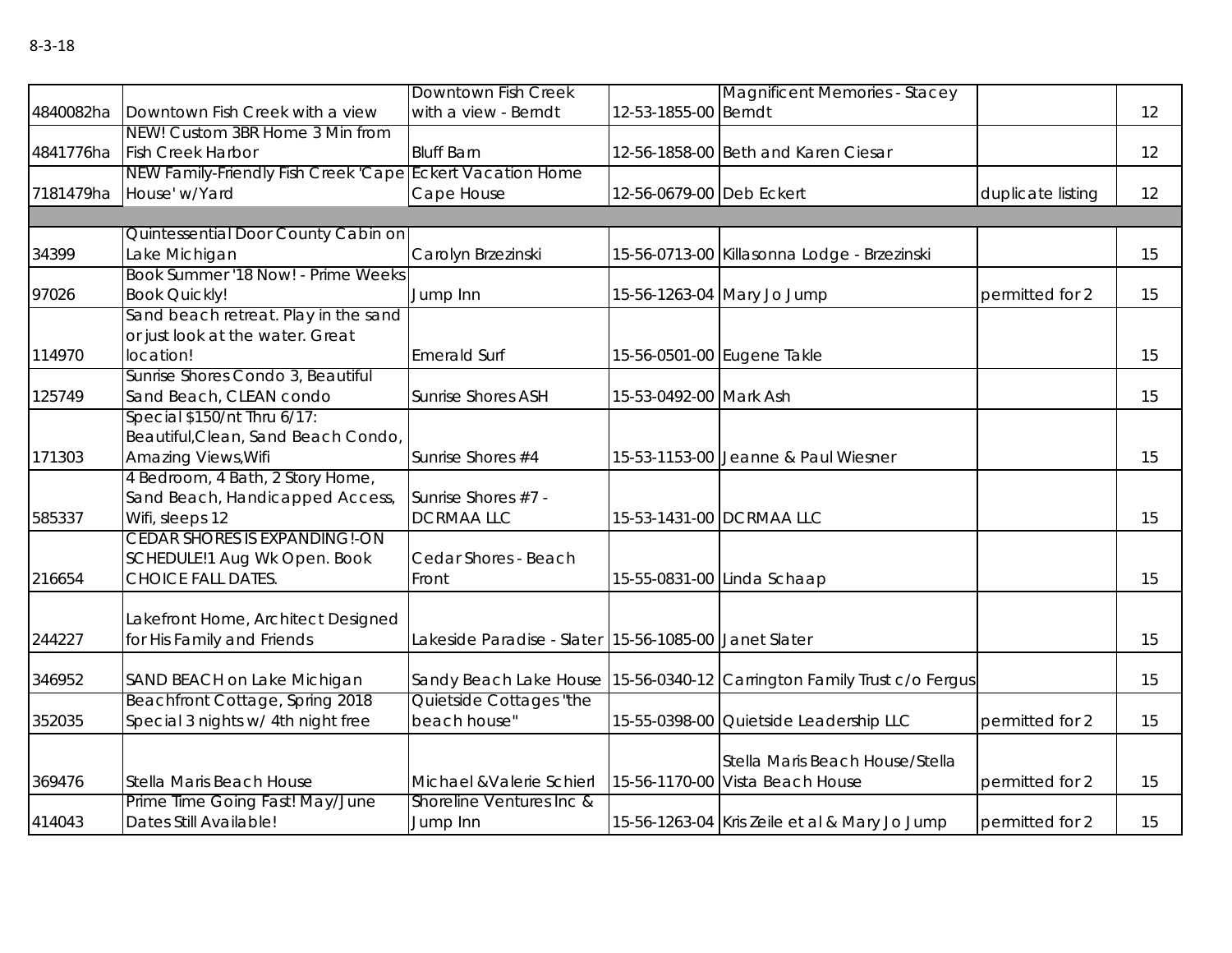|         | Updated A-Frame Cottage with                                                                                               |                                                 |                           |                                                                    |                                                                                                                 |    |
|---------|----------------------------------------------------------------------------------------------------------------------------|-------------------------------------------------|---------------------------|--------------------------------------------------------------------|-----------------------------------------------------------------------------------------------------------------|----|
| 418651  | <b>Great Swimming</b>                                                                                                      | Kangaroo South Shore                            |                           | 15-56-1157-06 Michael K & Mary Lou H Serchen                       |                                                                                                                 | 15 |
| 432667  | Stella Vista Beach House                                                                                                   | Michael & Valerie Schierl                       |                           | Stella Maris Beach House/Stella<br>15-56-1170-00 Vista Beach House | permitted for 2                                                                                                 | 15 |
|         | Fantastic Sandy Beach Condo for<br>Family and Friends. Spectacular                                                         |                                                 |                           |                                                                    |                                                                                                                 |    |
| 505152  | Sunrises!                                                                                                                  | Sanata & Catherine Lau                          |                           | 15-53-1362-00 Sunrise Shores #6 - Lau                              |                                                                                                                 | 15 |
| 717637  | Lake Michigan Sand Beach!!                                                                                                 | The Beach at Lakeside<br>Park                   | 15-56-1531-12 Les Kiehnau |                                                                    |                                                                                                                 | 15 |
| 744695  | <b>Beautiful Sunsets On Clark Lake</b><br>Located in Door County, Wi                                                       | Kaufman - 5543 Clark<br>Lake Dr                 | 15-56-1536-00 Kaufman     |                                                                    |                                                                                                                 | 15 |
| 746483  | Www.Door-County-Rentals.Com Best<br>Info-Three Cottages on the Lake<br>Michigan Shore                                      | Sommer Property Mgmt<br><b>LLC</b>              |                           | All about the lake shore Door<br>15-56-0023-00 County Cottages     | permitted for 3:<br>1) Shadow of<br>Seagulls 2) It's All<br>About the<br>Lakeshore<br>3) same time<br>next year | 15 |
| 825405  | New Rental w/Lake & Beach Access                                                                                           | Cottage at Trails End                           |                           | Dan Rehberg - Rehberg<br>15-56-1593-12 Boathouse LLC               |                                                                                                                 | 15 |
| 848144  | Lakefront Cottage with Sensational<br>Sunsets!                                                                             | Kaye Cottage                                    |                           | 15-56-1621-00 Paul & Tricia Kaye                                   |                                                                                                                 | 15 |
| 852534  | Lake Michigan Beachfront Cottage<br>Springl Special 3 Nights/4th free                                                      | Quietside Cottages "the<br>beach house"         |                           | 15-55-0398-00 Quietside Leadership LLC                             | permitted for 2                                                                                                 | 15 |
| 1055782 | Neat Cottage Getaway On The Lake<br>Michigan Rugged Shore=relax-<br>romantic-restore-ah<br>Romantic Classic Cedar Cottage- | All about the lakeshore<br>Door County Cottages |                           | 15-56-0023-00 Sommer Property Mgmt LLC                             |                                                                                                                 | 15 |

414415 Arts & Crafts Masterpiece Craig Nelson 15-56-0235-00 Nelson House 144415

All about the lakeshore<br>Door County Cottages

Cottage at Cave Point,

15

15-56-0023-00 Sommer Property Mgmt LLC 15

The 15-56-1948-00 Michael and Amanda Warecki 15

1055804

1361580

door-county-rentals.com//-

NEW LISTING: Spacious Cottage Close to Lake Michigan with Heated

Brochure.pdf

Pool!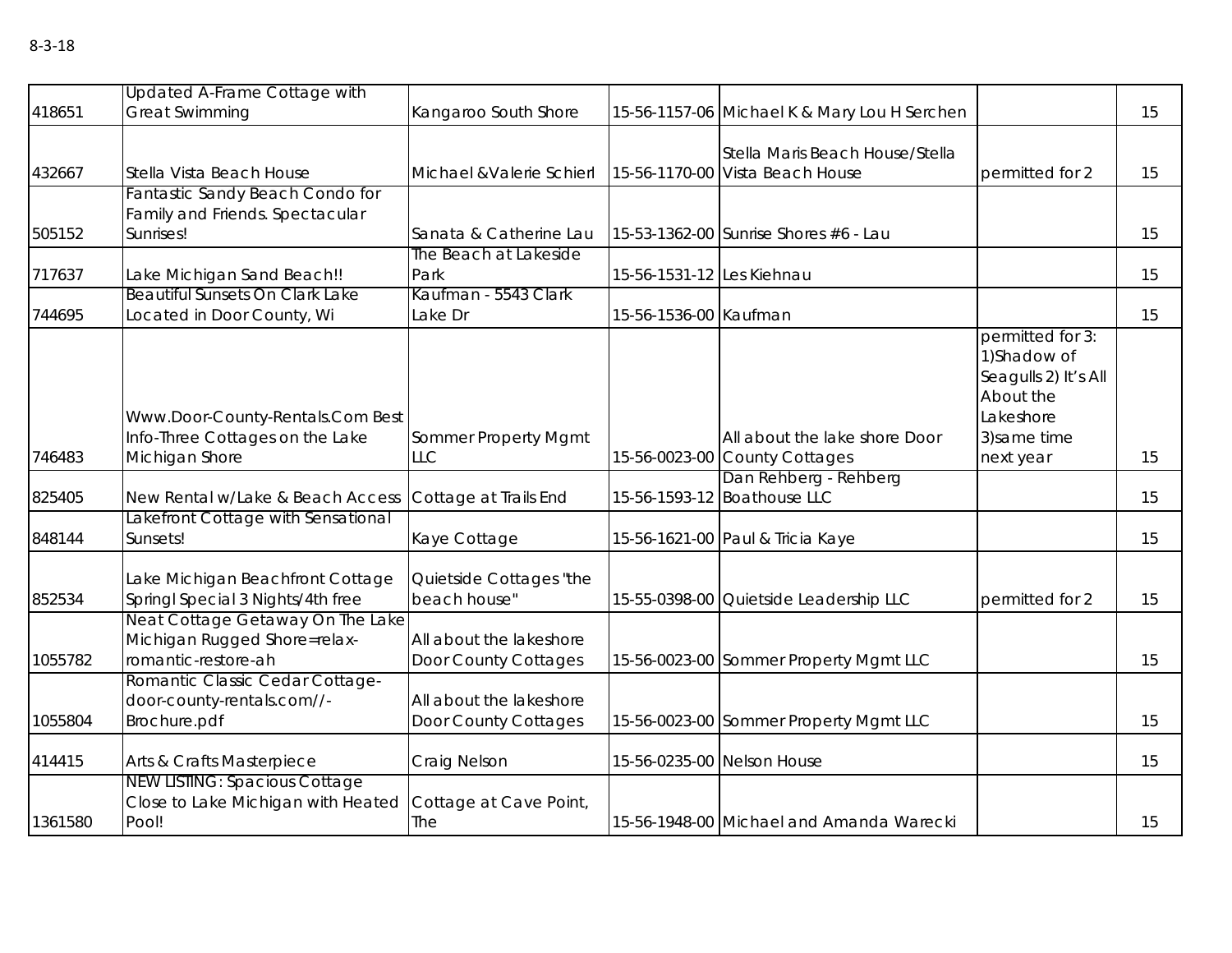| ۰,<br>×<br>۰,<br>× | ۰,<br>× |
|--------------------|---------|
|--------------------|---------|

|         | A Cottage for Friends and Family!                                      |                             |                             |                                            |               |    |
|---------|------------------------------------------------------------------------|-----------------------------|-----------------------------|--------------------------------------------|---------------|----|
| 101257  | Private, Quiet Location.                                               | Cave Point Acres            |                             | 15-55-0692-00 Duane DiPietro               | same as #1948 | 15 |
|         | Door County June 1-8 2 bedroom 2                                       |                             |                             |                                            |               |    |
| 335047  | bath Condo at The Rushes Baileys<br>Harbor                             |                             |                             |                                            |               | 15 |
|         |                                                                        |                             | unpermitted                 |                                            |               |    |
|         |                                                                        | Door County Country         |                             |                                            |               |    |
| 112606  | Country setting just outside the city!!! Home                          |                             | 27-55-0737-00 Terry Kinney  |                                            |               | 27 |
|         | Waterfront Swedish-style Log Cabin                                     |                             |                             |                                            |               |    |
|         | on Sand Bay, Door County -                                             |                             |                             |                                            |               |    |
| 135683  | Moonlight Magic                                                        | Moonlight Magic             |                             | 27-56-1014-00 Tammy M Leemon               |               | 27 |
|         | Waterside Retreat -- Swedish Stuga                                     |                             |                             |                                            |               |    |
| 154010  | (Cottage)                                                              | Wilson Sherwood Point       |                             | 27-56-0948-00 Barbro & Glen Wilson         |               | 27 |
| 1405853 |                                                                        |                             |                             |                                            |               | 27 |
|         | One of a Kind Door County                                              | One of a kind Door          |                             |                                            |               |    |
| 267726  | <b>Boathouse Waiting for Your Visit</b>                                | County Boat House           |                             | 27-56-1050-00 Deb Robinson                 |               | 27 |
|         | Eagle View a Year-Round Country                                        |                             |                             |                                            |               |    |
| 409619  | Home Sleeps 8                                                          | Lisa B Goldney              | 27-56-1228-00 Eagleview     |                                            |               | 27 |
|         |                                                                        |                             |                             |                                            |               |    |
| 735264  | Spectacular Water View                                                 | Karen Hyttel                |                             | 27-56-1540-00 Bay House - Hyttel           |               | 27 |
|         | Trinity Retreat - Family Friendly<br>Cottage On Sand Bay Point in Door |                             |                             |                                            |               |    |
| 743964  | County                                                                 | <b>Trinity Retreat</b>      |                             | 27-56-1538-00 Leo and Holly Michael        |               | 27 |
|         |                                                                        | Hideaway Cottage            |                             |                                            |               |    |
| 747958  | Cozy retreat Off the beaten path.                                      | Smola                       | 27-56-1542-0                | Connel Smola                               |               | 27 |
|         | Waterfront Cottage: 2 bedroom, 1.5                                     | McComb's= 4143 Snake        |                             |                                            |               |    |
| 802382  | bathrooms                                                              | <b>Island Road</b>          |                             | 27-56-1598-00 John McCombs                 |               | 27 |
|         | <b>Beach House Cottage with Water</b>                                  |                             |                             |                                            |               |    |
| 921026  | View                                                                   | <b>Beach Harbor Resort</b>  | 27-51-0807-00 Jon Hanson    |                                            |               | 27 |
|         |                                                                        |                             |                             |                                            |               |    |
| 921123  | Cozy Studio Cottage Near Water                                         | <b>Beach Harbor Resort</b>  | 27-51-0807-00 Jon Hanson    |                                            |               | 27 |
|         | Located at the end of the road,                                        |                             |                             |                                            |               |    |
|         | waterfront home with quiet feel of                                     |                             |                             |                                            |               |    |
| 1062307 | northwoods!                                                            | Cabot's Point               |                             | 27-56-1729-06 Cabot's Point Properties LLC |               | 27 |
|         |                                                                        | <b>Waterfront Cottage -</b> |                             |                                            |               |    |
| 933625  | Waterfront Cottage on Sturgeon Bay Knutter                             |                             | 27-56-1680-00 Keith Knutter |                                            |               | 27 |
|         |                                                                        | Nasewaupee Trail Log        |                             |                                            |               |    |
| 1368363 | Nasewaupee Trail Log Home                                              | Home react 5/29/18          | 27-56-1841-00 Terry Kinney  |                                            |               | 27 |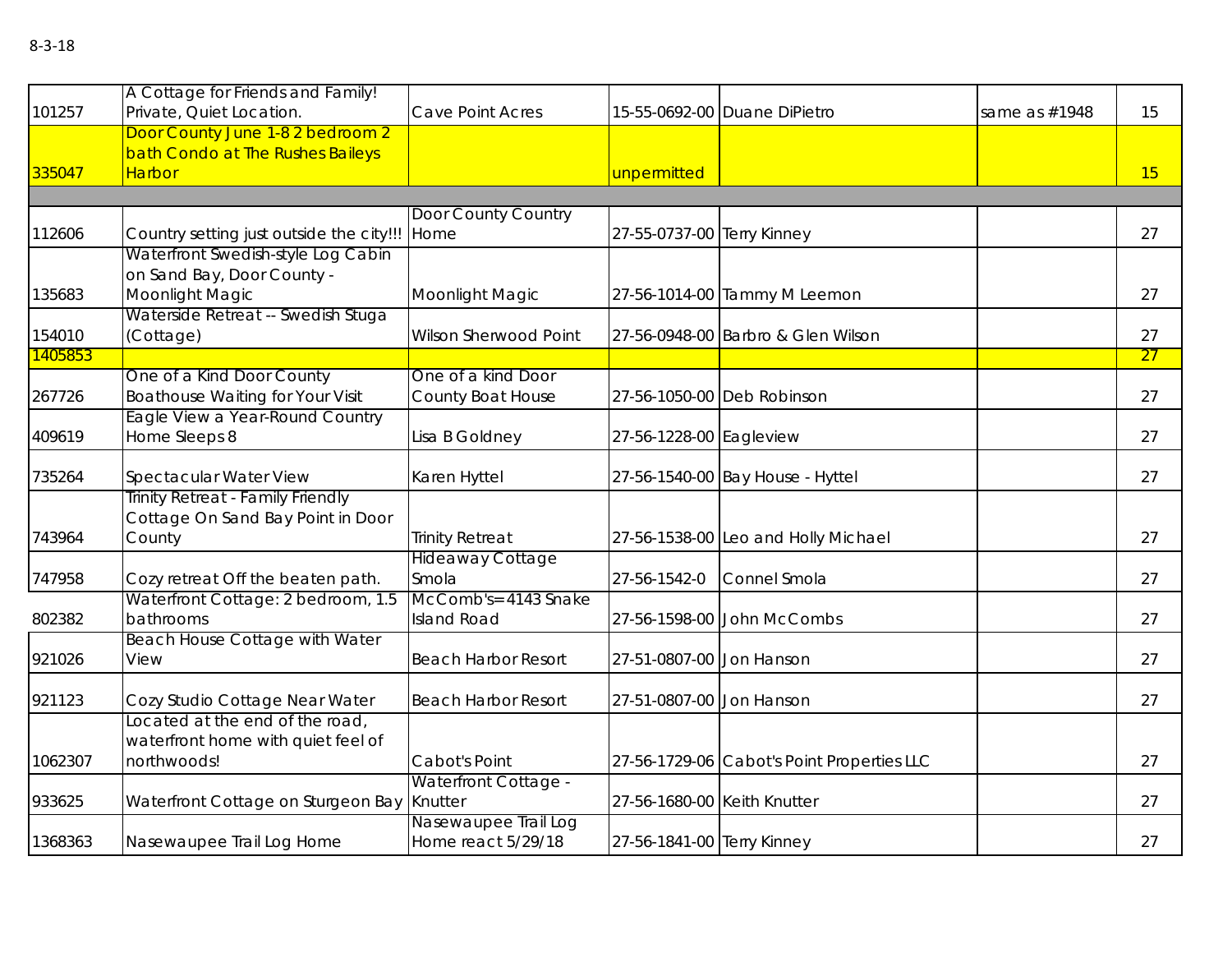| 902029ha | <b>Outback Cottages in Door County -</b><br>near beach, modern, private,<br>peaceful | <b>Outback Cottages</b>                                |                           | 27-56-1143-00 Galen & Pam Carpenter |                 | 27 |
|----------|--------------------------------------------------------------------------------------|--------------------------------------------------------|---------------------------|-------------------------------------|-----------------|----|
|          |                                                                                      |                                                        |                           |                                     |                 |    |
| 22546    | Secluded Contemporary Waterfront<br>Home - New Addition/ Interior                    | Up North on the Lake LLC 32-56-0684-00 Bernard Verrill |                           | Roswitha Anna Flach and             |                 | 32 |
| 51415    | Classic Waterfront Estate,<br>Spectacular Sunset Views, Sleeps 20                    | Shadow Lawn                                            |                           | 32-56-0190-06 John Peterson         |                 | 32 |
| 84278    | Great Waterview Home in Door<br>County. Fabulous Home Sleeps 14!!                    | Hale - 1615 Big Pine Ln                                | 32-53-0717-00 Lyn Hale    |                                     |                 | 32 |
| 109367   | CLASSIC ANTIQUE LOG HOME, RUSTIC<br>SOPHISTICATION, TOTAL PRIVACY!                   | Whyte                                                  |                           | 32-56-0608-00 Patricia Whyte        |                 | 32 |
| 116351   | Beautiful Log Home on 5 quiet acres                                                  | The Refuge/Appleport<br>Enterprises                    |                           | 32-55-0623-00 Marc & Lori Maillefer |                 | 32 |
| 133165   | Beautiful Cottage on the Green Bay<br>Waterfront                                     | Schwandt Cottage                                       |                           | 32-55-0177-00 Georgina Schwandt     |                 | 32 |
| 141874   | Secluded Cape Cod Home in Ellison<br>Bay, Door County                                | <b>Brooke Haven</b>                                    |                           | 32-56-0265-00 Jim & Nadine Brooke   |                 | 32 |
| 181532   | Marina Breeze, Spectacular Ellison<br>Bay View & Dbl Master Suites                   | Marina Breeze                                          |                           | 32-55-0759-00 Robert & Sherry Stein |                 | 32 |
| 241353   | Waterfront Cottage Nestled in<br>Picturesque Setting, Gills Rock                     | Teskies Cottage                                        | 32-56-0962-00 Lyle Teskie |                                     |                 | 32 |
| 254081   | Historic Log Cabin(winter rate)                                                      | Docs Hideaway                                          |                           | 32-55-0770-00 Terry & Kermit Bott   |                 | 32 |
| 271720   | Wisconsin - Door County - Very<br>Special Home with Bay Views                        | Villa Villekulla                                       |                           | 32-55-0691-00 Kathryn Brown         |                 | 32 |
| 340765   | Cappy Cottage, Over 300 Ft. of<br>Private Shoreline on North Bay                     | Cappy Cottage                                          |                           | 32-56-1132-06 Hakes Family Trust    |                 | 32 |
| 340966   | The Hideaway: New Construction<br>walk to Beach and Town                             | Hideaway the Herman                                    |                           | 32-53-0955-06 Greg Herman           |                 | 32 |
| 343690   | <b>Charming Traditional Cottages</b><br>Affordable and Travel Green                  | Terra Cottages                                         |                           | 32-55-0124-00 Deborah Taubert Gehan | permitted for 5 | 32 |
| 350098   | Waterfront Cottage with Views of<br>Deaths Door, New Kitchen                         | Bells Cottage - 12748 N<br>Port Des Mortes             |                           | 32-56-1131-06 Matt & Ryan Bell      |                 | 32 |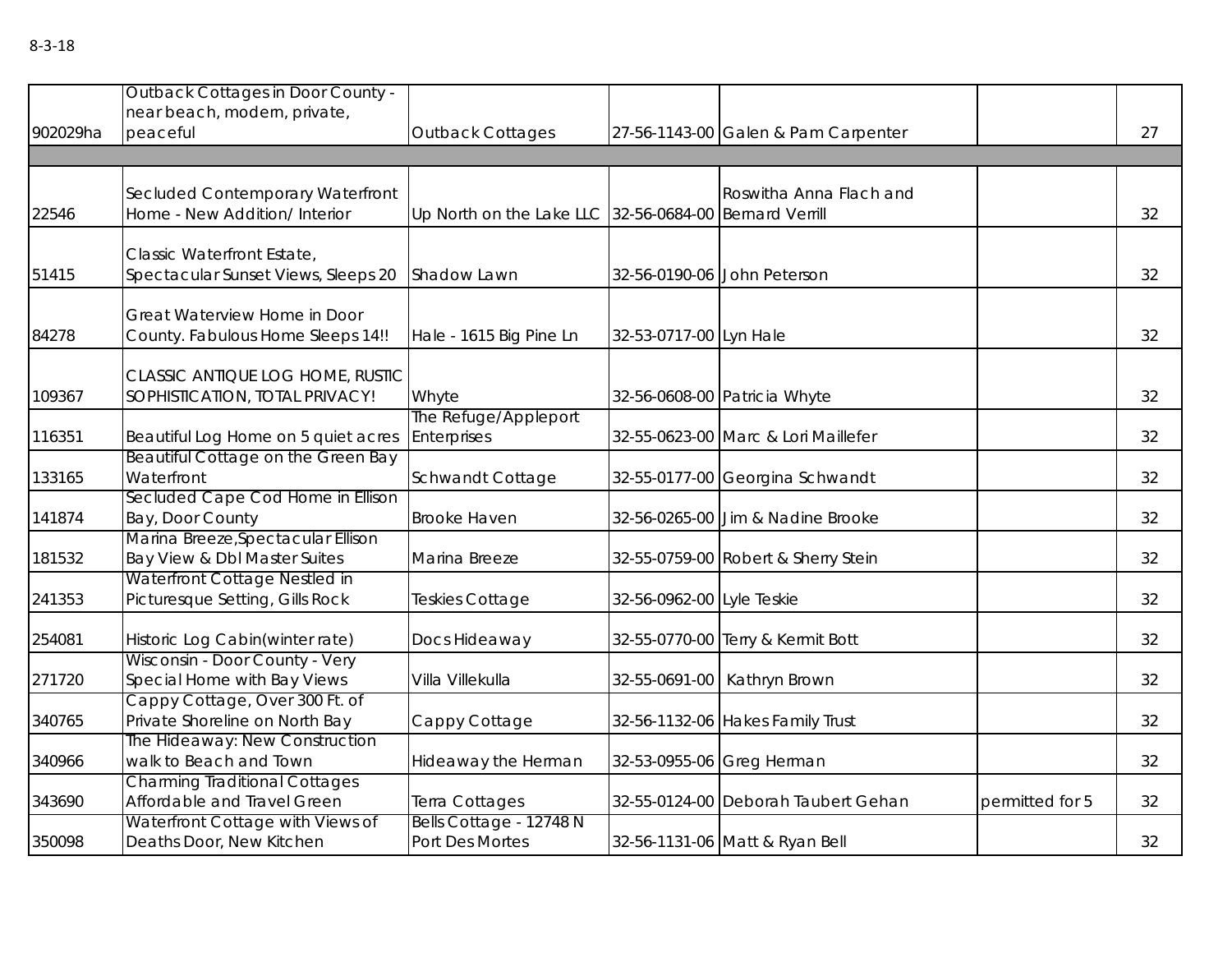|        | Waterfront Dream Cottage with a                                | Dan's Fish, Inc. d/b/a      |                            |                                                                 |                 |    |
|--------|----------------------------------------------------------------|-----------------------------|----------------------------|-----------------------------------------------------------------|-----------------|----|
| 403462 | Million Dollar View (Apple)                                    |                             |                            | Hedgehog Harbor Rental 32-56-1195-00 Daniel and Sherrie Schwarz |                 | 32 |
|        |                                                                |                             |                            |                                                                 |                 |    |
| 403817 | Romantic Waterfront Suite with<br>amazing water views (Cherry) | Dan's Fish, Inc. d/b/a      |                            | Hedgehog Harbor Rental 32-56-1195-00 Daniel and Sherrie Schwarz |                 | 32 |
|        | Two person efficiency cottage on                               | <b>Door County Vacation</b> |                            |                                                                 |                 |    |
| 431068 | green bay                                                      | Cottage                     |                            | 32-56-0932-00 John Finn & Carol Molepske                        | permitted for 2 | 32 |
|        | Summer Joy Cottage in Sister Bay,                              |                             |                            |                                                                 |                 |    |
|        | WIYou Can't Get Any Closer to the                              | Northern Lights Properties  |                            |                                                                 |                 |    |
| 482130 | Water                                                          | Summer Joy & Windsong       | 32-56-1325-00 Alan Frisoni |                                                                 | permitted for 2 | 32 |
|        | Classic 1927 Shore Log Home. Sleeps                            |                             |                            |                                                                 |                 |    |
|        | 8. Enjoy water views from 7 of 9                               | Northern Lights Properties  |                            |                                                                 |                 |    |
| 571419 | rooms!                                                         | Summer Joy & Windsong       | 32-56-1325-00 Alan Frisoni |                                                                 | permitted for 2 | 32 |
|        | Ellison Bay bluff retreat with water                           | The Refuge/Appleport        |                            |                                                                 |                 |    |
| 571451 | views                                                          | Enterprises                 |                            | 32-55-0623-00 Marc & Lori Maillefer                             |                 | 32 |
|        | Family and Pet Friendly. Close To                              |                             |                            |                                                                 |                 |    |
|        | Everything Northern Door Has To                                |                             |                            |                                                                 |                 |    |
| 596720 | Offer!                                                         | Piller Gills Rock           | 32-56-1418-00 Ben Piller   |                                                                 |                 | 32 |
|        | Cedar Dell Chalet is the                                       |                             |                            |                                                                 |                 |    |
| 601468 | quintessential Door county cabin                               | Cedar Dell Chalet           |                            | 32-56-1203-06 Vicky Kalscheur                                   |                 | 32 |
|        | Totally Remodeled 2012 Brenner                                 |                             |                            |                                                                 |                 |    |
| 611204 | Tower!                                                         | <b>Brenner Tower</b>        |                            | 32-56-1227-06 Brenner Tower, LLC                                |                 | 32 |
|        |                                                                |                             |                            |                                                                 |                 |    |
|        | Charming, Warm, and Naturally Well-                            | Wagon Trail #26 Lengh-      |                            |                                                                 |                 |    |
| 706539 | Lit with Wooded Privacy                                        | Little House in the Woods   |                            | 32-56-1589-00 Carolyn Lengh                                     |                 | 32 |
| 738760 | Sunny Cottage in Ellison Bay                                   | Terra Cottages              |                            | 32-55-0124-00 Deborah Taubert Gehan                             | permitted for 5 | 32 |
|        | Beautiful, Newly Renovated Peaceful                            |                             |                            |                                                                 |                 |    |
| 788481 | Place                                                          | <b>Beach Road Rentals</b>   |                            | 32-56-1541-00 Alma Vaicekauskas                                 |                 | 32 |
|        | Located in Ellison Bay, less than 1/4                          |                             |                            |                                                                 |                 |    |
|        | mile from a public boat launch on                              |                             |                            |                                                                 |                 |    |
| 821538 | beautiful                                                      | <b>Beechers Cabin</b>       |                            | 32-56-1571-06 Susan Szabo & Mark Beecher                        |                 | 32 |
|        | Premier Vacation Rental, Pet                                   |                             |                            |                                                                 |                 |    |
|        | Friendly, Walk to Water, Restaurant,                           |                             |                            |                                                                 |                 |    |
| 835033 | Shopping, WiFi                                                 | Door Stop                   |                            | 32-56-1612-00 Terrence Rogers                                   | permitted for 2 | 32 |
| 839291 | Water Front Log Cabin!                                         | East Haven                  |                            | 32-56-1592-06 Barbara Moline                                    |                 | 32 |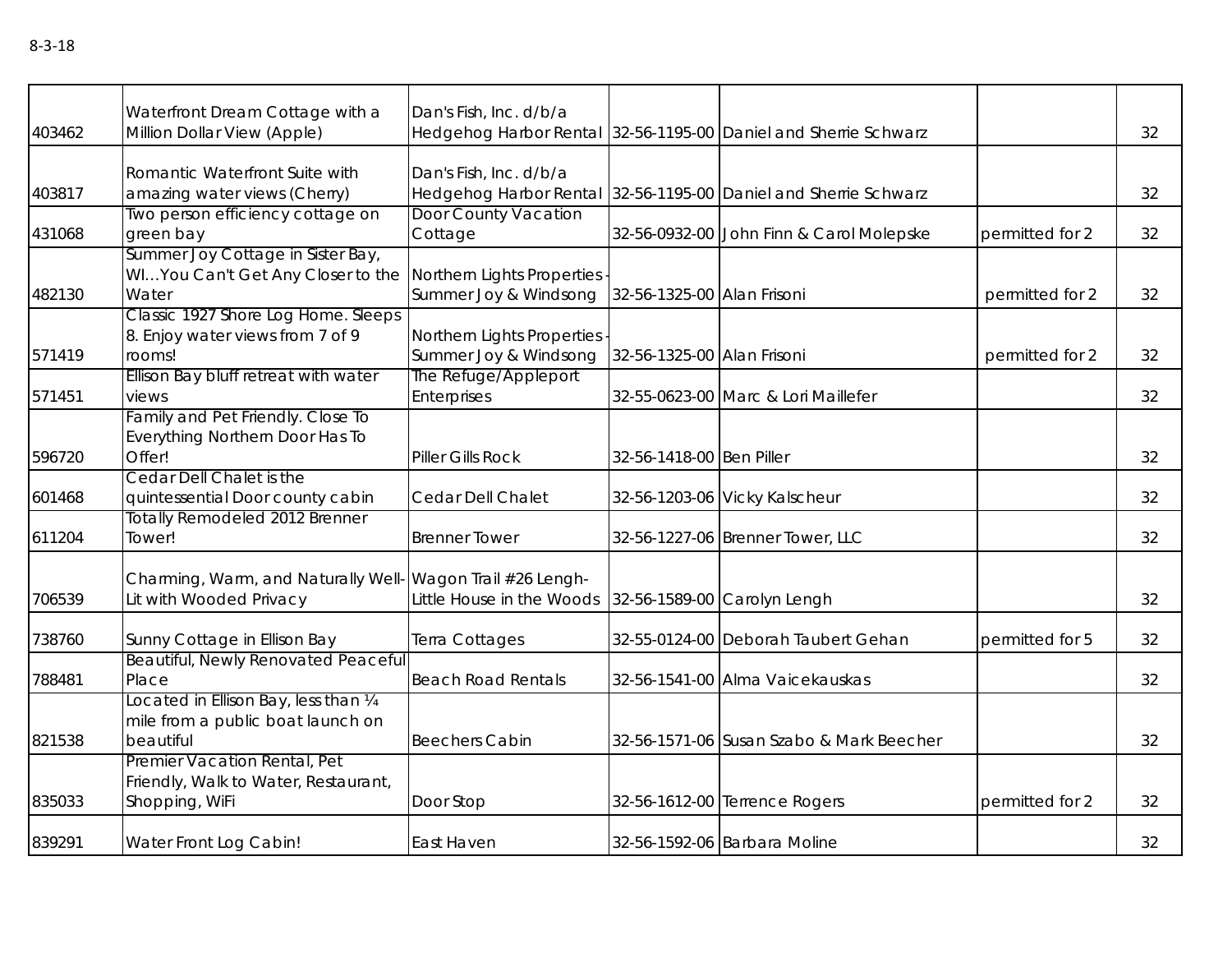|         | Ideally Located Across Form The<br>Beach And Park! Walking Distance                 |                                           |                            |                                                                 |                 |    |
|---------|-------------------------------------------------------------------------------------|-------------------------------------------|----------------------------|-----------------------------------------------------------------|-----------------|----|
| 844600  | To Town!                                                                            | Parkside Inn                              |                            | 32-50-0050-00 Andy & Erin Isaacson                              |                 | 32 |
| 886997  | Porcupine Shores Has An Elevated<br>View And Access To The Water                    | Porcupine Shores                          |                            | 32-56-1603-06 Brian Bartell & Kim Winburn                       |                 | 32 |
|         | Newly Renovated Waterfront Home                                                     |                                           |                            |                                                                 |                 |    |
| 950980  | with Sunset Views and Swimming                                                      | <b>Tree Brook</b>                         |                            | 32-56-1513-06 John Schaumburg/Ann Krueger                       |                 | 32 |
|         | Serenity House located in quiet<br>Rowleys Bay offering water, woods                |                                           |                            |                                                                 |                 |    |
| 981731  | and beauty                                                                          | Serenity House                            |                            | 32-56-0438-00 James K Larson                                    |                 | 32 |
| 996903  | <b>Beautiful Home With Water Views in</b><br><b>Peaceful Gills Rock</b>             | <b>Hedgehog Harbor House</b><br>& Cottage |                            | 32-56-1506-00 David & Patricia Bernhard                         |                 | 32 |
| 998960  | Great water view in peaceful<br>Northern Door                                       | <b>Hedgehog Harbor House</b><br>& Cottage |                            | 32-56-1506-00 David & Patricia Bernhard                         | permitted for 2 | 32 |
| 1022944 | amily Retreat Lake Front Wifi Bikes<br><b>Grill Lakeshore Fire Pits</b>             | <b>Sunset Shore Cottages</b>              |                            | 32-56-1720-00 David & Deborah Cresto                            | permitted for 2 | 32 |
| 1030461 | <b>Enjoy Water Views from this Luxurious</b><br>4 bedroom home!                     | Le Jardin                                 |                            | 32-56-1705-06 Marianne Roppuld                                  |                 | 32 |
| 1032665 | On the Shore of Deaths Door                                                         | On the Shore of Deaths<br>Door            | 32-56-1745-00 Todd Frisoni |                                                                 |                 | 32 |
| 1036054 | Family Retreat Lake View Wifi Cable<br>Tv Grill Lakeshore Fire Pits Dog<br>Friendly | <b>Sunset Shore Cottages</b>              |                            | 32-56-1720-00 David & Deborah Cresto                            | permitted for 2 | 32 |
|         | <b>Beautiful 3 Bedroom Door County,</b><br>Heavily Wooded, Pet Friendly, NOW        |                                           |                            |                                                                 |                 |    |
| 1140156 | <b>OFFERS WIFI</b>                                                                  | Door Stop                                 |                            | 32-56-1612-00 Terrence Rogers                                   | permitted for 2 | 32 |
| 1152974 | New! Enjoy sunrise on Lake Michigan<br>in a 1969 Lakefront A-Frame                  | Hazen Cabbage                             |                            | 32-56-1496-00 Kimberly Hazen                                    |                 | 32 |
| 1153343 | <b>Spacious Lakefront Home Minutes</b><br>From Sister Bay                           |                                           |                            | Wagon Trail #20 - DiSalvo 32-56-1786-08 Michah & August DiSalvo |                 | 32 |
| 1177141 | Premier Vacation Rental Just a Short<br>Walk to The Heart of Sister Bay!!           | Sister Bay Respite                        |                            | 32-56-1838-00 Todd and Michelle Cox                             |                 | 32 |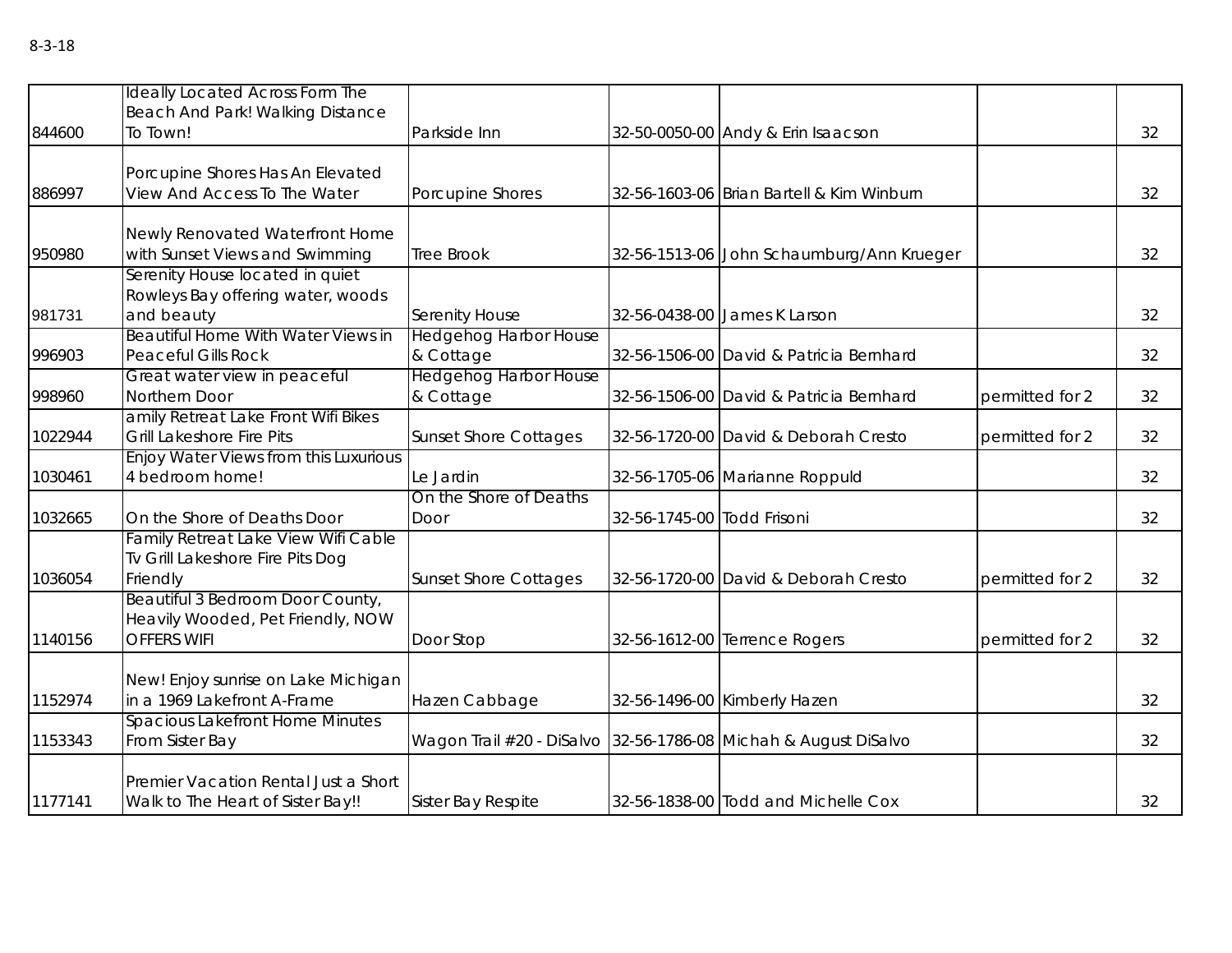|           | 4 Bedrm, 3 Bath! Between Sister Bay<br>& Ellison Bay. New on VRBO, Spring,             |                                                  |                             |                                                           |    |
|-----------|----------------------------------------------------------------------------------------|--------------------------------------------------|-----------------------------|-----------------------------------------------------------|----|
| 1161665   | 2018.                                                                                  | Woodfield House                                  |                             | 32-56-1710-00 Susanne Beaumont                            | 32 |
| 1185191   | Murphy's "KipDee" Cottage                                                              | Murphy's Kipdee Cottage 32-56-1827-00 Jon Murphy |                             |                                                           | 32 |
| 1217459   | Charming cedar log cabin nestled in<br>the woods, footsteps from Rowley's<br>Bay       | Wagon Trail Dombrowski -<br>Unit 1               |                             | 32-56-1831-00 Edward and Jill Dombrowski                  | 32 |
| 1221685   | New Listing: Nostalgic on the water<br>Cottage for your family in Northern<br>Door Cty | Bay Lane                                         |                             | 32-56-1524-00 Tim Christofferson                          | 32 |
| 1236321   | Luxurious and spacious Door County<br>Waterfront Home                                  | <b>Waterfront Home</b><br><b>Bruckner</b>        | 32-56-1865-00 Dan Brucker   |                                                           | 32 |
| 1351557   | Your own sandy shore on the most<br>pleasant bay in Door County!                       | Vandelay Shore                                   |                             | 32-56-1870-06 Matthew P Shumway                           | 32 |
| 1351902   | Enjoy your own lake front cabin that<br>has a private (Soft) Sandy Beach!              | Sand Bay Beach Cabin<br>LLC - Wismar             |                             | 32-56-1880-06 Tom & Tanya Wismar                          | 32 |
| 1362190   | NEW IN 2018! Serendipity Meadow:<br>Family-friendly, 7-acre oasis                      | Serendipity Meadow                               |                             | 32-56-1963-00 Cecilia & Dennis Lindell                    | 32 |
| 1373547   | Ellison Bay Condominium at the<br>heart of town.                                       | Hideaway Condos, The                             | 32-53-1904-00 Bruce Peissig |                                                           | 32 |
| 177327ha  | Beach @ Sky Ledge - Spectacular<br><b>Water Views</b>                                  | Beach at Sky Ledge                               |                             | 32-56-0403-00 Daniel & Cynthia Schaulis                   | 32 |
| 3915169ha | Ellison Bay Bluff Waterview Condo<br>Retreat                                           | <b>Ellison Bay Bluff Retreat</b>                 |                             | Daniel & Cynthia Shaulis<br>32-53-1533-00 Revocable Trust | 32 |
| 396817ha  | Little House on the Bay---Door<br>County Retro Style/ Comfortable--                    | Little House on the Bay                          | 32-56-1142-00 Schaulis      | Schaulis & Schaulis & Werdeard &                          | 32 |
| 4039459ha | <b>Beautiful Bayfront Sunset Views</b>                                                 | On the Rocks - Gills Rock-<br>Steeno             |                             | 32-56-1464-00 David and Susan Steeno                      | 32 |
| 45293ha   | The Cro's Nest - The Rat Race Stops<br>here!                                           | The Cros Nest                                    |                             | 32-56-0486-00 Nicholas J Kerpan                           | 32 |
|           | Ellison Bay tranquility close to Europe<br>4555418ha Lake and Newport State Park!      | Country Comfot                                   |                             | 32-56-1753-00 Daniel & Valerie Austgen                    | 32 |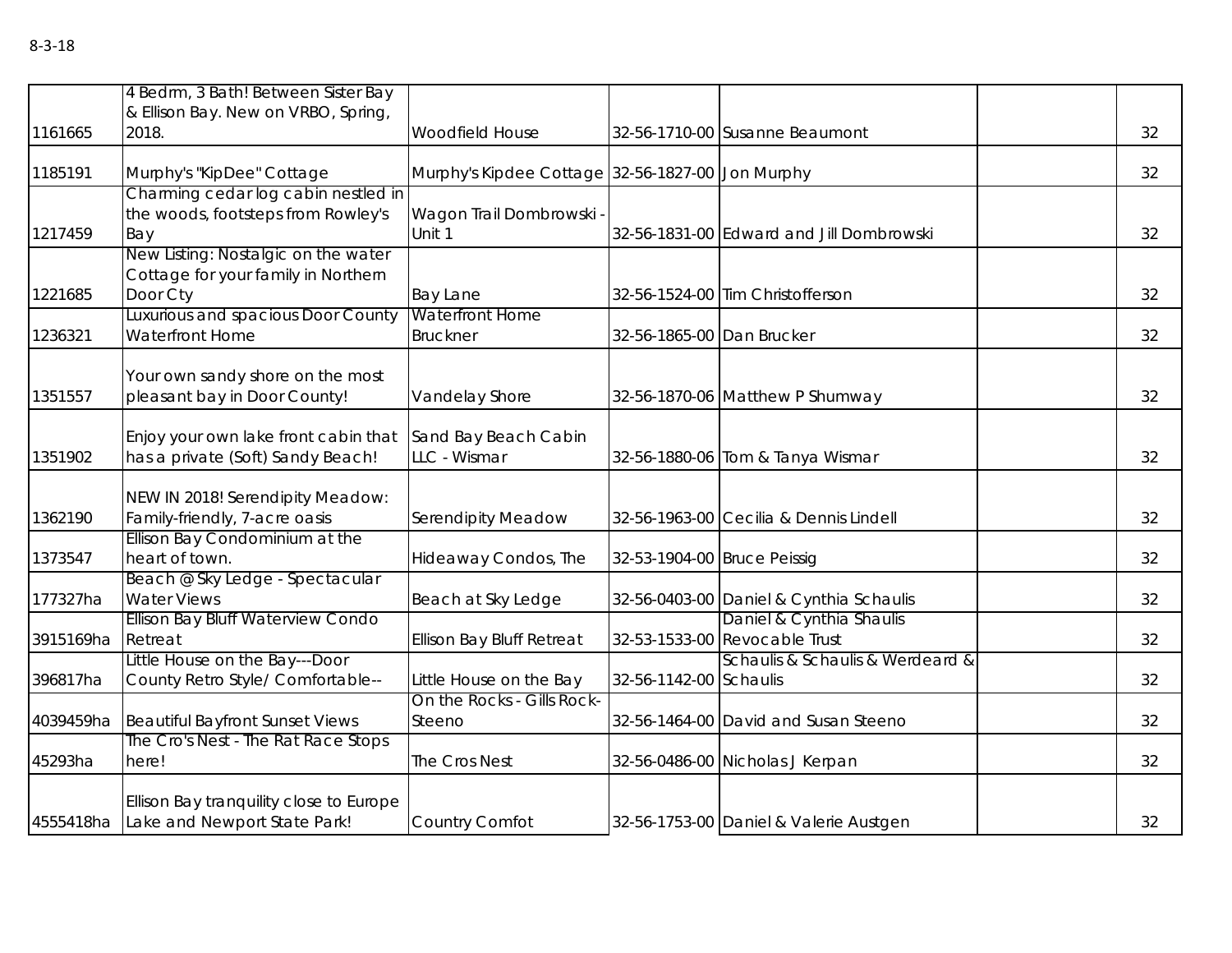| 7064918ha | Country Haven on Mink River Road                                                       | Country Haven                                   |                            | 32-55-0329-00 Myron & Andrea Beard       | permitted for 2 | 32 |
|-----------|----------------------------------------------------------------------------------------|-------------------------------------------------|----------------------------|------------------------------------------|-----------------|----|
| 482895    | Charming Cottage On The Shore Of<br>Lake Michigan!                                     | <b>Appleport Sunrise</b>                        |                            | 32-56-1913-06 Kathleen & Edward Callahan |                 | 32 |
|           |                                                                                        |                                                 |                            |                                          |                 |    |
| 26252     | <b>Hidden Glidden Cottage Now</b><br>Booking 2016 dates                                | Kevin & Laura Forrest                           |                            | 35-55-0619-00 Hidden Glidden             |                 | 33 |
| 113217    | <b>Featured in Door County Magazine</b><br>Luxuy                                       | Travis & Jolyn Boland                           | 33-56-0620-00 Boland       |                                          |                 | 33 |
| 114234    | <b>Beachfront Cottage with Rustic</b><br>Charm and Beautiful Sunsets                   | BayShore Sunset Cottage 33-55-0240-00 Paul Peot |                            |                                          |                 | 33 |
| 137311    | A Waterfront Home for All-Seasons in<br>Door County!                                   | Killkare                                        | 33-55-0483-00 Tom Nebel    |                                          | 369083ha        | 33 |
| 306175    | <b>Executive Style Waterfront Home</b>                                                 | <b>Jorns Harbor Retreat</b>                     | 33-56-0333-00 Donna Jorns  |                                          |                 | 33 |
| 371719    | At-The-Lake Lake Michigan Cape<br>Cod Home with Sand Beach Access<br>to Lake Mich.     | At the Lake                                     | 33-56-0350-00 Sally Jilot  |                                          |                 | 33 |
| 433696    | Enjoy the best of Door County with<br>waterfront Lake Michigan Views                   | Lakeside Haven                                  |                            | 33-56-1240-06 Kathy Richmond             |                 | 33 |
| 476585    | On the Water. In the Woods. Close to<br>Everything. Perfect for Two.                   | <b>Gmamas Place</b>                             |                            | 33-56-1246-00 Diane Knutson              |                 | 33 |
| 480899    | Waterfront with a great beach,<br>fireplace and large yard                             | Thenells Cottage                                | 33-55-0063-13 John Thenell |                                          |                 | 33 |
| 567961    | <b>Family Friendly Glidden Drive Beach</b><br>Retreat on Lake Michigan                 | Glidden Drive Beach<br>Retreat                  |                            | 33-56-1405-00 Jill Parak & Ryan Cantzler |                 | 33 |
| 569474    | Country Charm- North Of Sturgeon<br>Bay On Hwy 42                                      | Country Charm                                   | 33-56-1436-00 Nancy Raye   |                                          |                 | 33 |
| 579668    | Cozy Fireplace, Waterfront Grill,<br><b>Campfires &amp; Gorgeous Sunsets</b>           | Jon Hanson / Snug<br>Harbor                     |                            | 33-56-0906-00 Little Harbor Cottages     |                 | 33 |
| 580389    | Sit on the Dock of the Bay, Watching<br>Boats Float by, Sunsets Sizzle on the<br>Water | Jon Hanson / Snug<br>Harbor                     |                            | 33-56-0906-00 Little Harbor Cottages     |                 | 33 |
| 580438    | Waterfront+Grill+Campfire+S'Mores+<br>Sunsets = Starboard Cottage                      | Jon Hanson / Snug<br>Harbor                     |                            | 33-56-0906-00 Little Harbor Cottages     | pemitted for 3  | 33 |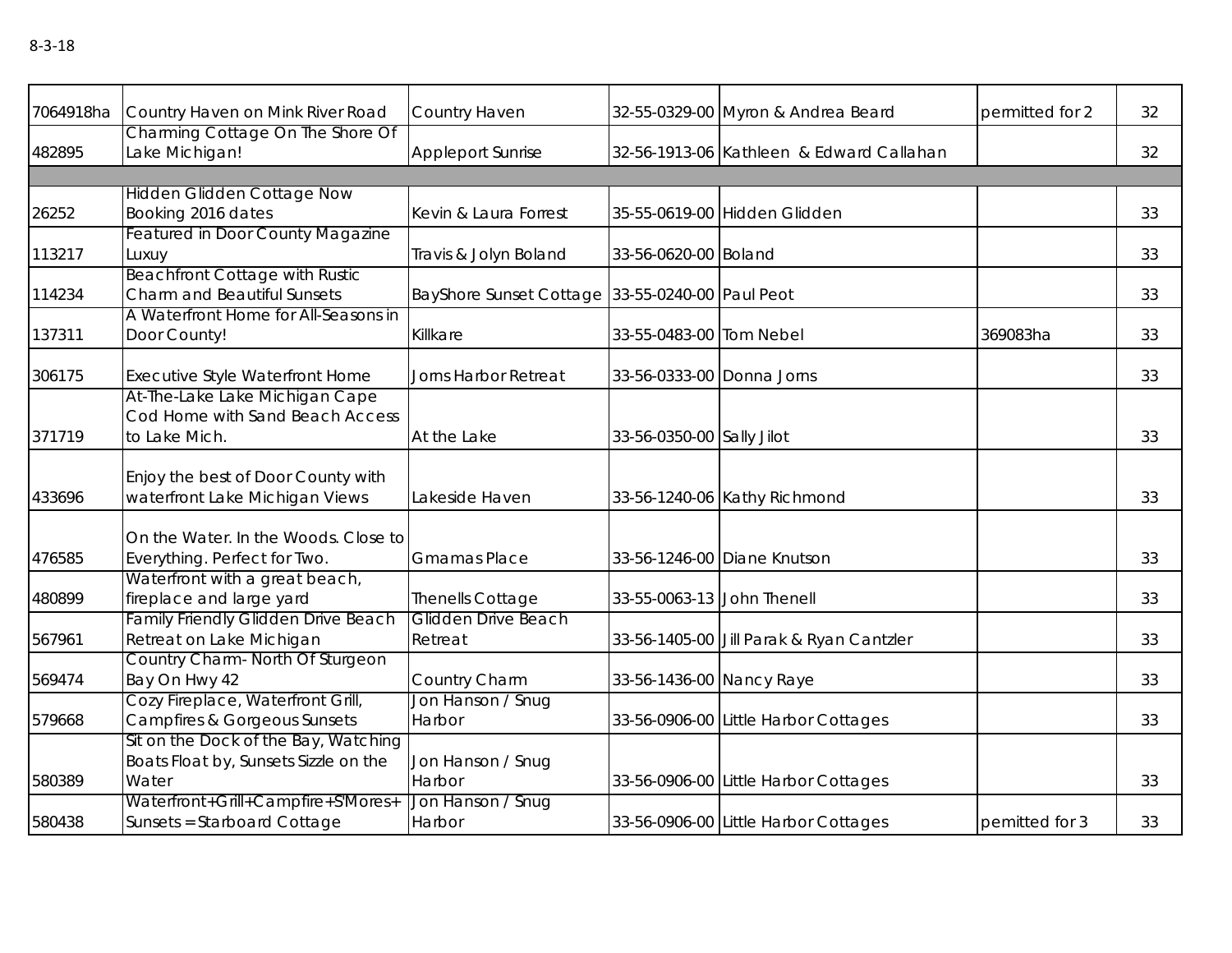|         | The Beach House - Waterfront Sand                        | Sandy Bay Shore                                      |                           |                                                               |                 |    |
|---------|----------------------------------------------------------|------------------------------------------------------|---------------------------|---------------------------------------------------------------|-----------------|----|
| 600812  | <b>Beach And Beautiful Views!</b>                        | Cottages                                             | 33-55-0262-13 Marc Peters |                                                               | Permitted for 4 | 33 |
|         | Bay Guest House - Waterfront Sand                        | Sandy Bay Shore                                      |                           |                                                               | permitted for 4 |    |
| 662231  | <b>Beach and Beautiful Views</b>                         | Cottages                                             | 33-55-0262-13 Marc Peters |                                                               | units           | 33 |
|         | Waterfront Sand Beach and                                |                                                      |                           |                                                               |                 |    |
|         | Beautiful Views with the Brock                           | Sandy Bay Shore                                      |                           |                                                               | permitted for 4 |    |
| 662233  | Cottage                                                  | Cottages                                             | 33-55-0262-13 Marc Peters |                                                               | units           | 33 |
|         | <b>Bass Cottage - Waterfront Sand</b>                    | Sandy Bay Shore                                      |                           |                                                               | permitted for 4 |    |
| 662234  | <b>Beach and Beautiful Views</b>                         | Cottages                                             | 33-55-0262-13 Marc Peters |                                                               | units           | 33 |
|         | Prancing Pony - Norwegian                                |                                                      |                           |                                                               |                 |    |
|         | Timberframe Home in Whitefish                            |                                                      |                           |                                                               |                 |    |
| 676548  | <b>Bay/Family Friendly</b>                               | Laura Siebert                                        |                           | 33-56-0283-00 Prancing Pony                                   |                 | 33 |
|         | Clark Lanke - Door County's Best                         |                                                      |                           |                                                               |                 |    |
| 804324  | <b>Kept Secret</b>                                       | Chuck & Kathy Steinmetz 33-56-1581-12 Steinmetz Home |                           |                                                               |                 | 33 |
|         |                                                          |                                                      |                           |                                                               |                 |    |
|         | Enjoy beautiful sunset on the bay in                     |                                                      |                           |                                                               |                 |    |
| 813345  | this large lakefront family retreat                      | lan & Lindsey Kazian                                 | 33-56-1584-00 Camp Sunset |                                                               |                 | 33 |
|         | 240' of Lake Michigan Sandy Beach                        |                                                      |                           |                                                               |                 |    |
|         | awaits! Have some fun in the sun                         |                                                      |                           |                                                               |                 |    |
| 847672  | and sand!                                                | Linzmeier's on Glidden                               |                           | 33-56-1604-00 Mark & Margaret Linzmeier                       |                 | 33 |
|         | Newly Constructed 1900 sq foot                           |                                                      |                           |                                                               |                 |    |
|         | home, located on Private road and                        |                                                      |                           |                                                               |                 |    |
| 983613  | 6 wooded acres                                           | Serenity in the Woods                                |                           | 33-56-1691-06 Jeffrey & Lana Pray                             |                 | 33 |
| 1024399 | <b>Camelot Cliffs- Making Magical</b><br><b>Memories</b> | <b>Brian Dougal</b>                                  |                           | 33-56-1740-00 Camelot Cliffs                                  |                 | 33 |
|         |                                                          |                                                      |                           |                                                               |                 |    |
| 1070197 | New Rental! SAND BEACH!                                  | Quinn's Crescent Beach                               |                           | 33-56-1750-12 Tami and Brian Quinn                            |                 | 33 |
|         | Coastal Cottage Resort. Comfy Cozy                       |                                                      |                           |                                                               |                 |    |
|         | Cottage. Sleeps upto 5, Free WiFi,                       | <b>Andropolis Waterfront</b>                         |                           |                                                               |                 |    |
| 1108105 | secluded                                                 | Cottages                                             |                           | 33-55-0030-00 Andrew J & Annette J Andropolis permitted for 4 |                 | 33 |
|         | Clean Cozy Door County Cottage.                          |                                                      |                           |                                                               |                 |    |
|         | Waterfront Property, Free row boat                       | <b>Andropolis Waterfront</b>                         |                           |                                                               |                 |    |
| 1123981 | $use + WiFi.$                                            | Cottages                                             |                           | 33-55-0030-00 Andrew J & Annette J Andropolis Permitted for 4 |                 | 33 |
|         |                                                          |                                                      |                           |                                                               |                 |    |
|         | Clean Cozy Door County Cottage                           | <b>Andropolis Waterfront</b>                         |                           |                                                               |                 |    |
| 1154198 | On A Quiet Resort Property                               | Cottages                                             |                           | 33-55-0030-00 Andrew J & Annette J Andropolis permitted for 4 |                 | 33 |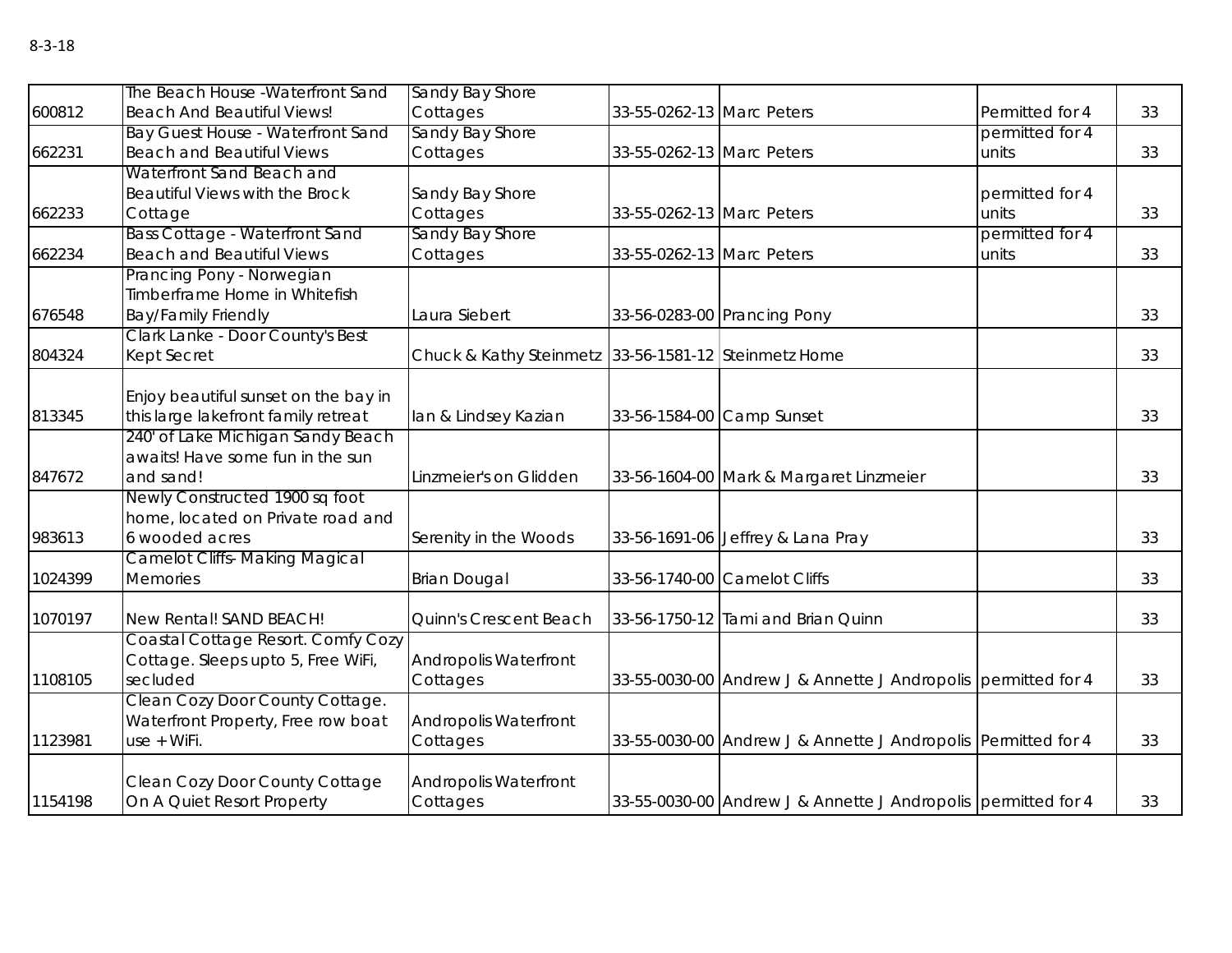| 1154220   | Clean Cozy Cottage On Waterfront<br>Property Privacy Yet Close To Town                        | Andrew J & Annette J<br>Andropolis   |                          | Andropolis Waterfront Cottages -<br>33-55-0030-00 4309 Bay Shore | permitted for 4   | 33 |
|-----------|-----------------------------------------------------------------------------------------------|--------------------------------------|--------------------------|------------------------------------------------------------------|-------------------|----|
| 1326854   | Lake House - Spacious Newly<br>Renovated with Relaxing Wave<br>Ambiance                       | Garth Kolterjahn & Greg<br>Powlowski | 33-56-1380-04 Lake House |                                                                  |                   | 33 |
| 1331712   | New Listing! Sand beach and<br>Amazing views on Lake Michigan                                 | Sand Beach Cottage -<br>Anderson     | 33-56-1942-00 Anderson   | Greg, Mary, Nick and Jennelle                                    |                   | 33 |
| 1352380   | New As Of June '18 - Sunrise Cove -<br>Sandy Beach                                            | Sunrise Cove - Cecchini              |                          | 33-56-1871-04 Jill and Tony Cecchini                             |                   | 33 |
| 130307ha  | 8 miles of Sand Beach and 1/2 price<br>rates Monday - Thurs                                   | Mary Spangler                        |                          | 33-56-0400-00 Mary's Beach House                                 |                   | 33 |
| 163557ha  | Dogg House Cottage in Door County<br>- Private, Unique, Set on 20 Scenic<br>Acres             | Dogg House Cottages                  |                          | 33-55-0700-00 Connie Rockwell                                    | permitted for 2   | 33 |
| 235306ha  | 'Dream Home' Borders Whitefish<br>Dunes Park, Private Sand Beach - Wifi Fred Suchy            |                                      |                          | 33-56-0695-00 Door County Dream Home                             |                   | 33 |
| 236281ha  | The Cottage on Lake Michigan-sand<br>beach, wooded lot, family friendly                       | Stehling Cottage                     |                          | 33-56-0970-00 Susan M Stehling                                   |                   | 33 |
| 241956ha  | Log Cabin on the Water-Best Beach<br>in Door County - Wifi                                    | <b>Fred Suchy</b>                    |                          | 33-56-0695-00 Door County Dream Home                             |                   | 33 |
| 327497ha  | Borders the Whitefish Dunes State<br>Park, Private Sand Beach - Best<br>Beach in Dc!!         | <b>William Thornton</b>              |                          | 33-55-0726-00 Door County Beach Retreat                          |                   | 33 |
|           | Big Sully's Bay Shore House! July is<br>Booked. August Has Limited<br>3554564ha Availability. | Tim Sullivan                         |                          | 33-55-0829-00 Hidden Gem Cottages                                |                   | 33 |
| 369083ha  | A Waterfront Home for All-Seasons in<br>Door County!                                          | Killkare                             | 33-55-0483-00 Tom Nebel  |                                                                  | duplicate listing | 33 |
| 4269897ha | Scenic country ranch home in the<br>heart of Door County                                      | Dogg House Cottages                  |                          | 33-55-0700-00 Connie Rockwell                                    | permitted for 2   | 33 |
| 1062051   | Large Family Lake House! Beautiful<br>views! 120 ft of Sand beach! Sleeps<br>up to 25.        | Turner                               |                          | 33-56-1737-00 Marguerite Turner Trust                            |                   | 33 |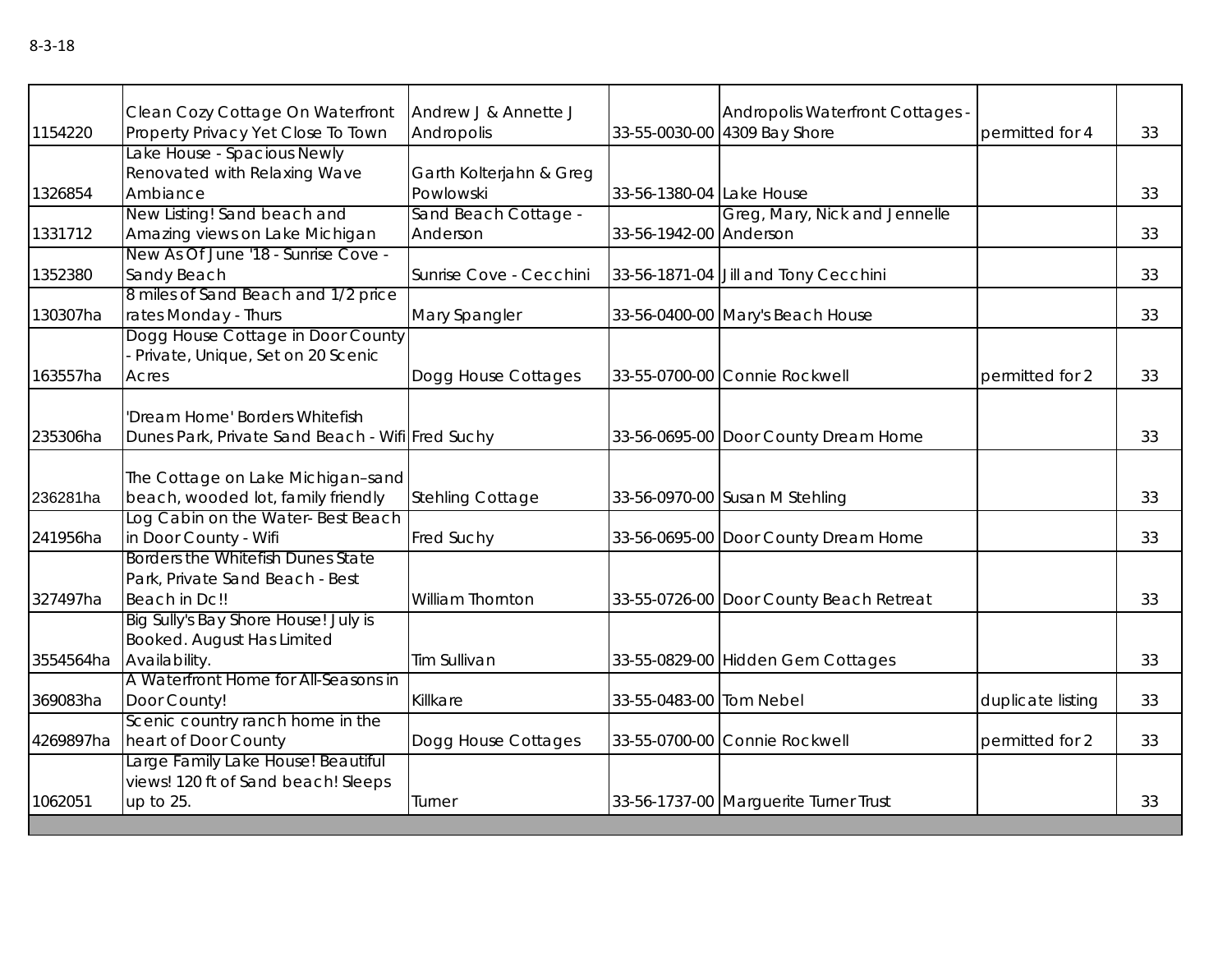| 127227    | An inn all your own                                                            | Sweetbriar                            | 34-55-0743-00 Deb Homan    |                                                                     | 34 |
|-----------|--------------------------------------------------------------------------------|---------------------------------------|----------------------------|---------------------------------------------------------------------|----|
| 188785    | Copper Moon Cottage                                                            | Copper Moon Cottage                   |                            | 34-55-0761-06 Donald & Linda Denny                                  | 34 |
| 286713    | Port New, One Block from Downtown<br>and Public Beach                          | Port New                              |                            | 34-56-0075-06 Andrew Boockmeier                                     | 34 |
| 297305    | Beautiful and Cozy Condo in Sister<br>Bay!                                     | Sarah George                          |                            | 34-53-1039-00 George's Getaway                                      | 34 |
| 299942    | Door County Church Restored to a<br><b>Beautiful Home</b>                      | Maple Manor                           | 34-56-1055-00 Kurt Reetz   |                                                                     | 34 |
| 347875    | Amazing winter deals!!! Thanksgiving<br>4 nights for the price of 3 nights!!   | Skogland Weber                        |                            | 34-53-0392-00 Richard & Ellen Weber                                 | 34 |
| 482635    | 3800 Sq Ft Home On Wood Lot,<br>Walking Distance To Town!                      | Wall to Wall Retreat                  |                            | 34-56-1335-06 Jack and Teresa Wall                                  | 34 |
| 598039    | Amazing Water Views from the<br>moment you drive up                            | <b>Evening Star</b>                   |                            | 34-56-1433-00 Evening Starr LLC                                     | 34 |
| 611236    | Right Across From Beach And Park!                                              | <b>Sister Bay View</b>                |                            | 34-56-1422-06 James Johnson                                         | 34 |
| 656591    | Close to Downtown!!!                                                           | North Spring Rentals                  |                            | 34-56-1350-00 Alma & Vilius Vaicekauskas                            | 34 |
| 788504    | Downtown-Walking Distance to<br>Everything                                     | Alma Vaicekauskas                     |                            | 34-56-1597-00 Parkview Rental                                       | 34 |
| 810432    | In Town Sister Bay, Completely<br>Renovated In 2015 With Excellent<br>Upgrades | <b>High Garden Wiswell</b>            |                            | Jeff & Alicia Wiswell - Wiswell<br>34-56-1888-06 Property Group LLC | 34 |
| 854329    | Beach Views, Waterfront Park<br>Access, Downtown Convenience!                  | The Sister Bay Getaway                |                            | 34-56-1620-00 Dawn and Walter Nawrot                                | 34 |
| 1098719   | Enjoy the holidays in the heart of<br>Sister Bay.                              | Sunset Drive - Bushre                 |                            | 34-56-1771-00 David and Karen Bushre                                | 34 |
| 1158494   | Sister Bay Cozy Cottage                                                        | Sister Bay Cottage -<br><b>Berndt</b> | 34-56-1788-00 Karen Berndt |                                                                     | 34 |
| 4444671ha | Family Friendly Retreat in the Heart of<br>Sister Bay                          | Sister Bay Chalet                     | 34-56-1695-00 Pam Schmitz  |                                                                     | 34 |
| 1166404   | Downtown Sister Bay!                                                           | Harborview Condo -<br>Schieble        |                            | 34-53-1795-00 Susan Schlieble                                       | 34 |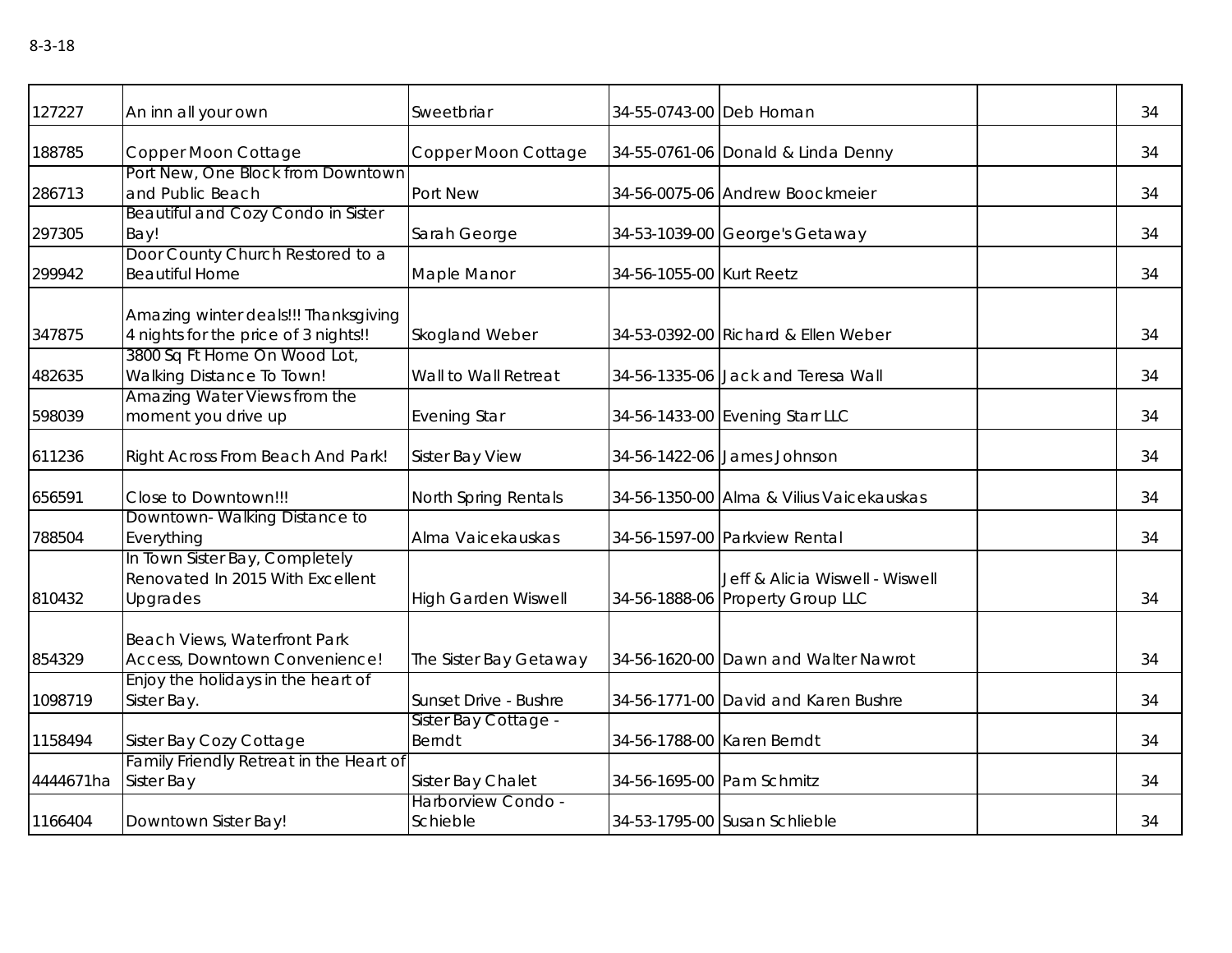| 1179558   | Door County Sunsets in Sister Bay!                                                          |                                                            |                             | Woldts Waterfront Retreat 34-56-1675-00 Corrine B. Vieth Survivors Trust |                 | 34 |
|-----------|---------------------------------------------------------------------------------------------|------------------------------------------------------------|-----------------------------|--------------------------------------------------------------------------|-----------------|----|
| 1201340   | IN THE HEART OF SISTER BAY !!!                                                              | <b>Waterview Place</b>                                     |                             | 34-56-1289-00 Dan and Chris Murphy                                       | permitted for 3 | 34 |
| 1208896   | Sister Bay Parkview Beach Cottage<br>#1                                                     | Parkview Beach Cottage 34-55-1385-00 Kim Erzinger          |                             |                                                                          | permitted for 2 | 34 |
| 1215728   | New Condo in the heart of Sister Bay<br>Waterview!!!                                        | <b>Water View Place</b>                                    |                             | 34-56-1289-00 Chris and Dan Murphy                                       | permitted for 3 | 34 |
| 1218114   | Sister Bay Parkview Beach Cottage<br>#2                                                     | Parkview Beach Cottage 34-55-1385-00 Kim Erzinger          |                             |                                                                          | permitted for 2 | 34 |
| 1239848   | New 2018 Condo - Water View -<br>Walk To Everything                                         | <b>Waterview Place</b>                                     |                             | 34-56-1289-00 Dan & Chris Murphy                                         | permitted for 3 | 34 |
| 1357055   | Walking Distance to beach, shops<br>and Sister Bay!                                         | Door in the Woods                                          | 34-56-1892-06 Trust         | Tom Ahlbeck - Daisy Ahlbeck                                              |                 | 34 |
| 1282834   | Door County Farm House Sister Bay                                                           | My Door County Home -<br>Colcer                            | 34-56-1945-00 Dorin Colcer  |                                                                          |                 | 34 |
| 1335838   | Sister Bay Condo, Walk to the Beach<br>and Village                                          | Rosio Condo                                                | 34-56-1941-00 Jean Rosio    |                                                                          |                 | 34 |
| 1359612   | Remodeled Cottage only steps<br>away from Sister Bay!                                       | Salinsky's Domicile -<br>Cottage                           | 34-56-1757-06 Jim Sailinsky |                                                                          |                 | 34 |
| 1359639   | Enjoy this restored, old log home with<br>recently completed renovations                    | Another Thyme                                              |                             | 34-56-1805-06 David R Peterson                                           |                 | 34 |
| 1360790   | Trillium Retreat is conveniently<br>located in the Village of Sister Bay                    | <b>Trillium Retreat</b>                                    |                             | 34-56-0495-06 Dennis & Maribeth Dorn                                     |                 | 34 |
| 4941549ha | Downtown Sister Bay Cottage (walk<br>to everything), Sleeps 15, Open Year<br>Round.         | Cotter Cottage                                             |                             | 34-56-1885-00 Brandon Cotter                                             |                 | 34 |
|           |                                                                                             |                                                            |                             |                                                                          |                 |    |
| 360120    | The Magnolia Suite- Romantic<br>Victorian Elegance                                          | Diane Allen & Mike Perski 35-53-1096-00 The Magnolia Suite |                             |                                                                          |                 | 35 |
| 483699    | The Postcard: Modern Comfort in the RME Holdings - Robert<br>Heart of Downtown Sturgeon Bay | Esposito                                                   |                             | 35-53-1452-00 Arbor & Postcard - RME Holdings                            | permitted for 2 | 35 |
| 746476    | The Arbor Suite - Modern Comfort In<br>The Heart Of Downtown Sturgeon<br>Bay                | The Arbor & Postcard -<br><b>RME Holdings</b>              |                             | 35-53-1452-00 Robert Esposito RME Holdings                               | permitted for 2 | 35 |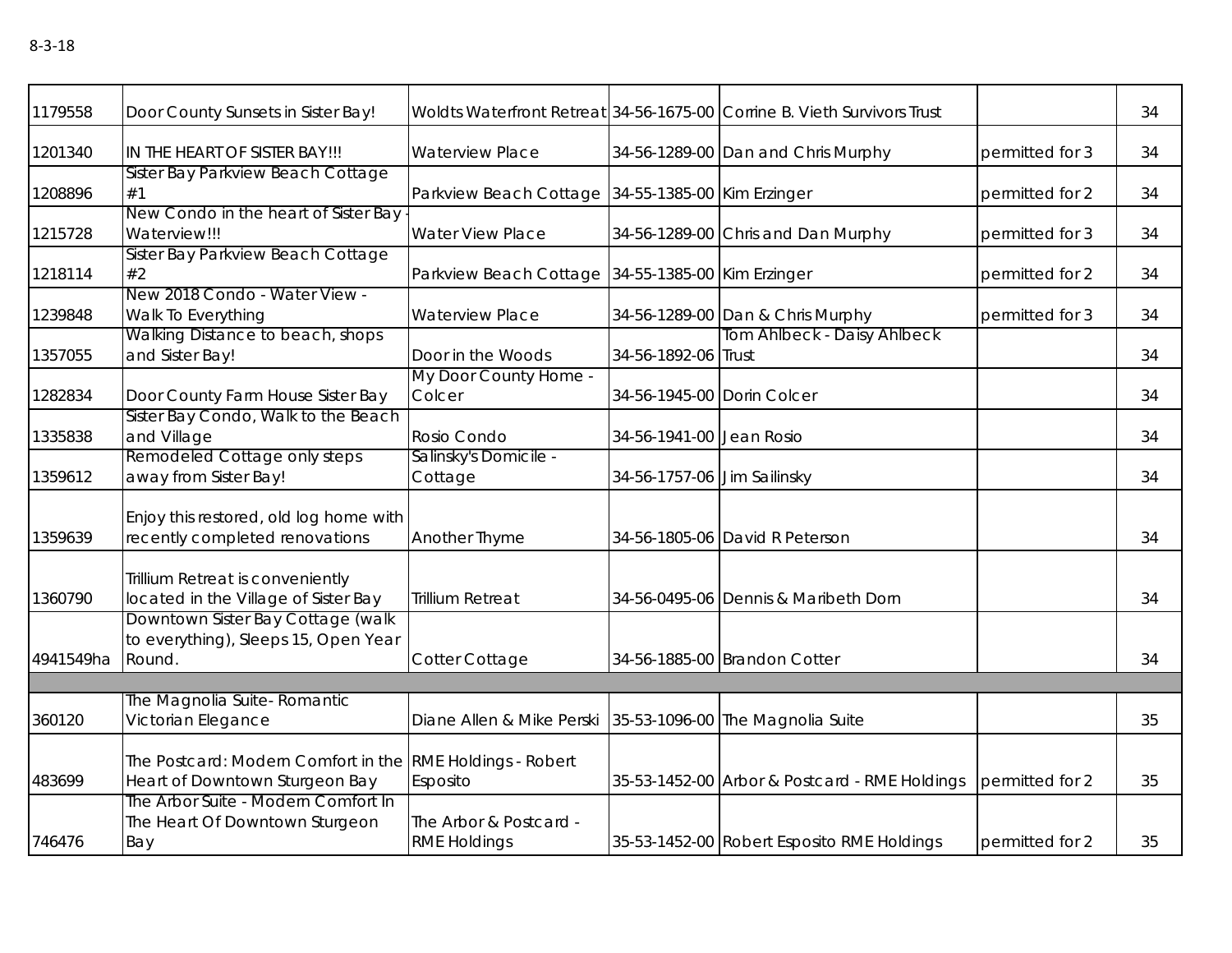|         | Historic Luxurious Suite, Modern            |                         |                           |                                                                 |                 |    |
|---------|---------------------------------------------|-------------------------|---------------------------|-----------------------------------------------------------------|-----------------|----|
|         | Amenitites, Downtown, One block to          |                         |                           |                                                                 | permitted for 6 |    |
| 794064  | waterfront                                  | Tami Dal Santo          |                           | 35-54-1544-00 Diplomat B&B                                      | units           | 35 |
|         | Historic Luxurious Suite, Modern            |                         |                           |                                                                 |                 |    |
|         | Amenitites, Downtown, One block to          |                         |                           |                                                                 | permitted for 6 |    |
| 814648  | waterfront                                  | Tami Dal Santo          |                           | 35-54-1544-00 Diplomat B&B                                      | units           | 35 |
|         |                                             |                         |                           |                                                                 |                 |    |
|         | The Corner Suite: Modern Comfort in         | Robert and Teresa       |                           |                                                                 |                 |    |
| 862730  | the Heart of Downtown Sturgeon Bay Esposito |                         |                           | 35-56-1628-00 Villa and Corner Suite                            | permitted for 3 | 35 |
|         | Rustic Italian Charm In Downtown            |                         |                           |                                                                 |                 |    |
| 862731  | Sturgeon Bay                                | Villa and Corner Suite  | 35-53-1628-00 ADIP LLC    |                                                                 | permitted for 3 | 35 |
|         |                                             |                         |                           |                                                                 |                 |    |
| 892303  | Door County's Chalet on the Shore           | Chalet on the Shore     |                           | 35-56-1663-00 Jennifer Jorns & Brian Frisque                    |                 | 35 |
|         |                                             |                         |                           |                                                                 |                 |    |
|         |                                             | Door County Waterfront  |                           |                                                                 |                 |    |
| 1017982 | Door County Waterfront Cottage              | Cottage - Minten        | 35-56-1767-00 Eric Minten |                                                                 |                 | 35 |
|         |                                             |                         |                           |                                                                 |                 |    |
|         |                                             | Door County Houseboat   |                           | The Yacht Harbor LLC & Sturgeon                                 |                 |    |
| 1035312 | Mary 1 Floating Cottage                     | Rentals, LLC            |                           | 35-59-1676-00 Bay Marinas.com - Daniel Schott permitted for 4   |                 | 35 |
|         | Charming Home Within Walking                |                         |                           |                                                                 |                 |    |
|         | Distance To Beach, Park And                 | Perfectly Downtown and  |                           |                                                                 |                 |    |
| 1073150 | Downtown Shops!                             | Delaware Dream          |                           | 35-56-1746-00 Carter Holdings                                   | permitted for 2 | 35 |
|         |                                             |                         |                           |                                                                 |                 |    |
|         |                                             | Door County Houseboat   |                           | The Yacht Harbor LLC & Sturgeon                                 |                 |    |
| 1075127 | Desiree, the Floating Cottage               | <b>Rentals LLC</b>      |                           | 35-59-1676-00 Bay Marinas.com - Daniel Schott                   | permitted for 4 | 35 |
|         | The Coach House Suite - Downtown            | Villa, Coach and Corner |                           |                                                                 |                 |    |
| 1103228 | Sturgeon Bay                                | Suite                   | 35-53-1628-00 ADIP LLC    |                                                                 |                 | 35 |
|         | Newly constructed, Bay Breeze, the          |                         |                           |                                                                 |                 |    |
|         | Floating Cottage. Reserve your stay         | Door County Houseboat   |                           | The Yacht Harbor LLC & Sturgeon                                 |                 |    |
| 1305060 | today!                                      | <b>Rentals LLC</b>      |                           | 35-59-1676-00 Bay Marinas.com - Daniel Schott   permitted for 4 |                 | 35 |
|         | Newly Constructed, Pier Relaxn', the        |                         |                           |                                                                 |                 |    |
|         | Floating Cottage! Reserve your stay         | Door County Houseboat   |                           | The Yacht Harbor LLC & Sturgeon                                 |                 |    |
| 1305715 | today!                                      | <b>Rentals LLC</b>      |                           | 35-59-1676-00 Bay Marinas.com - Daniel Schott permitted for 4   |                 | 35 |
|         | Modern Retreat downtown Sturgeon            |                         |                           |                                                                 |                 |    |
| 1307522 | Bay Overlooking The Steel Bridge            | The Bay Lofts           |                           | 35-53-1899-00 The Bay Lofts LLC                                 |                 | 35 |
|         | The Boathouse Waterfront Home               |                         |                           |                                                                 |                 |    |
| 1314613 | Sturgeon Bay                                | The Boathouse           |                           | 35-56-1629-06 Bill and Heather Anderson                         |                 | 35 |
|         |                                             |                         |                           |                                                                 |                 |    |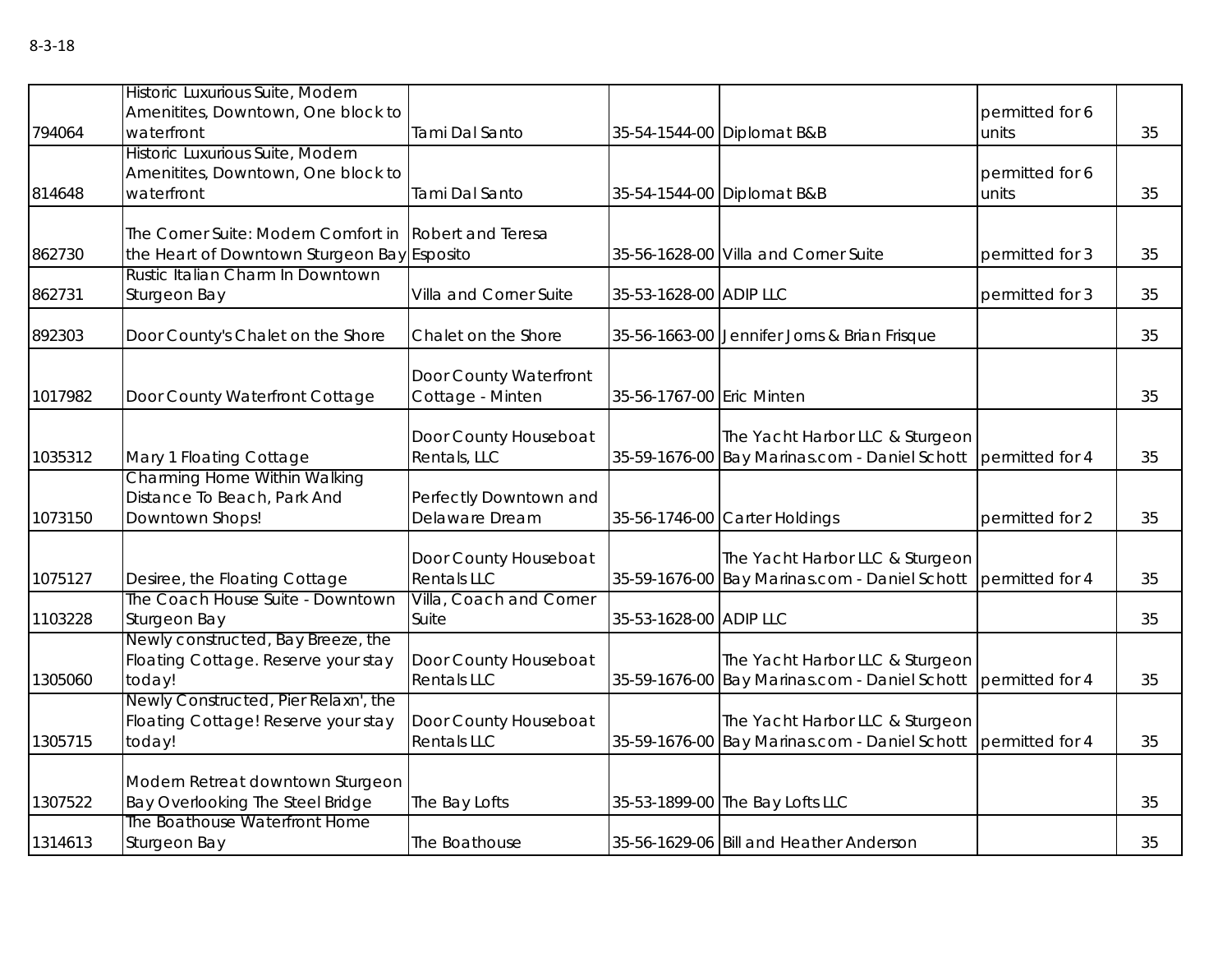|                              | New Listing - Lagoon Bungalow<br>Retreat in Sturgeon Bay, with direct                  |                                                                                     |                            |                                    |                  |    |
|------------------------------|----------------------------------------------------------------------------------------|-------------------------------------------------------------------------------------|----------------------------|------------------------------------|------------------|----|
| 1318797                      | water access!                                                                          | Lagoon Bungalow                                                                     |                            | 35-56-1898-00 Anne Thenell         |                  | 35 |
| 1349260                      | Sturgeon Bay Waterfront Estate                                                         | R & H Bayshore Estate                                                               |                            | 35-56-1957-00 Helen & Robin Urban  |                  | 35 |
| 1359613                      | New Listing!! Beautiful Waterfront<br>Retreat On Sturgeon Bay with 114'<br>private doc | Tacoma Beach Getaway 35-56-0880-00 Anne Thenell                                     |                            |                                    |                  | 35 |
| 5372602                      | Bed & Breakfast: Diplomat Bed<br>& Breakfast - Chancery suite                          | Diplomat B&B                                                                        |                            | 35-54-1544-00 Tami DalSanto        |                  | 35 |
| 4622976ha                    | Bed & Breakfast: Inn at Cedar<br>Crossing - Magnolia                                   | Inn at Cedar Crossing                                                               |                            | 35-52-1812-00 JWG Holdings LLC     | permitted for 9  | 35 |
| 243639ha                     | Door County Waterfront Cottage<br>with Indoor/Outdoor Pools                            | Marina<br>Cottages/Centerpointe<br>Marina                                           | 35-56-0911-<br>00          | <b>Shipyard Partners</b>           | permitted for 3  | 35 |
| 4622975ha<br>unit<br>5372614 | Bed & Breakfast: Holiday Music Motel<br>$-Floor 1 - Room 124 Q$                        | <b>Holiday Music Hotel</b>                                                          |                            | 35-50-0964-00 Melanie Jane         | permitted for 18 | 35 |
| 4622977ha                    | Bed & Breakfast: White Lace Inn - Rm<br>6: Vintage Rose                                | White Lace Inn                                                                      | 35-52-0856-00 Dennis Statz |                                    | pemitted for 18  | 35 |
| 4768058ha                    | Overlooking 3rd Ave Downtown<br>Sturgeon Bay                                           | Overlooking 3rd Ave                                                                 |                            | 35-53-1816-00 Joe Baw and Rob Paul |                  | 35 |
| 4788240ha                    | Bed & Breakfast: The Black Walnut<br>Guest House - Room 3 Cabin                        | <b>Black Walnut</b>                                                                 | 35-54-0834-00 Geri Ballard |                                    |                  | 35 |
| 4976711ha                    | Waterfront Sturgeon Bay Home w/<br>Deck & Fire Pit                                     | Cheryl Link                                                                         |                            | 35-56-1875-00 On Bay Thyme         |                  | 35 |
| 7124043ha                    | NEW! Sturgeon Bay Home Near<br>Potawatomi State Park!                                  | Port View Cottage                                                                   |                            | 35-56-1927-00 Christine Dehnert    |                  | 35 |
| 7154645ha                    | NEW! 'Collectic Farmhouse Suite!' in<br>Sturgeon Bay!                                  | Hilpipre- 228 N 7th Ave -<br>Collectic Farmhouse Suite 35-56-1939-00 Aaron Hilpipre |                            |                                    |                  | 35 |
|                              | A Scenic Lakefront cottage. Door<br>County spring is comsing soon                      |                                                                                     |                            | Jenkins 2359-2361 S Lake           |                  |    |
| 418990                       | flowers wildlife                                                                       | David & Kay Jenkins                                                                 | 36-56-1243-00 Michigan Dr  |                                    | permitted for 3  | 36 |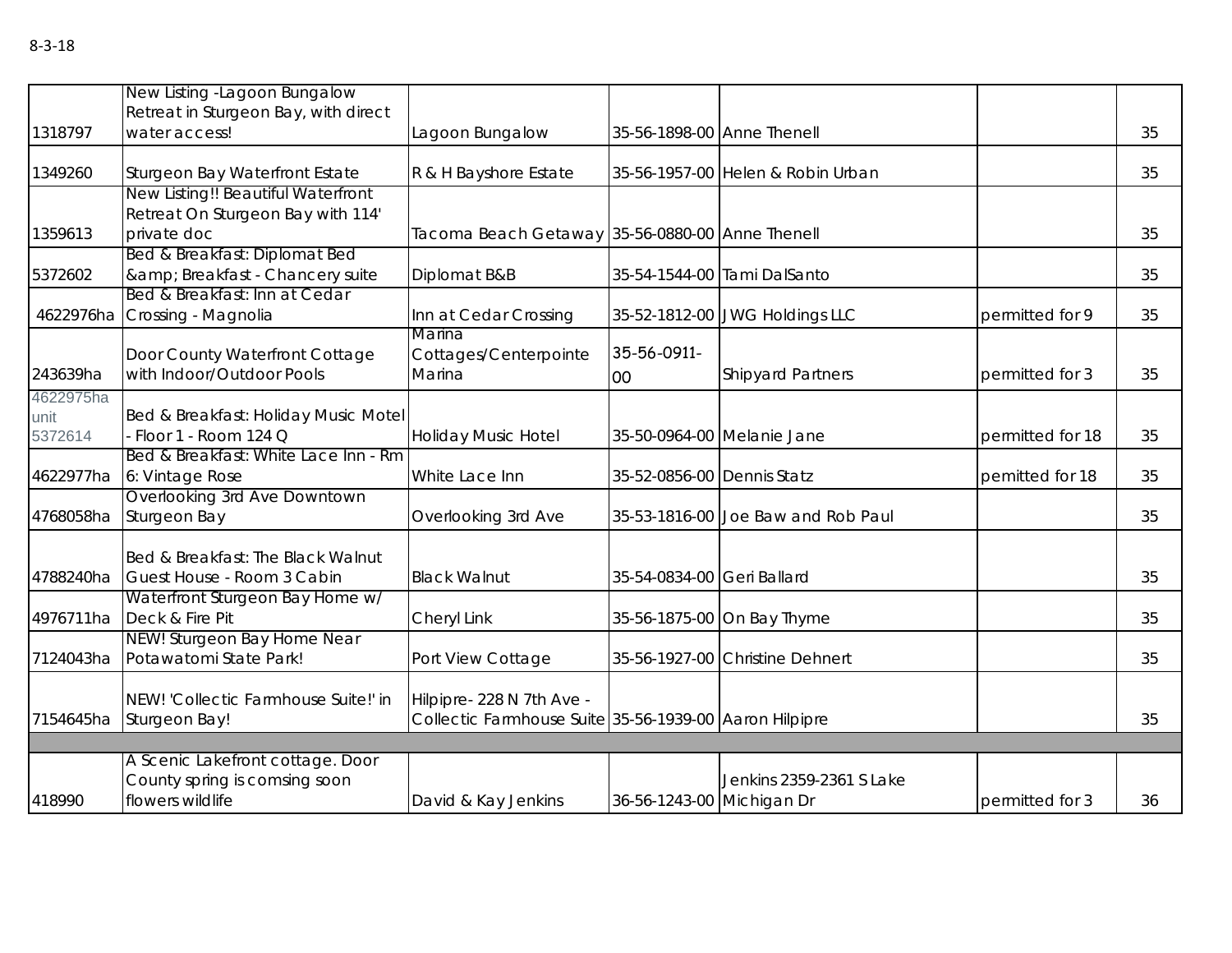|         | Beautiful cozy cottage on Lake                                |                        |                           |                                         |                 |    |
|---------|---------------------------------------------------------------|------------------------|---------------------------|-----------------------------------------|-----------------|----|
|         | Michigan. Steps to sandy beach.                               |                        |                           | Jenkins 2359-2361 S Lake                |                 |    |
| 429277  | Shake off winter!                                             | David & Kay Jenkins    | 36-56-1243-00 Michigan Dr |                                         | permitted for 3 | 36 |
|         | Spring is Coming. Soon. Great Lake                            |                        |                           |                                         |                 |    |
|         | Michigan Beach in Door County. 4                              |                        |                           | Jenkins 2359-2361 S Lake                |                 |    |
| 433883  | Bed/2 Bath.                                                   | David & Kay Jenkins    | 36-56-1243-00 Michigan Dr |                                         | permitted for 3 | 36 |
|         | All Season Home- 200 Ft. of                                   |                        |                           |                                         |                 |    |
|         | Beachfront, Spectacular Views of Lily                         |                        |                           |                                         |                 |    |
| 437119  | Bay                                                           | Mike Moreno            |                           | 36-56-1323-00 Moreno All Season Home    |                 | 36 |
|         | Authentic Waterfront Log Cottage                              |                        |                           |                                         |                 |    |
| 893687  | On Sand Beach                                                 | Pioneer Cottage        |                           | 36-56-0866-00 David Groenfeldt          |                 | 36 |
|         | Sunrises, Quiet Beach WalksRelax                              |                        |                           |                                         |                 |    |
|         | with Family & Friends. Dogs                                   |                        |                           | Great Wulf Partners LLC/Capn            |                 |    |
| 451482  | Welcome!                                                      | Abode on the Beach     | 36-56-0811-00 Wulf        |                                         |                 | 36 |
|         | Lake Michigan Home; Awesome                                   |                        |                           |                                         |                 |    |
|         | SAND Beach; Taking October                                    |                        |                           |                                         |                 |    |
| 505916  | Reservations; filling up!                                     | Mike Boyer             |                           | 36-56-1358-00 Boyer Beach House         |                 | 36 |
|         | Beach Cottage on Lake Michigan                                |                        |                           |                                         |                 |    |
| 515430  | near Sturgeon Bay                                             | Philip & Miriam Cote   |                           | 36-56-0882-00 Cotes Cottages            |                 | 36 |
|         | <b>Beautiful Waterfront Home with</b>                         |                        |                           |                                         |                 |    |
| 659503  | swimming pond - south unit                                    | Joe Fittshur           |                           | 36-56-1329-00 Porthaven Executive Homes | permitted for 2 | 36 |
|         | Beautiful waterfront home with                                |                        |                           |                                         |                 |    |
| 659505  | swimming pond - North Unit                                    | Joe Fittshur           |                           | 36-56-1329-00 Porthaven Executive Homes | permitted for 2 | 36 |
|         |                                                               |                        |                           |                                         |                 |    |
|         | Merry Breeze 4 Cottage~Romantic                               |                        |                           |                                         |                 |    |
|         | Getaway With 212 Ft Of Sandy Lake                             |                        |                           |                                         |                 |    |
| 701320  | Michigan Beach                                                | Merry Breeze Unit 4    |                           | 36-55-1438-00 Peggy & Don Donaldson     |                 | 36 |
|         |                                                               |                        |                           |                                         |                 |    |
|         | Arrowhead Waterfront Log Cottage                              |                        |                           |                                         |                 |    |
| 838167  | On Sand Beach With Fireplace.<br>Sand Beach on Lake Michigan- | Arrowhead Cottage      |                           | 36-56-0844-00 Tom Groenfeldt            |                 | 36 |
| 870129  |                                                               |                        |                           |                                         |                 |    |
|         | Rustic-Tolan's Log Cabin<br>Sand Beach For Miles Awaits You,  | <b>Tolans Cottage</b>  |                           | 36-56-0816-13 Sally Tolan (Sandy Tolan) |                 | 36 |
| 1013091 | <b>Relax And Make Memories</b>                                | Harbour Lake House     | 36-56-1701-00 Tammy Estes |                                         |                 | 36 |
|         |                                                               |                        |                           |                                         |                 |    |
|         | Get away from it all at this serene,                          | The Clerestory on Lake |                           | Christopher Mohar and Kerry             |                 |    |
| 1154854 | modern Door County estate.                                    | Michigan               | 36-56-1789-00 Kretchmar   |                                         |                 | 36 |
|         |                                                               |                        |                           |                                         |                 |    |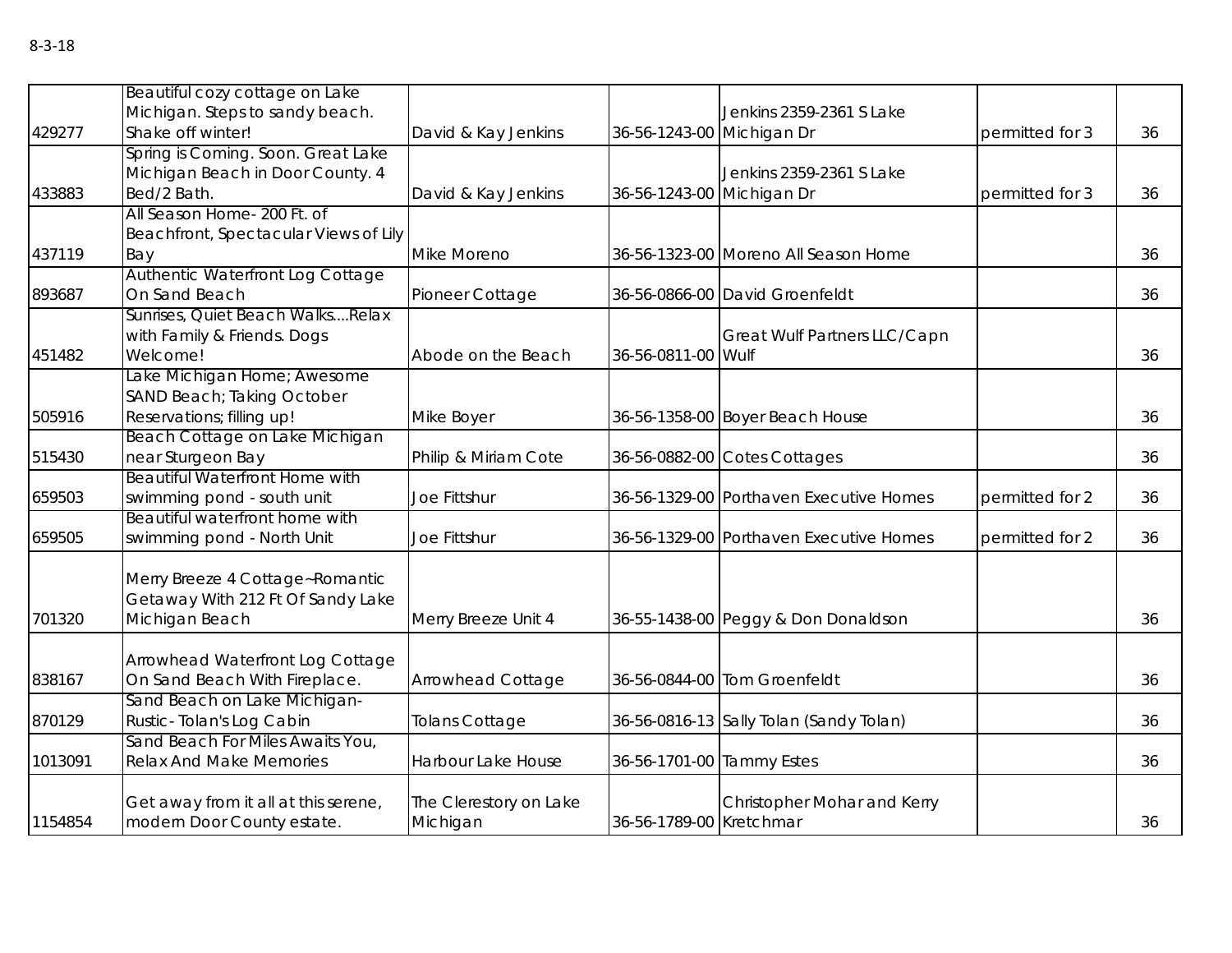|           | New! Lake Michigan Beach Home                                                                      |                                                                   |                           |                                                              |                          |    |
|-----------|----------------------------------------------------------------------------------------------------|-------------------------------------------------------------------|---------------------------|--------------------------------------------------------------|--------------------------|----|
| 1375405   | with 107' of Private Sand Beach                                                                    | <b>Just Beechy</b>                                                |                           | 36-56-1924-00 Kristin & Theodore Blackwood                   |                          | 36 |
|           |                                                                                                    |                                                                   |                           |                                                              |                          |    |
| 224425    | Beautiful spacious home with 260<br>feet of lakefront                                              | <b>Steve Pratapas</b>                                             |                           | 39-56-1015-00 White Star Lodge                               |                          | 39 |
| 435383    | La Bella Casa di Mattoni, 3 Bedroom<br>Cottage on the Bay in Southern Door Mark and Jill<br>County | Schwarzbauer                                                      |                           | 39-56-1320-00 La Bella Casa Di Mattoni                       |                          | 39 |
| 559164    | Door County Shorefront 2 Bedroom<br>Home On 1.2 Acres w/100 Ft Of<br>Shoreline                     | Cabin Sun Over Beach                                              |                           | 39-56-1398-00 Pat O' Donnell                                 |                          | 39 |
| 570935    | <b>BOOKING NOW-WATERFRONT-</b><br>ISLAND- FIRE PIT-SUNRISE SUNSET-9<br>MI.TO STURGEON BAY          | Gordon's Isle View<br>Cottages                                    |                           | Jane & Brett Barr/ Jerry &<br>39-56-1648-00 Jacquelyn Gordon | permitted for 2          | 39 |
| 570935    | Book Summer now- waterfront fire pit<br>sunrise sunset 10 mi to sturgeon bay                       | Jerome Gordon                                                     |                           | 39-56-0971-00 Gordons Isle View                              | permitted for 2<br>units | 39 |
| 586665    | Sunset Cliff Cottage - Peaceful &<br>Serene perched on a 35' Cliff<br>breathtaking views           | Jon Hanson / Snug<br>Harbor                                       |                           | 39-56-0860-00 Sunset Cliff Cottage                           |                          | 39 |
| 810620    | <b>BOOKING NOW! WATERFRONT-</b><br>ISLAND-LG.SCREEN PORCH-SUNRISE-<br>SUNSET-CAMPFIRES             | Gordon's Isle View<br>Cottages                                    |                           | Jane & Brett Barr/ Jerry &<br>39-56-1648-00 Jacquelyn Gordon |                          | 39 |
| 962273    | Family Friendly Cabin On The Bay!                                                                  | Cabin on the Bay -<br>Goffard                                     |                           | 39-56-1709-00 Gregory Goffard                                |                          | 39 |
|           |                                                                                                    |                                                                   |                           |                                                              |                          |    |
| 1117085   | Waterfront Cottage in Southern Door<br>County, near Green Bay and<br>Sturgeon Bay                  | <b>Waterfront Cottage</b><br>Soukup                               | 42-56-1774-00 Lisa Soukup |                                                              |                          | 42 |
| 1150626   | Dock, Firepit, WIFI, Large Private Yard Property                                                   | <b>Desotell Waterfront</b>                                        |                           | 42-56-1781-13 Helen and Tim Desotell                         |                          | 42 |
| 4264111ha | Door County, Green Bay waterfront<br>Cottage. 20 minutes to Green Bay<br>and Stur. Bay             | Waterfront Cottage - Bur   42-56-1666-00 Waterfront Cottage - Bur |                           |                                                              |                          | 42 |
|           |                                                                                                    |                                                                   |                           |                                                              |                          |    |
| 255719    | Peaceful Island Getaway                                                                            | <b>Coffee Creek Cabins</b>                                        | 46-55-0731-00 Dawn Chier  |                                                              | permitted for 2          | 46 |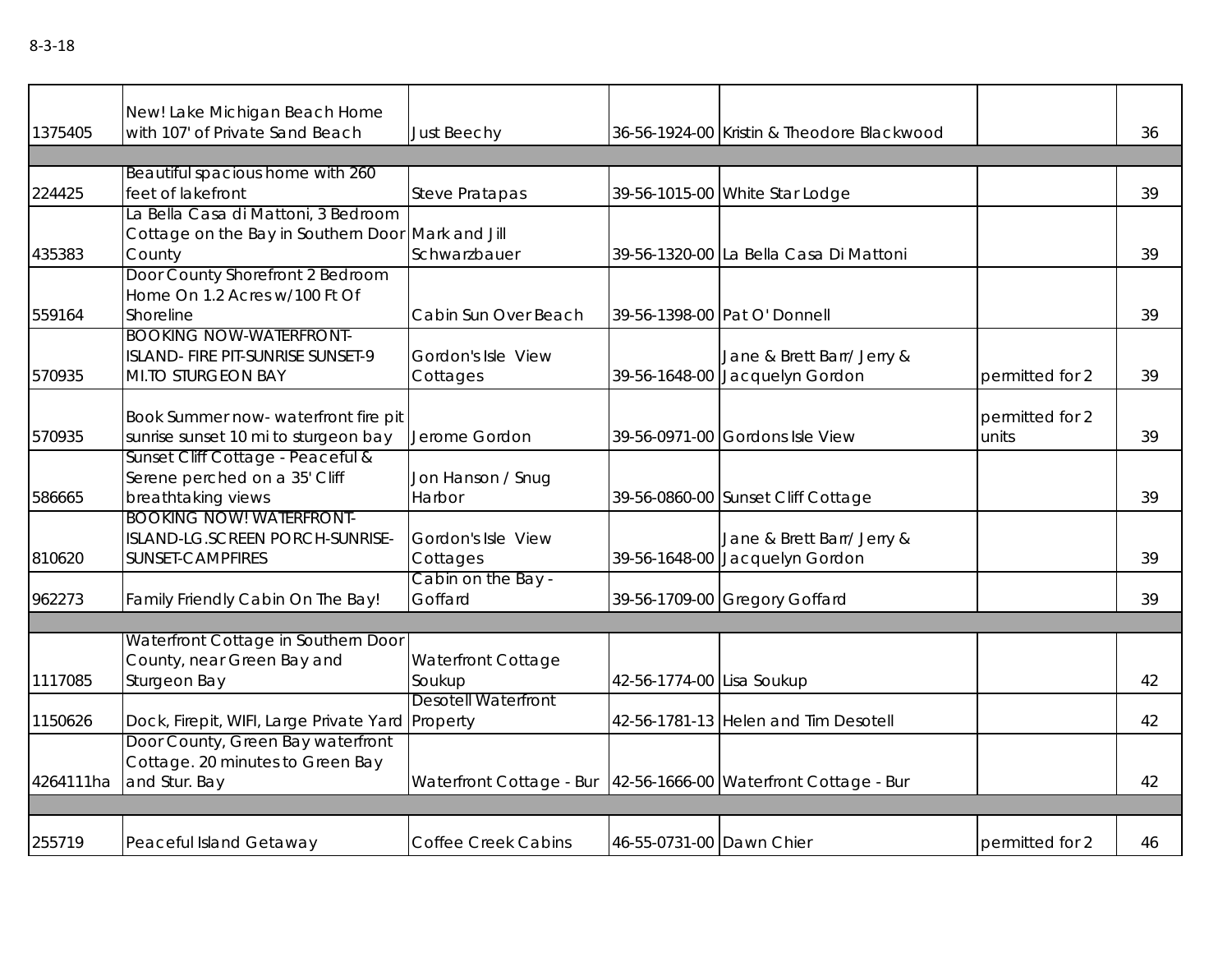| 285175  | Amazing Sunsets*80ft shore* 25<br>acres*great cottage                                                                   | Amy Jorgenson                    |                           | 46-56-0581-00 Funks Cottage                                         |                  | 46 |
|---------|-------------------------------------------------------------------------------------------------------------------------|----------------------------------|---------------------------|---------------------------------------------------------------------|------------------|----|
|         | Beautiful lake front 4 bedrom home                                                                                      |                                  |                           |                                                                     |                  |    |
| 292728  | with incredible sunsets                                                                                                 | <b>RC Rudolph</b>                |                           | 46-55-0566-00 Cascio Cottages                                       |                  | 46 |
| 557405  | 60 Acre Farmhouse, Grat property to<br>enterain friends family and children                                             | Dan Jorgenson                    |                           | 46-56-1332-00 Buckwild Farm                                         |                  | 46 |
|         |                                                                                                                         |                                  |                           |                                                                     |                  |    |
| 594977  | Home Owner Custom Built Log Cabin Log Cabin House - Porter                                                              |                                  |                           | 46-56-1668-00 Dan & Lory Porter                                     |                  | 46 |
| 702550  | 2 Bedroom 1 bath on Lake Michigan   Bill Smardo                                                                         |                                  | 46-55-0603-00 Smardo      |                                                                     |                  | 46 |
| 780911  | Great sunrises 200 ft of Lake<br>Michigan Shorefront 1.5 acres, 2<br>bedroom 1 bath                                     | Greg & Kristine Koetter          | 46-56-1588-00 Koetter     |                                                                     |                  | 46 |
| 806333  | Century farmhouse with 4 bedrooms<br>and large outside deck.                                                            | Old Orchard Century<br>Farmhouse | 46-56-1867-00 Dawn Chier  | Debra Sheridan (Thielke) and                                        |                  | 46 |
| 806850  | Washington Island Westside<br><b>Shorefront Home</b>                                                                    | William & Mary Filer             |                           | 46-56-1428-00 Above and Beyond Cottage                              |                  | 46 |
| 828246  | A frame cabin with majestic sunrises<br>and sand beach. Secluded yet<br>accesible.                                      | Andy Valentincic                 |                           | 46-50-1596-00 Viking Village                                        | permitted for 13 | 46 |
| 1054806 | Cute Cabin Located Close to Beach<br>On Washington Island, Lake<br>Michigan                                             | <b>Coffee Creek Cabins</b>       | 46-55-0731-00 Dawn Chier  |                                                                     | permitted for 2  | 46 |
| 1241497 | Secluded 3 bedroom log home with<br>beautiful back deck, swing, fire pit<br>and more!                                   | Nourse Secluded Log<br>House     | 46-56-1868-00 John Nourse |                                                                     |                  | 46 |
| 1243560 | Initiative's Retreat - Ultimate<br>Lakefront Destination!                                                               | Initiatives Retreat              |                           | 46-56-1846-00 Initiatives Retreat LLC                               |                  | 46 |
| 1254592 | Vacation Rental Home on Beautiful<br>Washington Island, WI in Door County Nourse Twin Oak<br>Wickman Waterfront Cottage |                                  |                           | 46-56-1869-00 Audrey and John Nourse<br>Lakefront Cottage - Wickman |                  | 46 |
| 1282279 | overlooking Hog Island                                                                                                  | Lynn Carpenter                   |                           | 46-56-1968-00 Waterfront Carpenter                                  |                  | 46 |
| 1391479 | <b>Breezy Beach Cottage</b>                                                                                             | <b>Breezy Beach</b>              |                           | 46-56-1940-00 Richard Tobey                                         |                  | 46 |